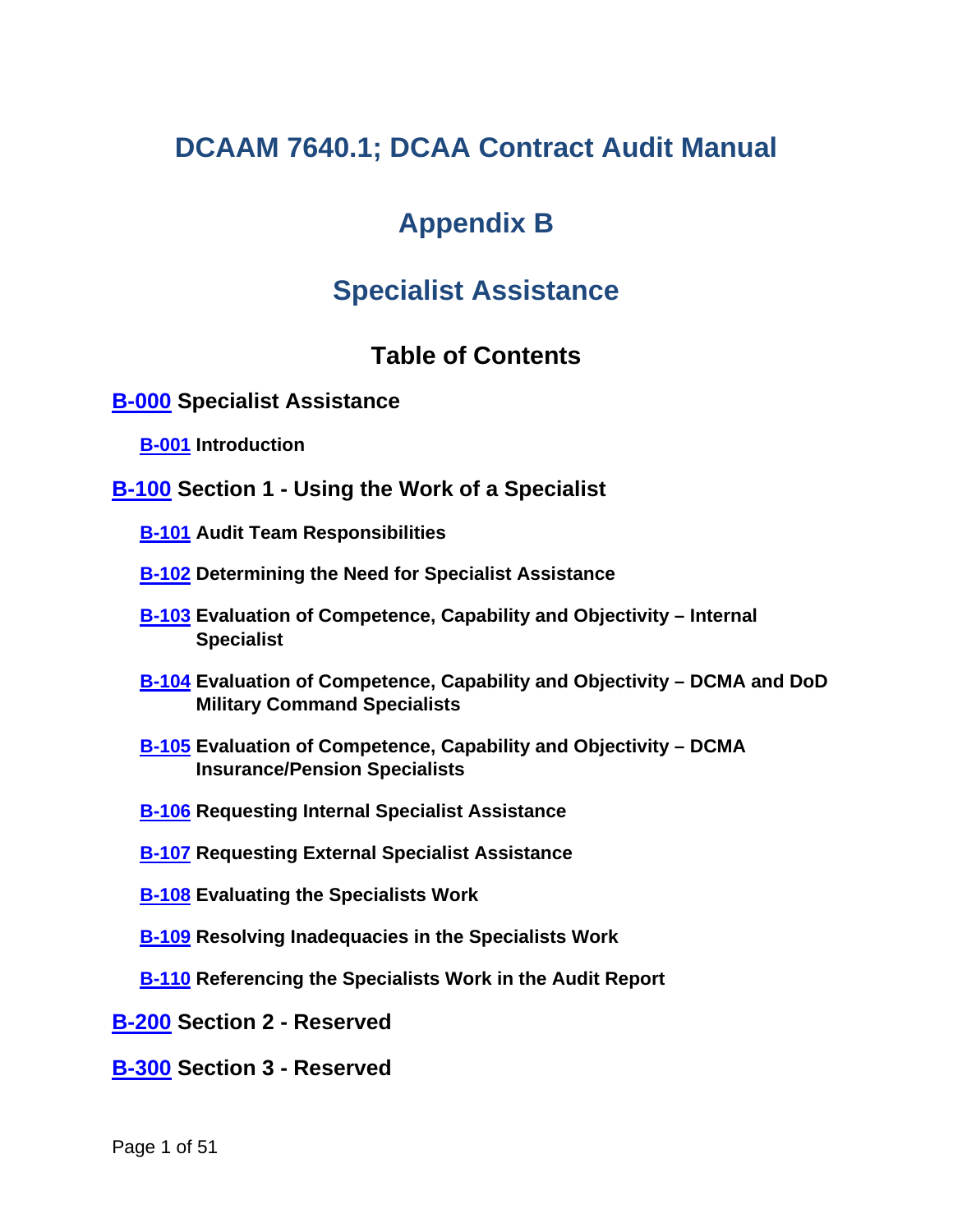### **[B-400](#page-12-2) Section 4 - Cost Estimating Methods**

- <span id="page-1-2"></span><span id="page-1-1"></span>**[B-401](#page-12-3) Introduction**
- <span id="page-1-3"></span>**[B-402](#page-12-4) Overview of Cost Estimating**
- <span id="page-1-4"></span>**[B-403](#page-13-0) Estimating Process at a Typical Contractor**
- <span id="page-1-5"></span>**[B-404](#page-16-0) Government Regulations**
- <span id="page-1-6"></span>**[B-405](#page-16-1) Types of Cost Estimating**
- <span id="page-1-7"></span>**[B-406](#page-18-0) Validation of the Cost Estimating Method**
- <span id="page-1-9"></span><span id="page-1-8"></span>**[B-407](#page-19-0) Labor Cost Estimating Methods**
	- **[B-407.1](#page-20-0) Overview**
	- **[B-407.2](#page-22-0) Labor Estimating Methods**
	- **[B-407.3](#page-28-0) Work Measurement Techniques**
- **[B-408](#page-33-0) Material Cost Estimating Methods**

<span id="page-1-18"></span><span id="page-1-17"></span><span id="page-1-16"></span><span id="page-1-15"></span><span id="page-1-14"></span><span id="page-1-13"></span><span id="page-1-12"></span><span id="page-1-11"></span><span id="page-1-10"></span>**[B-408.1](#page-33-1) Overview [B-408.2](#page-35-0) Estimating Methods [B-408.3](#page-36-0) Bills of Materials (BOM) [B-408.4](#page-37-0) Routing Sheets [B-408.5](#page-37-1) Engineering Drawings [B-408.6](#page-38-0) Material Allowances [B-408.7](#page-40-0) Estimating Raw Material [Figure B-4-1](#page-41-0) Ascending Order - Bill of Material [Figure B-4-2](#page-41-1) Assembly/Subassembly - Bill of Material [Figure B-4-3](#page-42-0) Assembly/Subassembly - "Intended" Bill of Material [Figure B-4-4](#page-44-0) Example of a Routing Sheet [Figure B-4-5](#page-47-0) Example of an Engineering Drawing**

<span id="page-1-25"></span><span id="page-1-24"></span><span id="page-1-23"></span><span id="page-1-22"></span><span id="page-1-21"></span><span id="page-1-20"></span><span id="page-1-19"></span><span id="page-1-0"></span>**[Figure B-4-6](#page-49-0) Example of a Raw Material Drawing**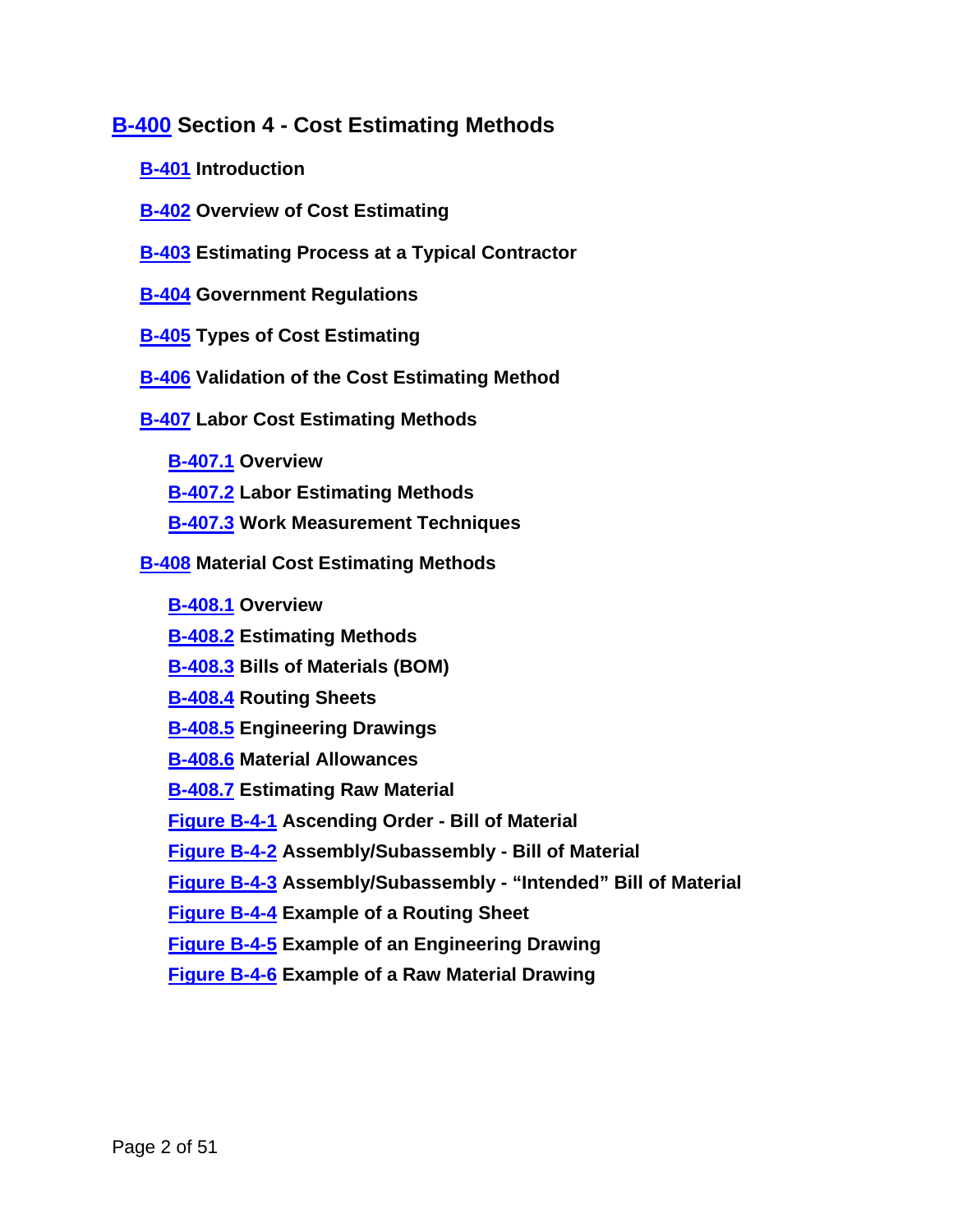### **B-000 Specialist Assistance [\\*\\*](#page-0-0)**

#### <span id="page-2-0"></span>**B-001 Introduction [\\*\\*](#page-0-1)**

a. Audits vary in purpose and scope, some require an opinion on compliance with specific laws, contractual provisions, and other requirements; others require evaluations of efficiency and economy of operations; and still others require some or all of these elements. Sometimes expertise in a field other than accounting or auditing such as legal, actuarial, engineering, or production/quality control is necessary to obtain sufficient appropriate audit evidence to render an opinion. If expertise in a field other than accounting and auditing is necessary, the audit team should determine whether to use the work of a specialist.

b. A specialist is an individual or organization, possessing expertise in a field other than accounting or auditing, whose work in that field an audit team uses to assist the team in obtaining sufficient appropriate audit evidence. A specialist employed by DCAA is an internal specialist. Internal specialists include attorney-advisers in the legal office (DL), and industrial engineers and operations research specialists in the Operations Technical Support Branch (OTST). A specialist employed by another DOD agency or another department of the federal government is an external specialist. For example, DCAA audit teams often use the work of external specialists employed by DCMA such as engineers, government property administrators and insurance and pension specialists.

c. [The GAGAS](http://www.gao.gov/yellowbook/overview) field work standards for performance audits require the audit team to evaluate whether to use the work of a specialist to address some of the audit objectives and require an assessment of the specialists' professional qualifications and independence. GAGAS also requires documentation of the nature and scope of the work the specialist is to perform and the specialist's procedures and findings so they can be evaluated and related to other planned audit procedures objectives.

d. In addition, when performing a compliance attestation engagement, the nature of the specific compliance requirement may require specialized skill or knowledge in a particular field other than accounting and auditing. In these circumstances, refer to the guidance at AT-C 205.36-38, Using the Work of a Practitioner's Specialist.

<span id="page-2-1"></span>e. This appendix provides a framework to assist audit teams in adhering to government auditing standards for attestation engagements and performance audits related to using the work of a specialist.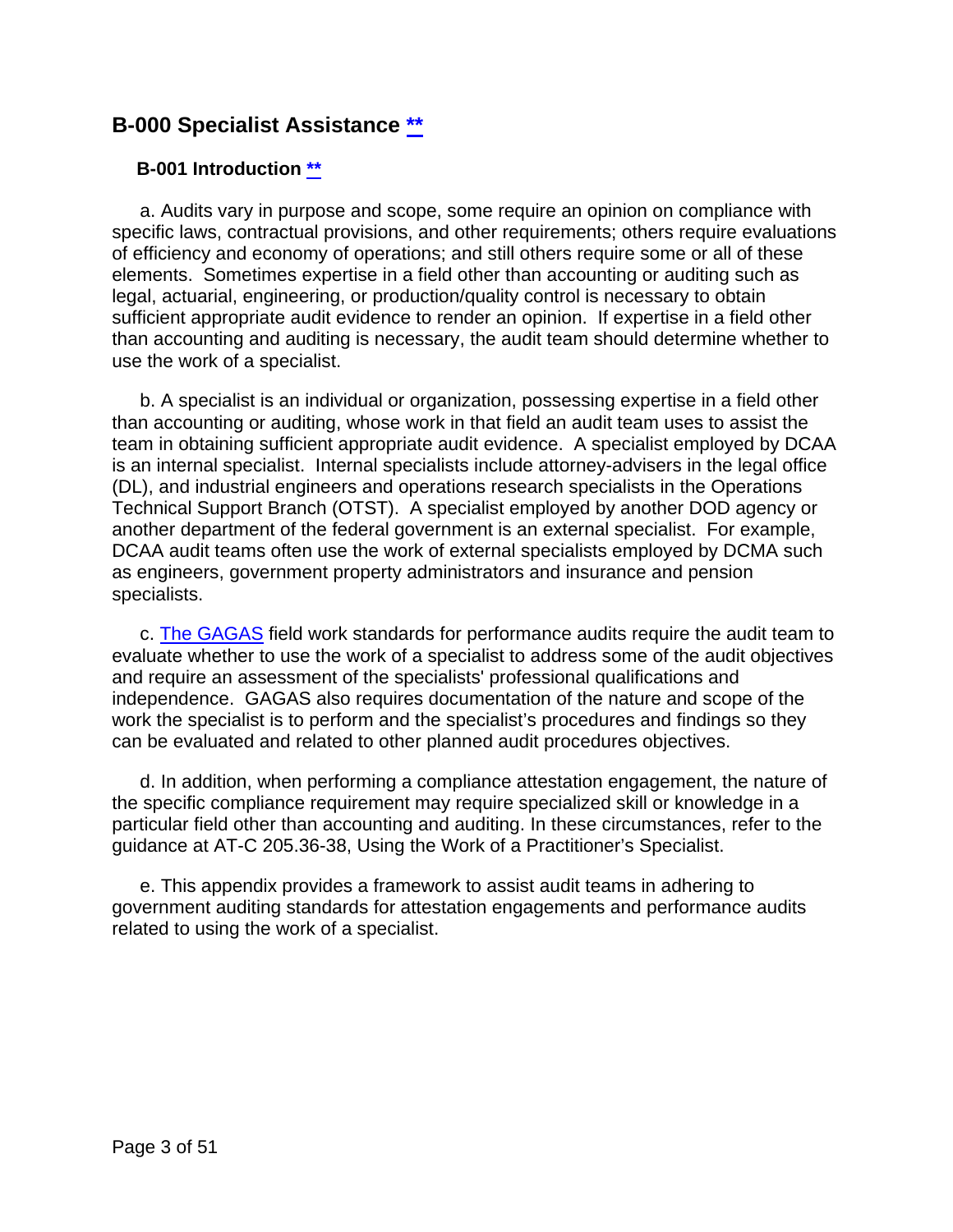### **B-100 Using the Work of a Specialist [\\*\\*](#page-0-2)**

#### <span id="page-3-0"></span>**B-101 Audit Team Responsibilities [\\*\\*](#page-0-3)**

a. The audit team has sole responsibility for the conclusions (i.e., audit opinion) expressed in the report. The auditing standards for performance audits and attestation engagements require the audit team obtain sufficient, appropriate evidence to provide a reasonable basis for the conclusions expressed in the report. Using the work of a specialist to obtain sufficient appropriate audit evidence does not reduce the team's responsibility for the audit opinion.

b. While the acquisition command or the contract administration office may involve specialists in analyzing the contractor's systems or cost submissions for its own purposes, audit teams cannot presume this analysis will anticipate and provide all the specialist assistance the audit team needs. When acknowledging the request for audit, audit teams should explain that professional standards require they make their own determination on the need for specialist assistance in performing the audit and additionally, the team should explain that it might request specialist assistance from the procurement community based upon that determination.

c. Professional standards require audit teams using the work of a specialist evaluate the competence, capabilities and objectivity (performance audits refer to independence) of the specialist for the auditor's purposes. Policy evaluated the competence, capability and objectivity of DCAA internal specialists (B-103), and external specialists employed by DoD (B-104 and B-105). Audit teams seeking external specialist assistance from Non-DoD agencies, should contact PAS through the regional office for assistance in performing this evaluation.

d. Professional standards require the audit team coordinate and reach agreement with the specialist on the nature, scope and objectives of the specialists work, the roles and responsibilities of the specialist and the audit team, and the manner in which the specialist will provide the results of the evaluation. Refer to B-106 and B-107 for guidance on requesting assistance from internal and external specialists.

e. Additionally, professional standards require audit teams evaluate the adequacy of the specialist work for the audit team's purposes and document the evaluation in the working papers. Refer to B-108 for guidance on performing this evaluation.

#### <span id="page-3-1"></span>**B-102 Determining the Need for Specialist Assistance [\\*\\*](#page-0-4)**

a. Generally as part of planning the engagement, the audit team should consider whether there is a need for specialist assistance to obtain sufficient appropriate audit evidence and document that determination. Use Work Paper B-03, section 1, to document the determination.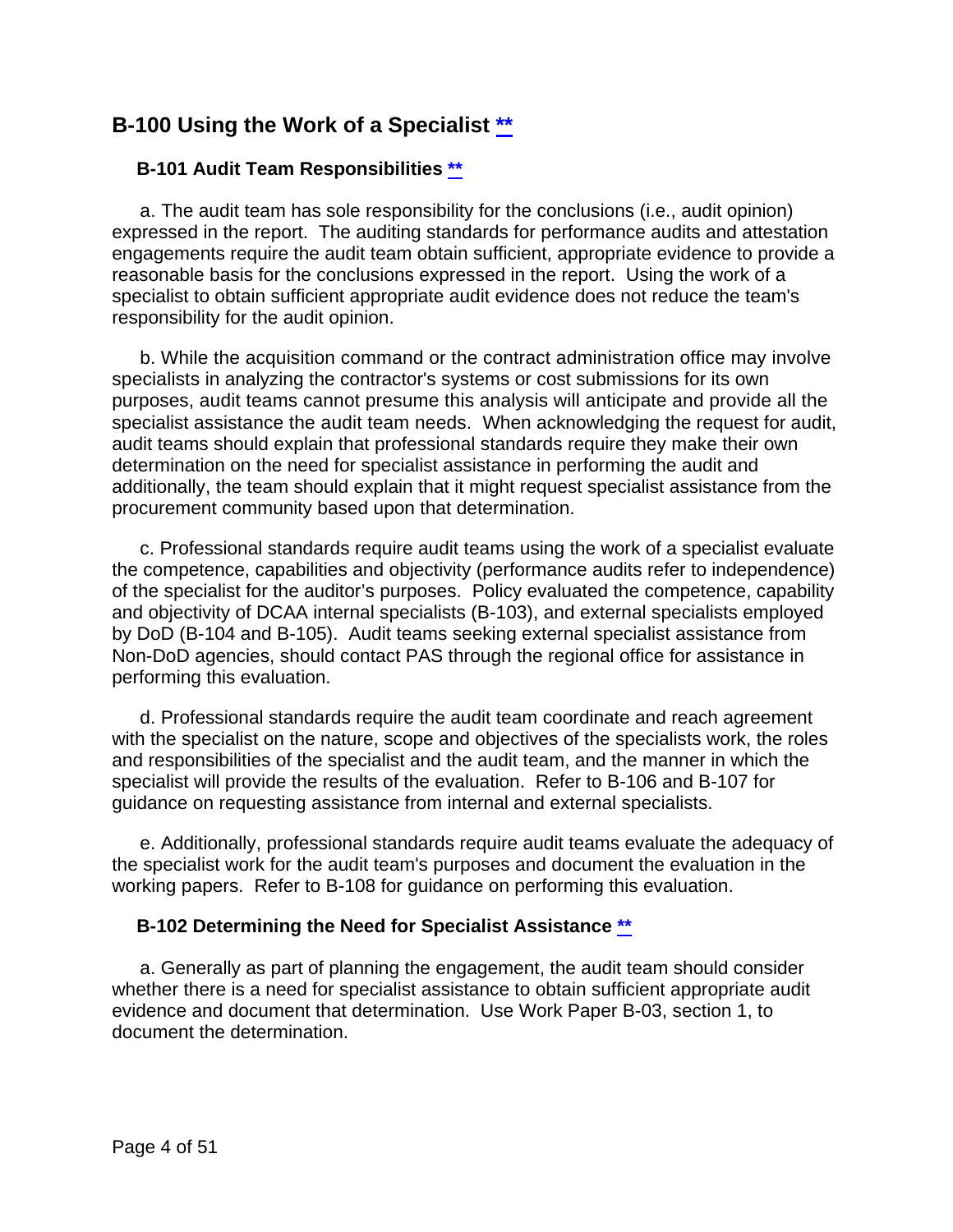b. Audit team's predominately seek a specialist's assistance when examining contractor estimates used to propose the types and quantities of material or labor hours for manufactured items or services. However, audit teams may benefit from using specialists to examine other areas that affect the subject matter of the audit. For example, audit teams may wish to consider seeking assistance to determine the feasibility of production processes, the condition of inventory, equipment, and real property, the reasonableness of actuarial estimates related to pension and insurance costs or in interpreting laws, regulations and contract terms pertinent to the subject matter of the audit.

c. When performing risk assessment procedures and obtaining an understanding of the entity's internal controls and its environment, the audit team should obtain an understanding of how the contractor identifies transactions, events, and conditions that require the contractor to use an expert in a field other than accounting. In some cases, this information may be part of the contractor's estimating system policies and procedures, and in other cases the auditor may obtain the understanding through inquiry of contractor management during the walk-through of the contractor's assertion.

d. The risk of material misstatement may increase when the contractor needed expertise in a field other than accounting to prepare the assertion or establish and monitor a business system. The audit team may wish to consider the following factors in determining whether to request the assistance of a specialist when the contractor used a specialist.

(1) The nature, scope and objective of the contractor's specialist work in relation to the subject matter of the audit. For example, the audit team may wish to consider the materiality of the specialist work in relation to the individual cost elements and the total assertion and the complexity of the work, including the assumptions and methodology used.

(2) Whether the contractor's specialist is a contractor employee subject to management control and policies and procedures (e.g. estimating system) or is a party engaged by the contractor to provide the service (e.g. an actuarial firm providing the contractor services on pension calculations).

(3) The results of a DCAA audit of the system controlling the specialist's work (e.g. estimating system).

(4) The audit teams ability to evaluate the contractor's specialist work without the assistance of an internal or external specialist.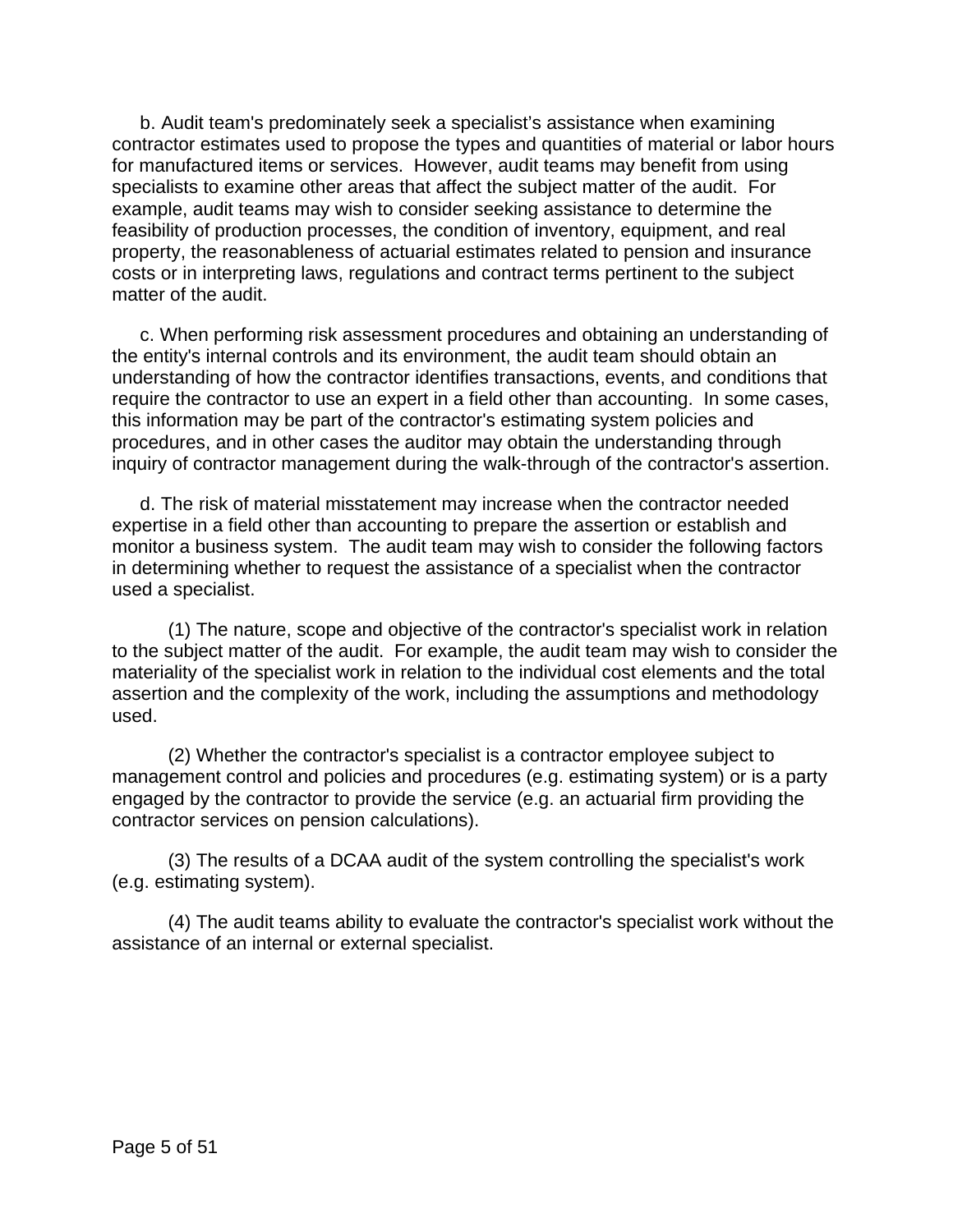e. Audit teams can usually evaluate the support for an accounting estimate that uses historical accounting or financial information without assistance from a specialist. When determining the need for specialist assistance with accounting estimates, audit teams should consider the degree of estimating uncertainty associated with the estimates. Additionally understanding the degree of estimating uncertainty may assist audit teams with assessing the risk of material misstatement. Factors that may influence the degree of estimating uncertainty include:

(1) the extent to which the estimate is based on historical information,

(2) the length of the forecast period and the relevance of data drawn from the current or prior period to forecast the estimate,

(3) whether the comparison of prior estimates and actual costs discloses significant differences,

(4) the use and/or existence of recognized measurement techniques (e.g. predetermined motion time systems) in generating the estimate,

(5) the extent to which the estimate depends on subjective and or complex judgments, and

(6) the sensitivity of the estimate to changes in assumptions.

f. If the audit team reassesses the need for specialist assistance during the course of the audit, it should document any changes to the initial assessment.

#### <span id="page-5-0"></span>**B-103 Evaluation of Competence, Capability and Objectivity - Internal Specialist [\\*\\*](#page-0-5)**

a. When performing attestation engagements, an audit team is entitled to rely on audit organizations quality control system if the internal specialist is subject to the requirements of that system.

b. DCAA internal specialists must meet the conditions of appointment for their position description and comply with any continuing education requirements required by that position. For example, civilian attorneys assigned to DCAA by Defense Legal Services must meet the minimum requirements for appointment and the continuing educations requirements of [DOD Instruction 1442.02.](https://www.esd.whs.mil/Portals/54/Documents/DD/issuances/dodi/144202p.pdf) Additionally the OTST specialists must meet the education requirements required by the position descriptions. This provides reasonable assurance that internal specialists consulting on an audit are competent and capable of performing work within the specialty area.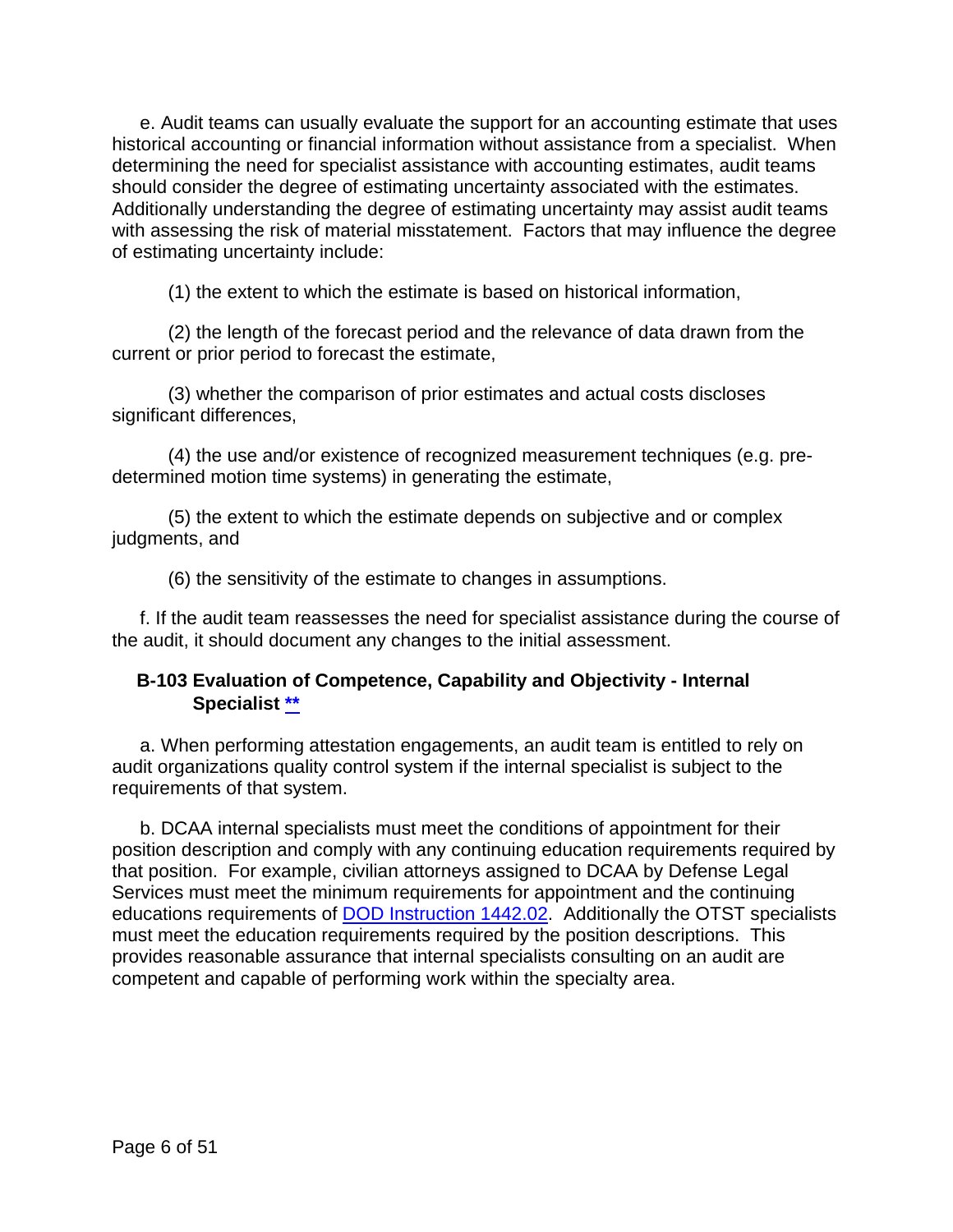c. DCAA requires internal specialists consulting on audits to complete the GAGAS independence training annually and adhere to the Agency's quality control system for GAGAS independence. The internal specialist re-evaluates his or her independence and signs the audit specific independence determination working paper when assigned to consult on an audit assignment. This provides reasonable assurance that internal specialists consulting on an audit assignment are objective and independent.

#### <span id="page-6-0"></span>**B-104 Evaluation of Competence, Capability and Objectivity - DCMA and DoD Military Command Specialists [\\*\\*](#page-0-6)**

a. Professional auditing standards indicate that evaluating competence and capability include considering whether the specialists work is subject to technical performance standards, or requirements imposed by law or regulation).

b. The Defense Acquisition Workforce Improvement Act (DAWIA) as promulgated under [10 U.S.C 1701 -](http://uscode.house.gov/view.xhtml?path=/prelim@title10/subtitleA/part2/chapter87&edition=prelim) 1764 required the Secretary of Defense to establish policies and procedures and designate by regulation positions within the DoD that are acquisition positions. This included establishing education and/or experience criteria for selecting individuals for those positions and ensuring there are appropriate career paths that are identified in terms of the education, training, experience, and assignments necessary for career progression to the most senior acquisition positions.

c. In accordance with [DOD Instruction 5000.66](https://www.esd.whs.mil/Portals/54/Documents/DD/issuances/dodi/500066.PDF?ver=2019-09-13-063647-267) the Defense Acquisition University (DAU) has defined the various certification series that are comprised of different job series and published the certification requirements; and core competencies for Levels I (basic), II (intermediate) or III (advanced) associated with each job series. For example, the DAU published core competences for Level I, II, and III for the engineering category, contain information on the representative activities of the category, educational and experience requirements and core training competencies. Additionally DODI 5000.66 requires each DoD component implement the requirements of DAWIA, and certify its acquisition workforce members.

d. The DCMA Engineering and Analysis Directorate issues instructions establishing guidance for technical pricing support activities provided by DCMA engineering and technical staff including support provided to DCAA. These policies and procedures require engineering and technical staff have the educational and experience qualifications, and acquisition and functional training necessary to attain DAWIA certifications for their primary career field reasonably ensuring the competence of the DCMA specialists. In addition, the capability of a DCMA specialist is reasonably ensured by DCMA instructions that require the engineering team lead identify the necessary function support for completing the request, oversee the specialist's work and take responsibility for the quality of the work. DCMA instructions also require the maintenance of detailed work papers that support the technical analysis in the DCMA official files.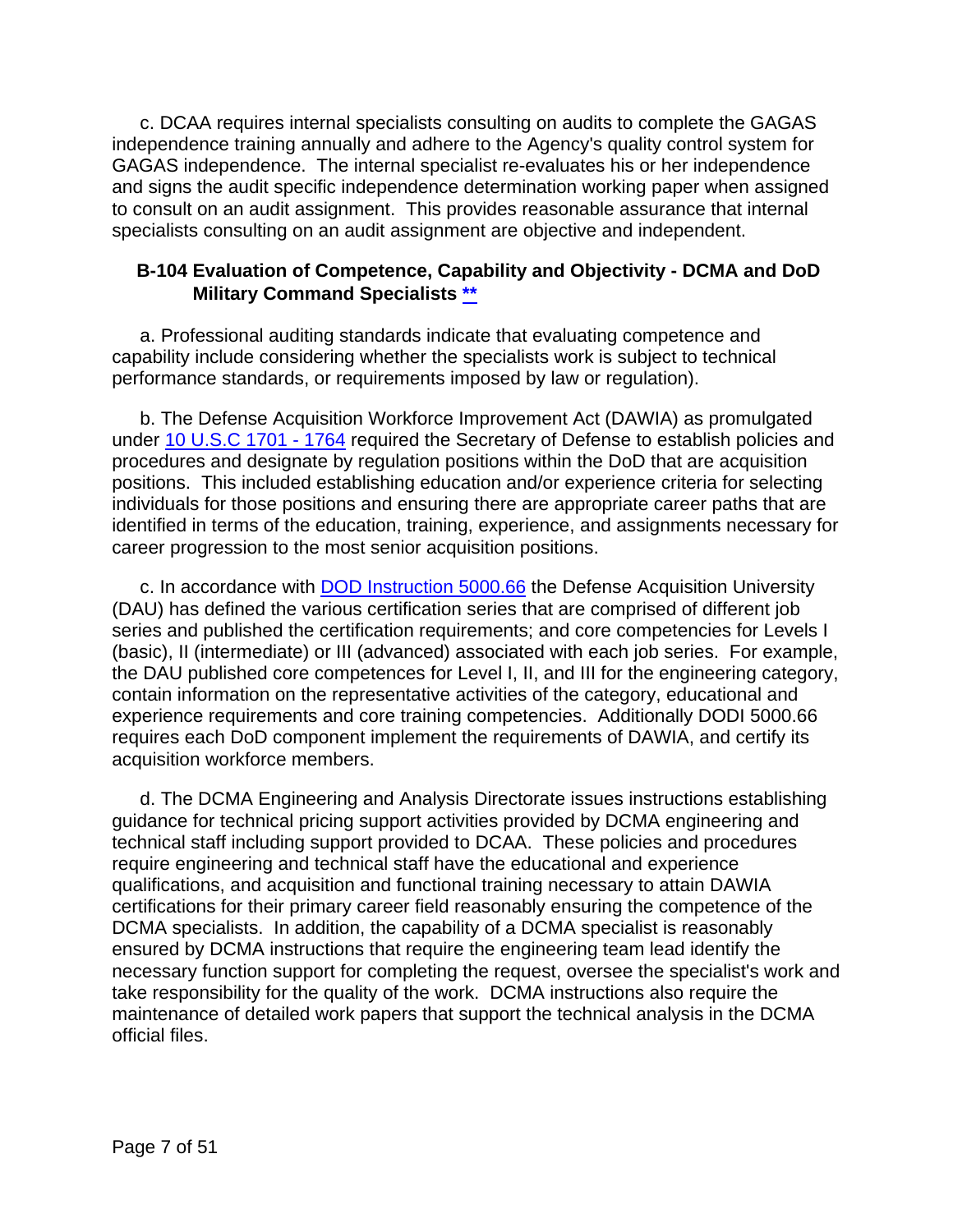e. In addition, to DCMA, audit teams occasionally seek assistance from the technical directorates associated with the Army, Navy and Air Force military procurement commands. DCAA headquarters contacted the technical directorates to obtain information regarding policies and procedures pertaining to the specialists work, and Defense Acquisition Workforce Improvement Act (DAWIA) certification requirements.

f. As part of the DoD Acquisition Workforce the Army, Navy and Air Force procurement commands adhere to DAWIA certifications requirements for acquisition workforce members. The Army, Navy and Air Force established Director, Acquisition Career Management (DACM) offices, and the Air Force established the Acquisition Professional Development Program (APDP) to implement monitor and report on compliance with DAWIA certification requirements to Acquisition, Technology and Logistics (AT&L). Adherence to the DAWIA certification requirements helps ensure the competence of the specialists in the AT&L functional areas such as engineering.

g. Additionally the Army, Navy and Air Force directorates have issued various instructions, operating guides, manuals, pamphlets and or established internal training that provides guidance on performing and documenting technical evaluations and processes for the review and oversight of technical evaluation reports prior to issuance. This guidance and management oversight help ensure the capability of a specialist.

h. Professional auditing standards indicate matters relevant to evaluating objectivity of the auditor's specialist include whether the work is subject to ethical standards, or requirements imposed by law or regulation.

i. Organizational components of the DoD, such as DCMA and the military procurement directorates must adhere to the government ethics regulations and the DOD supplemental ethics regulations. The DOD supplement to the ethics regulations, 5 [CFR 3601.105,](https://www.gpo.gov/fdsys/pkg/CFR-2011-title5-vol3/pdf/CFR-2011-title5-vol3-sec3601-105.pdf) requires a DoD employee provide written notice of disqualification to his or her supervisor upon determining he or she cannot participate in a matter. Additionally, in accordance with the Undersecretary of Defense (USD) AT&L memorandum, dated January 15, 2014 beginning in calendar year 2014 all acquisition workforce personnel are required to annually complete ethics training.

j. Adherence to the government ethics regulation and DoD supplemental regulation reasonably ensure that a DCMA and DOD military command specialists financial interests and business and personal relationships do not create conflicts of interest that would impair the specialists' objectivity. In addition, management's oversight of the specialist's work and DCAA's evaluation of the specialists work prior to incorporating it into the audit provide additional safeguards to objectivity.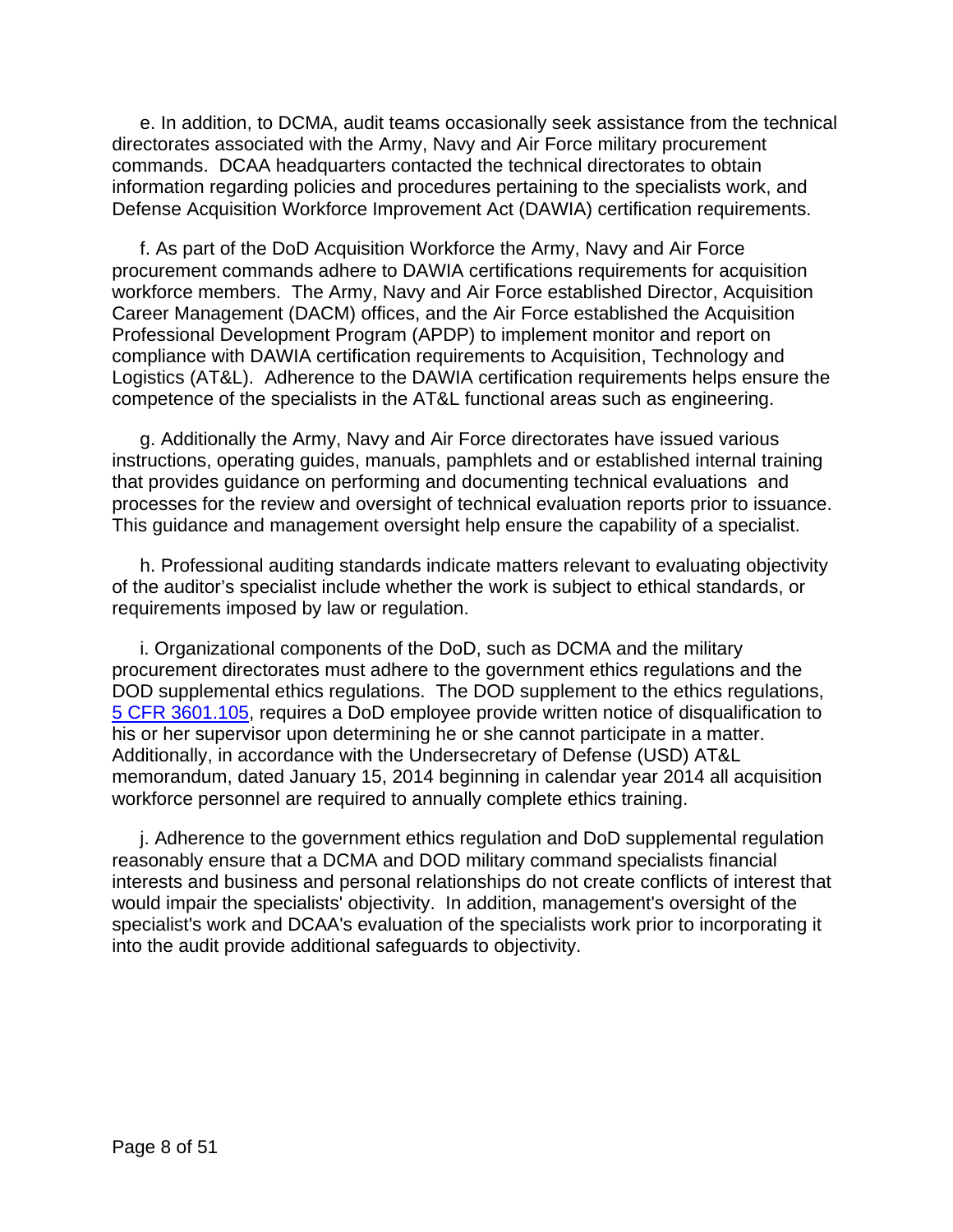#### <span id="page-8-0"></span>**B-105 Evaluation of Competence, Capability and Objectivity - DCMA Insurance/Pension Specialists [\\*\\*](#page-0-7)**

a. The DCMA Contractor Pension Review Center Insurance Pension Specialists perform Contractor Insurance Pension Reviews (CIPRS) and provide assistance to DCAA regarding audits of contractor pension plans, insurance programs, and other deferred compensation plans.

b DCMA Insurance and Pension Specialists must meet education and experience requirements for the actuarial sciences services job series (1510) established by the Office of Personnel Management (OPM). In addition, DCMA insurance and pension specialists must obtain continuing education training in the areas of government contracting, contract law, and/or cost accounting standards and specific training on pensions and insurance from external sources. DCMA Acquisition (DCMA-AQD) issues instructions establishing guidance for insurance and pension specialists regarding the functions and roles and responsibilities of the specialists and requiring supervisory review and approval of report prior to issuance to an ACO or external customer that reasonably ensure the competence of the specialists. Therefore, we consider the DCMA insurance and pension specialist competence and capability is reasonable by the policies and procedures requiring supervisory review and the educational and experience requirements for the position.

c. As DoD employees, DCMA insurance and pension specialists must adhere to the government ethics regulations and the DOD supplemental ethics regulations. The DOD supplement to the ethics regulations, **5 CFR 3601.105** requires a DoD employee provide written notice of disqualification to his or her supervisor upon determining he or she cannot participate in a matter. Adherence to the government ethics regulation and DoD supplemental regulation reasonably ensure that a DCMA insurance, pension specialist's financial interests, business, and personal relationships do not create conflicts of interest that would impair the specialist's objectivity.

#### <span id="page-8-1"></span>**B-106 Requesting Internal Specialist Assistance [\\*\\*](#page-0-8)**

a. Audit teams may verbally contact OTST to discuss the need for technical assistance from the Industrial Engineers or Operations Research Specialist and follow the verbal request with appropriate written documentation for OTST specialist assistance to provide evidence of the agreement with the specialist.

b. Audit teams seeking advice on contract law (e.g. interpretations of case law, statutes, regulations or other contract issues) in relation to an audit may contact Defense Legal through the regional office (e.g. RST) in accordance with the guidance in 4-902 or directly via e-mail at DCAA-DL@dcaa.mil. The agreement should discuss the nature, scope and objectives of the specialists work, the roles and responsibilities of the specialist and the audit team, and the manner in which the specialist will provide the results of the evaluation. Refer to 15-503 for coordination with legal on contracts disputes cases.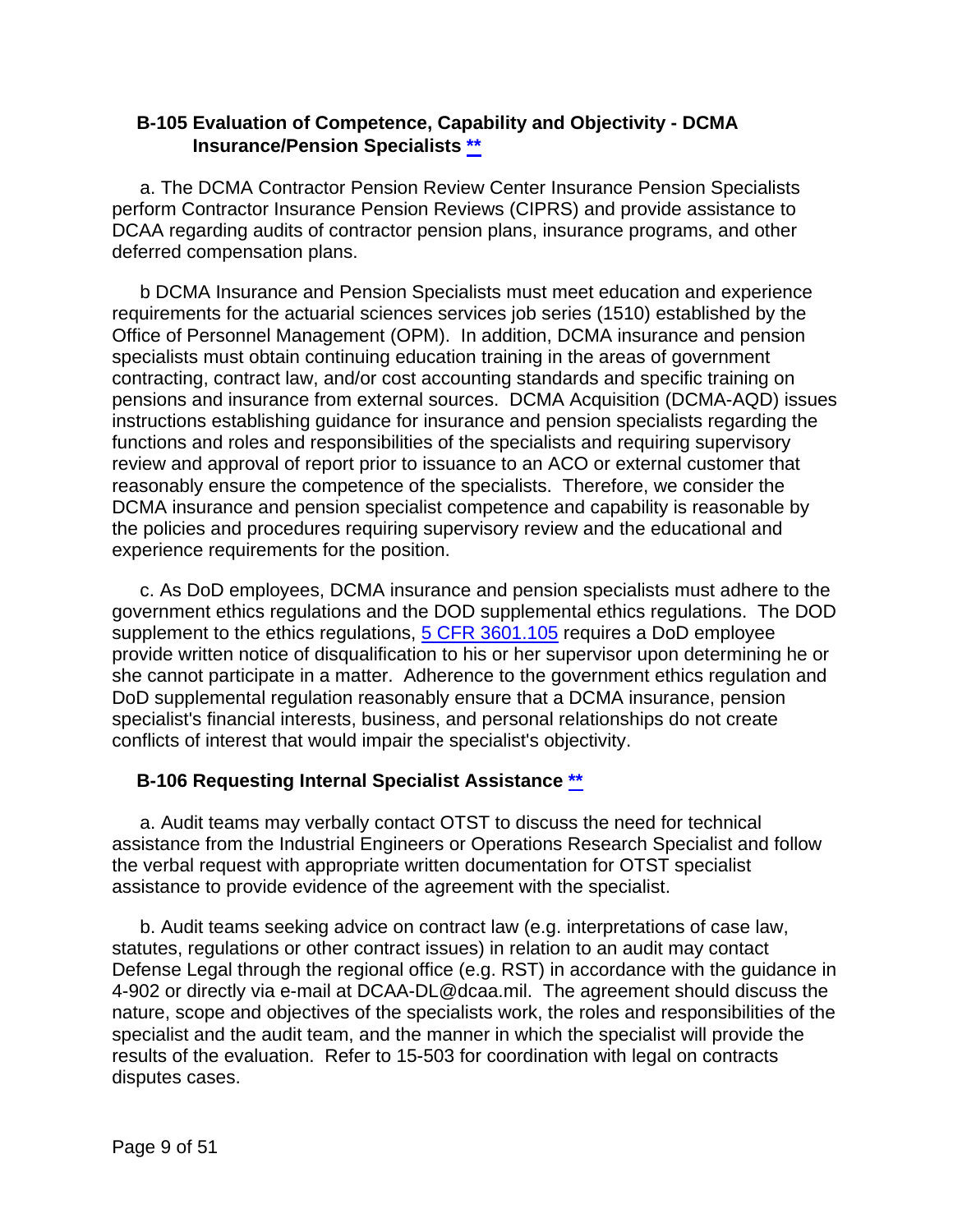c. The audit team should document the coordination and agreement with the internal specialist and the receipt of the work product, technical report or legal advice in accordance with the work paper sections in Figure 4-4-2. Legal guidance will be placed in work paper 35.

#### <span id="page-9-0"></span>**B-107 Requesting External Specialist Assistance [\\*\\*](#page-0-9)**

a. Audit teams should send written requests for external specialists' assistance. Requests for insurance pension specialist assistance should be sent to the DCMA contracting officer and coordinated with the Contractor Insurance/Pension Review Center. Requests for specialist assistance (e.g. engineering, government property) should be sent to the cognizant acquisition command or the contract administration office. The administrative contracting officer or his or her designated point of contact generally coordinates requests sent to the contract administration office. The procurement commands generally forward the request to the directorate that performs the technical evaluations.

b. The written request for specialist assistance should discuss the scope of the assistance needed and request a meeting or conference call with the cognizant contracting officer, the command or contracting office's team lead and the designated specialist to reach agreement on the:

(1) Nature, scope, and objectives of the specialists work. It may be relevant to discuss the reasons the specialist assistance is needed (nature), the specific system areas, cost estimates and time-periods the team wishes evaluated (scope) and the teams objectives for using the specialists work.

(2) Respective roles and responsibilities of the audit team and the specialist. For example when the specialist work will involve using source data, it may be relevant to discuss who will be performing the tests of the data such as verifying its origins or reviewing the data for completeness and internal consistency.

(3) Nature, timing and extent of communication. This would include discussing and obtaining the specialist acknowledgment letter or memo confirming agreement on the work to be performed, the manner in which the specialist will provide the results of the evaluation (e.g. written report, work product), and the due date for the evaluation results. Additionally, the team should designate a team member the specialist may contact with questions or for interim discussions, and request the specialist designate a point of contact for questions on the evaluation report.

(4) Specialist's permissions and/or objections on referencing and/or disclosure of the technical evaluation report in the audit report if the audit team considers it necessary to explain a modified audit opinion.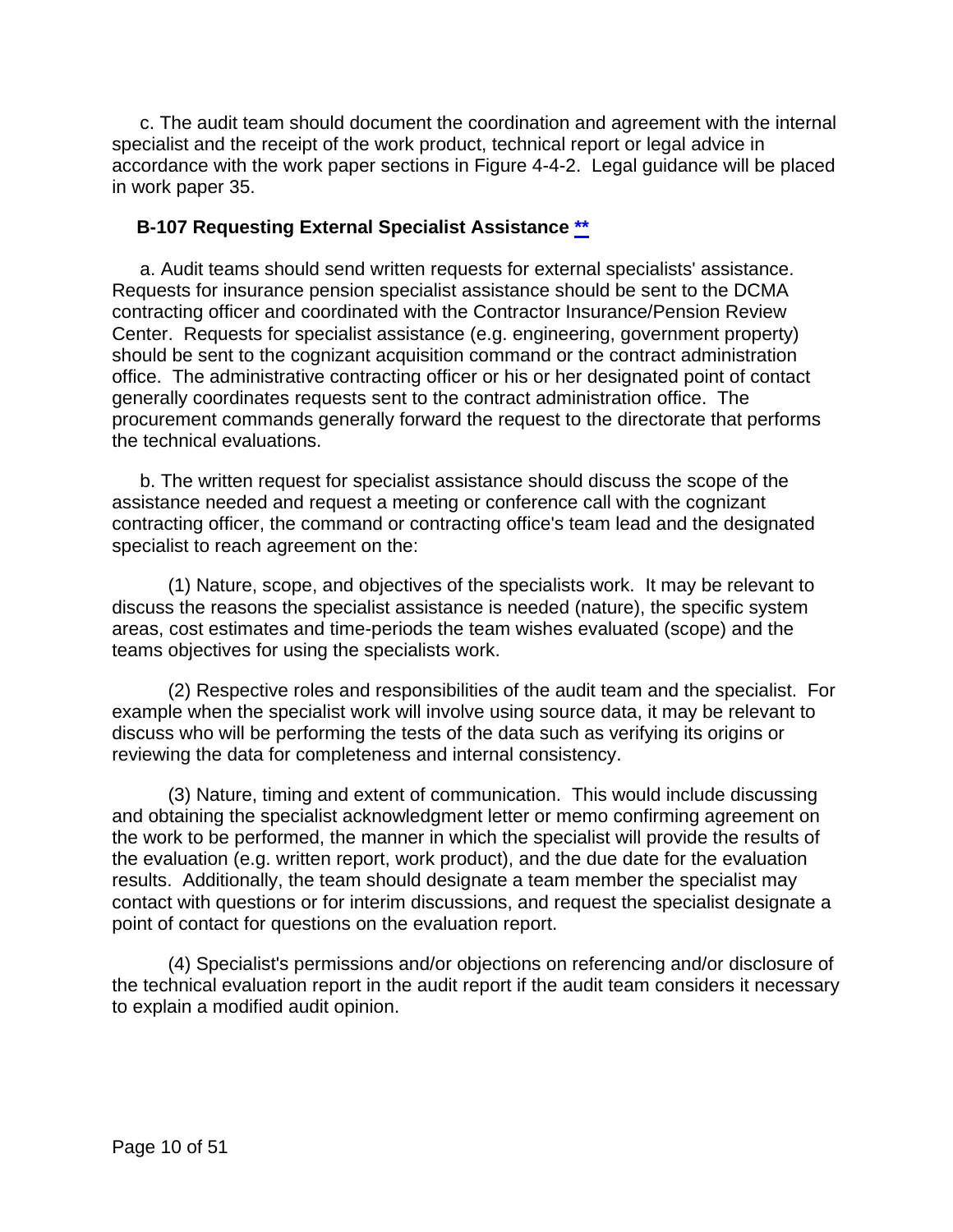#### <span id="page-10-0"></span>**B-108 Evaluating the Specialists Work [\\*\\*](#page-0-10)**

a. The audit team should evaluate the adequacy of the work of the specialist for the audit team's purposes including the relevance and reasonableness of the findings and their consistency with other audit evidence. The audit teams familiarity with the specialist's field of expertise, and the nature, timing and extent of work the specialist performed affect the nature, timing and extent of the audit procedures applied to evaluate the adequacy of the work.

b. Audit procedures to evaluate the adequacy of specialist work may include:

(1) Reviewing the specialist's report or work product. Determine if the specialist's report or work product adequately addresses each of the areas for which the audit team requested specialist assistance. Determine if there are any unanswered questions or concerns, and if so, discuss them with the specialist.

(2) Performing corroborative procedures such as observing the work of the specialist; examining published data, such as statistical reports or benchmark reports from reputable, authoritative sources; confirming relevant matters with third parties (e.g., agency industrial engineers); performing detailed analytical procedures; and performing calculations.

(3) If the specialist tested the source data due to its complex or technical nature, the audit team should inquire regarding the tests performed to evaluate the data's relevance, completeness, and accuracy.

c. Audit procedures to evaluate the relevance and reasonableness of the specialists findings or conclusions include determining whether the findings are clearly expressed, and whether the basis for the findings are well documented. For example, procedures may include evaluating if the report:

(1) references to the audit team objectives as documented in the agreement with the specialist,

(2) contains information explaining the scope of work performed,

(3) is based on an appropriate period and takes into account any relevant subsequent events, and

(4) appropriately considers any errors or deviations the specialist encountered.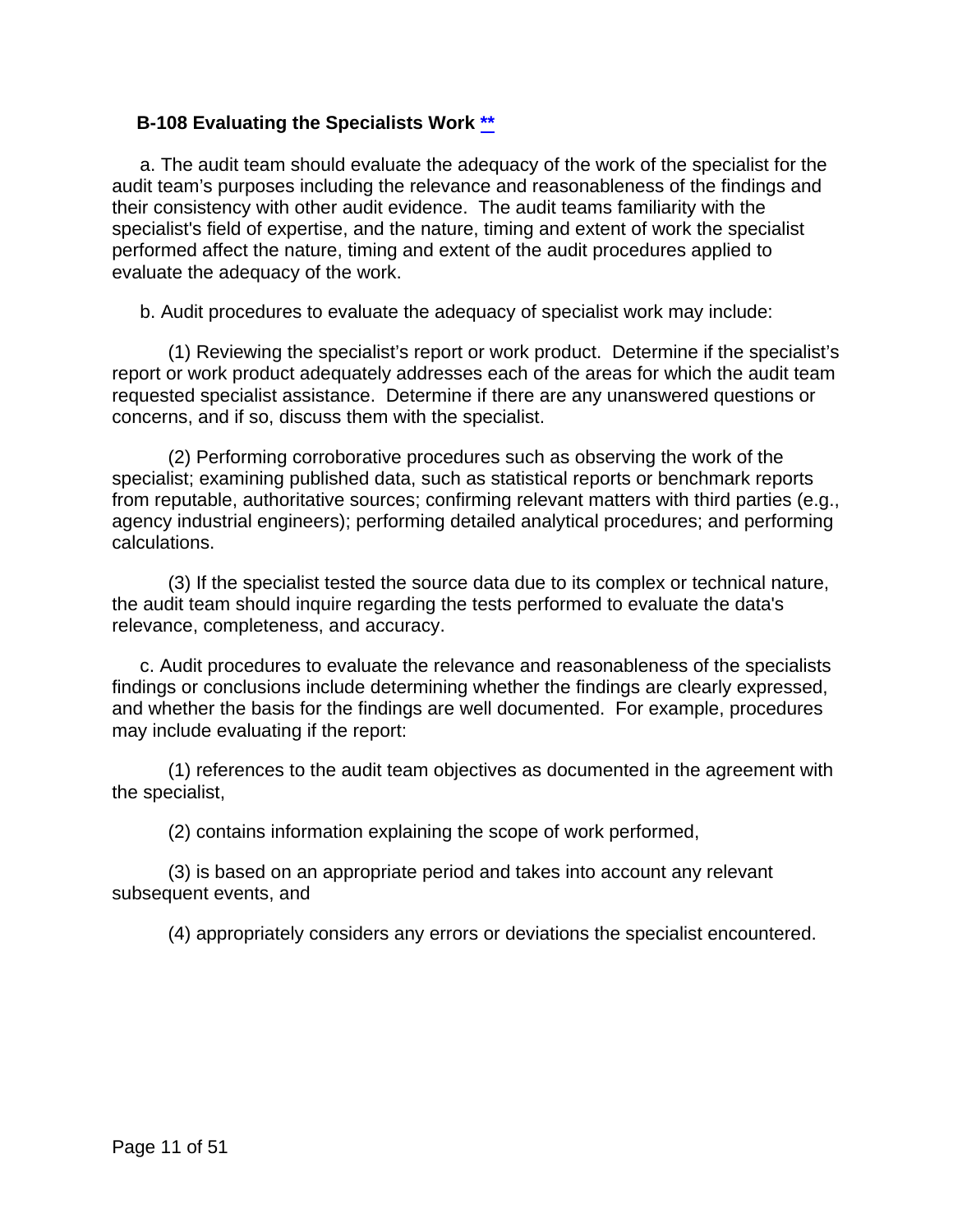d. When the purpose of requesting specialist assistance is to evaluate the underlying assumptions and methods, including models, used by a contractor in developing an estimate, (e.g. actuarial model or assumptions) the evaluation of the specialist work will primarily focus on whether the specialist has adequately reviewed the contractor's assumptions, methods, and models used in developing cost estimates.

e. When the specialist work involves the use of significant assumptions and methods, the appropriateness and reasonableness of those assumptions and methods used, and their application, are the responsibility of the auditor's specialist. Factors relevant to the auditor's evaluation of those assumptions and methods include whether the assumptions and methods are:

(1) Generally accepted within the field of the auditor's specialist (e.g. actuarial assumptions and methods).

(2) Consistent with those of the contractor, or if not, the reason for and effects of, the differences between the contractors and the specialists methods.

f. Auditors should document the evaluation of the specialists work in the audit work papers.

#### <span id="page-11-0"></span>**B-109 Resolving Inadequacies in the Specialists Work [\\*\\*](#page-0-11)**

a. If the audit team determines that the specialist's work is not adequate for its purposes, the audit team should perform one or both of the following procedures in an attempt to obtain an adequate technical evaluation:

(1) discuss with the specialist the nature and extent of additional work that can be performed by the specialist and reach agreement on the performance of the additional work, and/or

(2) assess whether performing additional audit procedures is appropriate under the circumstances.

b. If the above procedures do not resolve the inadequacies, the audit team should consider if there is a reservation about the engagement because of the inability to obtain sufficient appropriate audit evidence. In such cases, the team would have to consider the impact the reservation has on the audit opinion.

#### <span id="page-11-1"></span>**B-110 Referencing the Specialists Work in the Audit Report [\\*\\*](#page-0-12)**

a. The audit team should not refer to the work of a specialist in an attestation examination audit report with an unmodified opinion.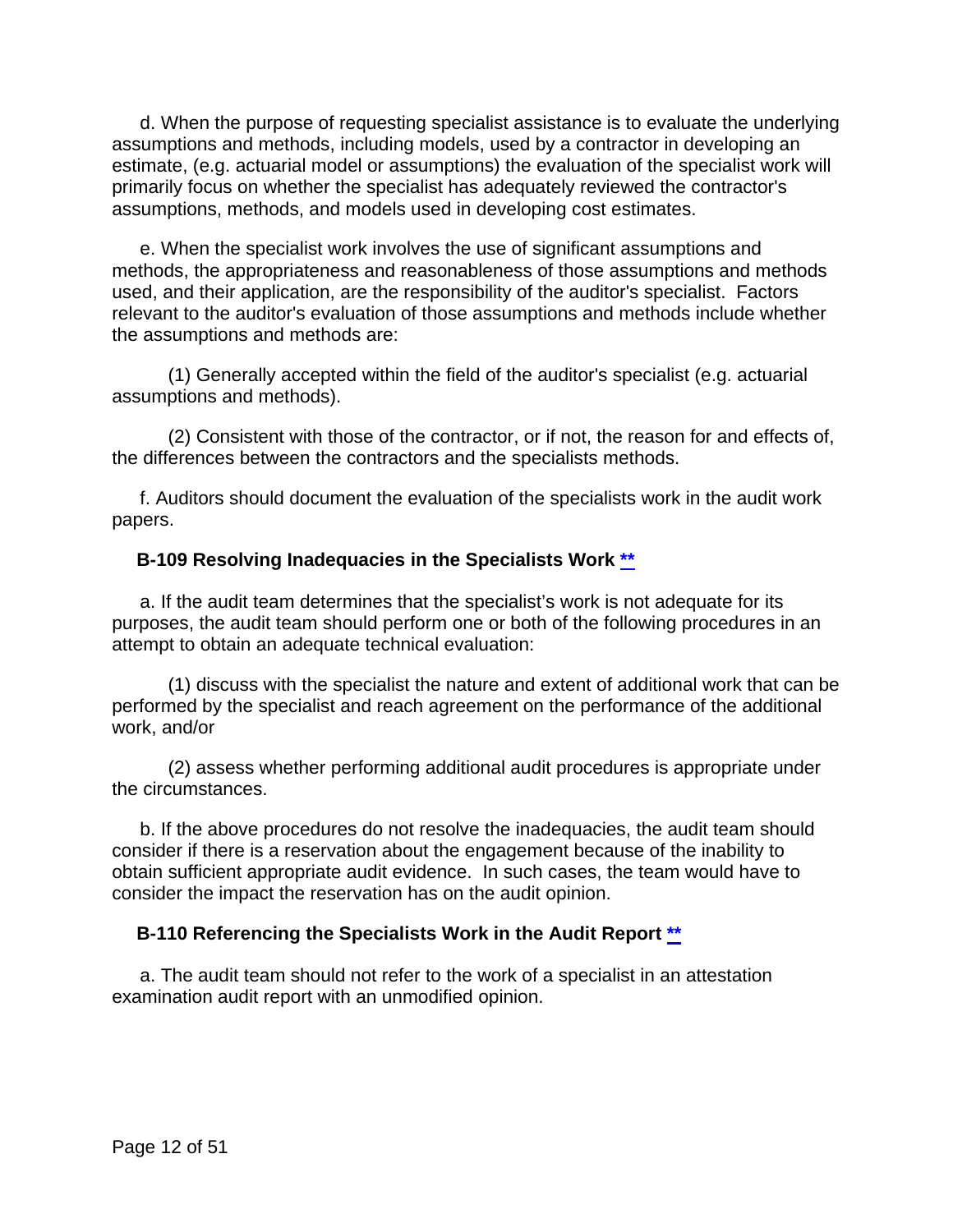b. It may be appropriate to refer to the specialist report when the audit report contains a modified audit opinion, and reference to the specialists report is necessary to understand the modification. In such circumstances, the audit team should obtain the permission of the specialist before making such a reference in the audit report or disclosing the specialist report to the report recipients.

c. If the audit report references the work of the specialist, the report should indicate that referencing the external specialist report does not reduce the audit team's responsibility for the audit opinion. In addition, the audit report restrictions paragraph should describe any permissions and/or objections the specialist has to release of specialist report information contained in the audit report.

d. When audit teams request, but do not receive, the specialist report, the team should consider if the non-receipt creates a reservation about the engagement because the team was unable to obtain sufficient appropriate audit evidence.

#### <span id="page-12-0"></span>**B-200 Section 2 - Reserved [\\*\\*](#page-0-13)**

#### <span id="page-12-1"></span>**B-300 Section 3 - Reserved [\\*\\*](#page-0-14)**

#### <span id="page-12-2"></span>**B-400 Section 4 - Cost Estimating Methods [\\*\\*](#page-1-1)**

#### <span id="page-12-3"></span>**B-401 Introduction [\\*\\*](#page-1-2)**

a. Cost estimating encompasses planning, coordinating, compiling, and pricing of proposed material, labor, and other items. Depending upon the contractor's size and type of work, this function may be performed by a single department or several departments acting together.

b. The objective of this section is to provide a cost estimating overview of the labor and material areas, with the understanding that the estimating methods discussed may be used on other cost elements. A basic understanding of these areas is essential when attempting to evaluate a proposal. While the following guidance does not address a specific contractor estimating system nor a particular estimating method, the described principles and techniques will be applicable to most estimating environments.

#### <span id="page-12-4"></span>**B-402 Overview of Cost Estimating [\\*\\*](#page-1-3)**

a. Cost estimating requires the application of skillful analysis and experienced judgment in projecting labor and material contract requirements. Timing constraints and the availability of historical data have an impact on the estimating process. Selections of appropriate estimating techniques require extensive analysis by contractors. Appropriateness of selected estimating techniques should be reviewed periodically. The same technique used when the program is at the engineering-concept stage, or when no bill of materials exists, is usually not appropriate for ongoing production. Because cost estimating integrates technical as well as financial information, the process requires input from many diverse organizational elements.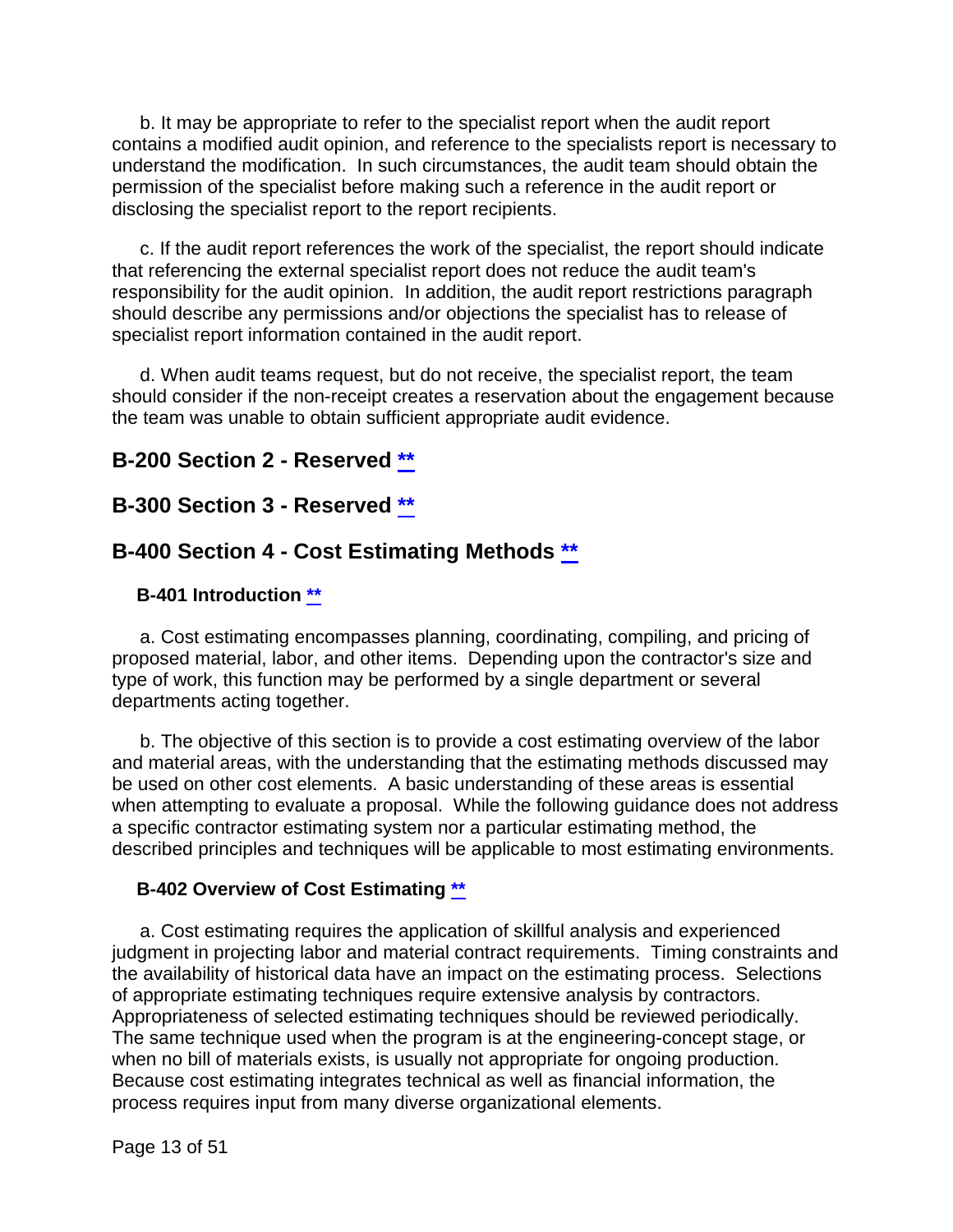b. Although contractor estimating systems differ in approach and philosophy, their basic objectives are the same. Cost estimates are a series of informed projections and assumptions based on available information existing at the time of proposal preparation.

c. Cost estimating is comprised of logical steps. The level of detail required in these steps is often affected by the anticipated contract requirements expressed in the RFP. Typical steps in cost estimating follow:

(1) Ensuring that all relevant background documents such as historical costs, drawings, and specifications are available to assist in understanding job requirements.

(2) Determining which estimating techniques will be used, the level of detail required, and the amount of time available to generate and document a completed estimate.

(3) Determining if quotes and other information will be required from outside sources.

(4) Deciding if any elements require further clarification, redesign, or have potential manufacturing difficulties.

(5) Determining if the capability and capacity to manufacture required components exist in-house.

(6) Determining if further information is required to develop and complete estimates.

(7) Coordinating the activities of departments participating in the estimating exercise.

(8) Obtaining quotes, history, and other bases for material and subcontract items.

(9) Assembling direct costs by cost element, and computing indirect expenses using appropriate factors and rates.

(10) Consolidating proposal elements and documenting preparation rationale.

#### <span id="page-13-0"></span>**B-403 Estimating Process at a Typical Contractor [\\*\\*](#page-1-4)**

a. At large contractors, the estimating (or pricing) department usually has overall responsibility for coordinating and assembling estimates to be incorporated into proposals authorized by top management. Preparation of detailed estimates is accomplished by the departments which will actually perform or supervise the work if the contract is received.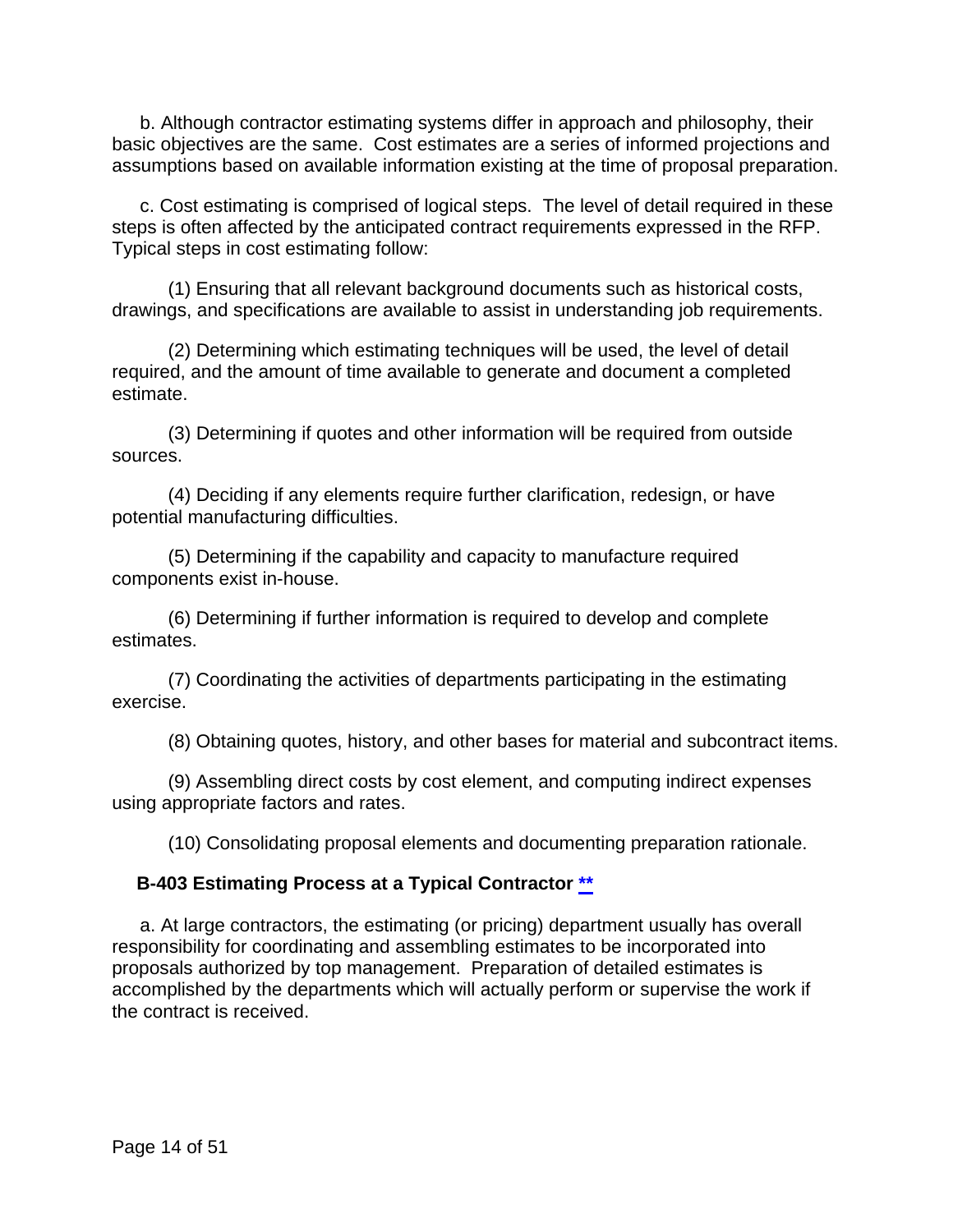b. The cost estimating project is usually initiated in response to an RFP. The RFP provides a statement of work, outlines Government requirements, and invites contractors to prepare a proposal. It is also a source of information in establishing a baseline for labor and material requirements. Contractor proposals should include tasks and materials consistent with the RFP. When top management authorizes a response to an RFP, the estimating department reviews the RFP and top-management guidance and issues a "cost estimate request" to other departments within the company that will be involved in putting the proposal together. The estimating department generally has primary responsibility for coordinating the overall effort and authorizing the finalized proposal.

c. Contractors may also submit unsolicited proposals for requirements not yet reflected in any outstanding RFPs. When such proposals are pursued by a Government acquisition organization, the PCO will normally request a more detailed cost proposal before requesting an audit. The estimating process should be the same as when there is an RFP.

d. When production is contemplated on items not previously produced, the estimating department (or the related project management department) solicits a preliminary conceptual design from the engineering department. The preliminary design should be detailed to the point that individual parts can be identified and numbered. After the preliminary design has been completed and reviewed, a work breakdown structure (WBS) is prepared. The WBS is a matrix that organizes and describes proposed tasks and identifies the performing departments. This is best done before the details of the "cost estimate request" are finalized. (If conceptual design and detailed estimating must proceed concurrently, the contractor will have much greater difficulty producing a sound cost estimate.)

e. The planning process entails the preparation of delivery schedules, staffing projections, span-time requirements, and funding estimates. Planning is a cooperative effort that involves the estimating, engineering administration, and production planning and control departments.

f. "Grass-roots estimates" are basic estimates of labor, material, and other direct costs developed by the departments that will actually perform the work. In some cases, departments are asked to generate price estimates. When this occurs, special care must be exercised to ensure that sound purchasing considerations such as competition and quantity discounts are applied to the estimates.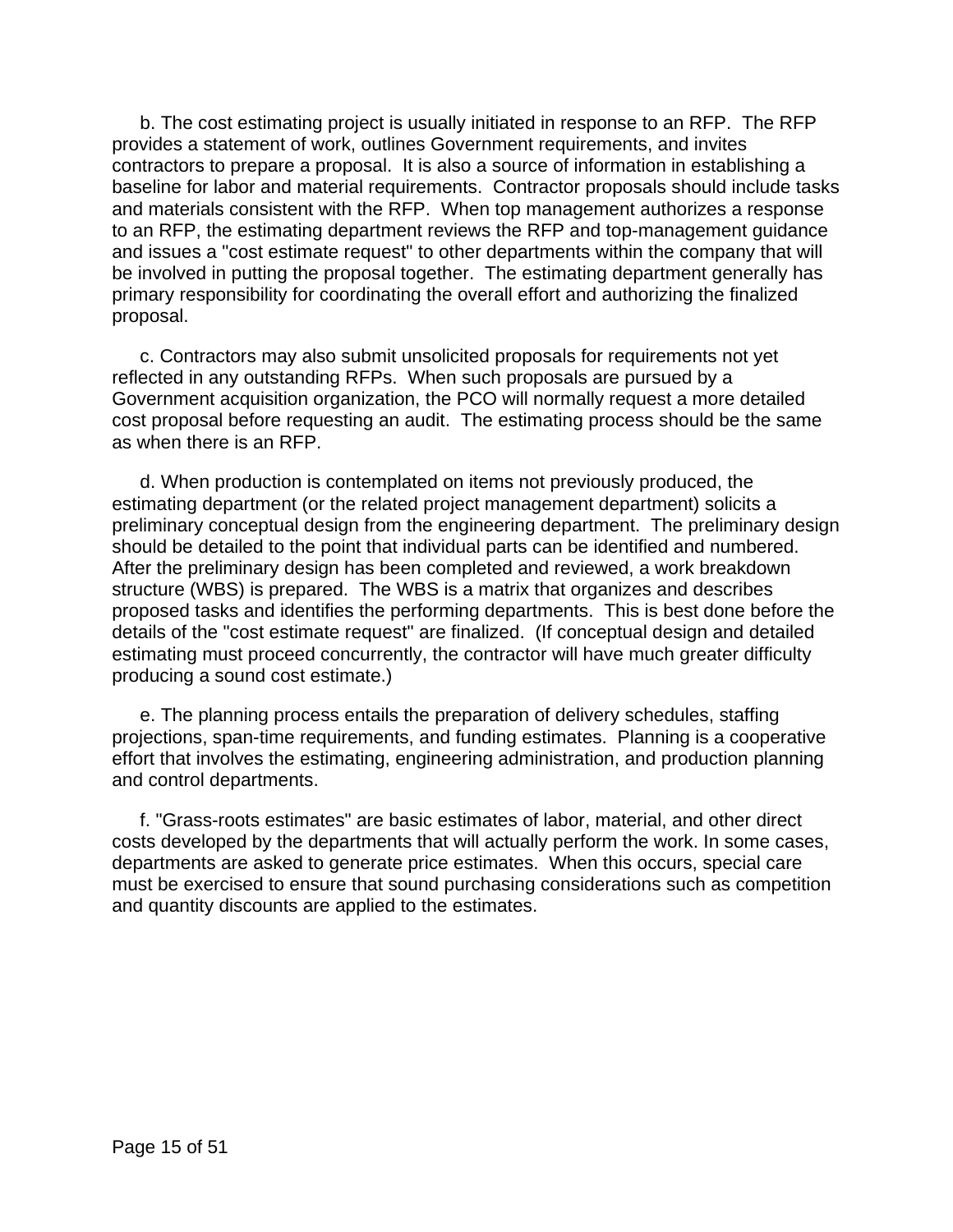g. The engineering department usually develops staff-hour estimates for all potential make items. These estimates are normally prepared at a very low level, such as by individual part. The manufacturing department uses this information with historical data to project labor requirements. These projections may be broken down by functional area and/or cost center (e.g., system analysis, design, fabrication, assembly, test, inspection, packaging, and shipping). A variety of techniques including manloading, statistical relationships, past experience, and judgment are used to produce staff-hour estimates. Additional information such as program schedules and configuration/performance characteristics from preliminary and final engineering design drawings may be worked into the estimates. In all cases, the method used to produce direct-labor estimates should be discernible, and supporting documentation should be available for verification.

h. A make-or-buy committee, normally chaired by the program manager, reviews required materials and associated labor, and determines which items should be produced internally. In some instances, decisions will be deferred until a contract award is made and further design effort completed.

i. The estimating department requests the purchasing department to provide estimates for all potential buy items. The purchasing department is provided with the best available specification data from the engineering and quality assurance departments. Delivery requirements are provided by the manufacturing planning department. Material unit prices (including purchased parts, raw material, buy-todrawing items, and subcontract items) are obtained by the purchasing department from vendor quotations, current purchase orders, catalogs, and in some cases statistical methods. Material costs are usually developed by applying these prices to unit quantities in a bill or list of material provided by the engineering or manufacturing department. The purchasing and estimating departments are usually responsible for determining appropriate material escalation factors. Escalation is either quoted by major vendors or projected using specific price indices.

j. Each estimate is reviewed and approved at the functional level. These estimates are then submitted to the estimating department which assembles the total proposal estimate. Estimating personnel integrate, adjust, and analyze estimates for accuracy and completeness. The cost estimate is summarized further by functional organization, major tasks, and other breakdowns required by the RFP. When all direct-cost elements have been received and properly classified, applicable directlabor rates and indirect-expense rates and factors (e.g., labor overhead, material burden, and G&A expense) are applied to complete the basic cost estimate. These rates and factors may be developed by the estimating or accounting departments. Fee calculations are usually applied in accordance with RFP guidance and company pricing policy. The completed cost package is then reviewed for accuracy and reasonableness by program management.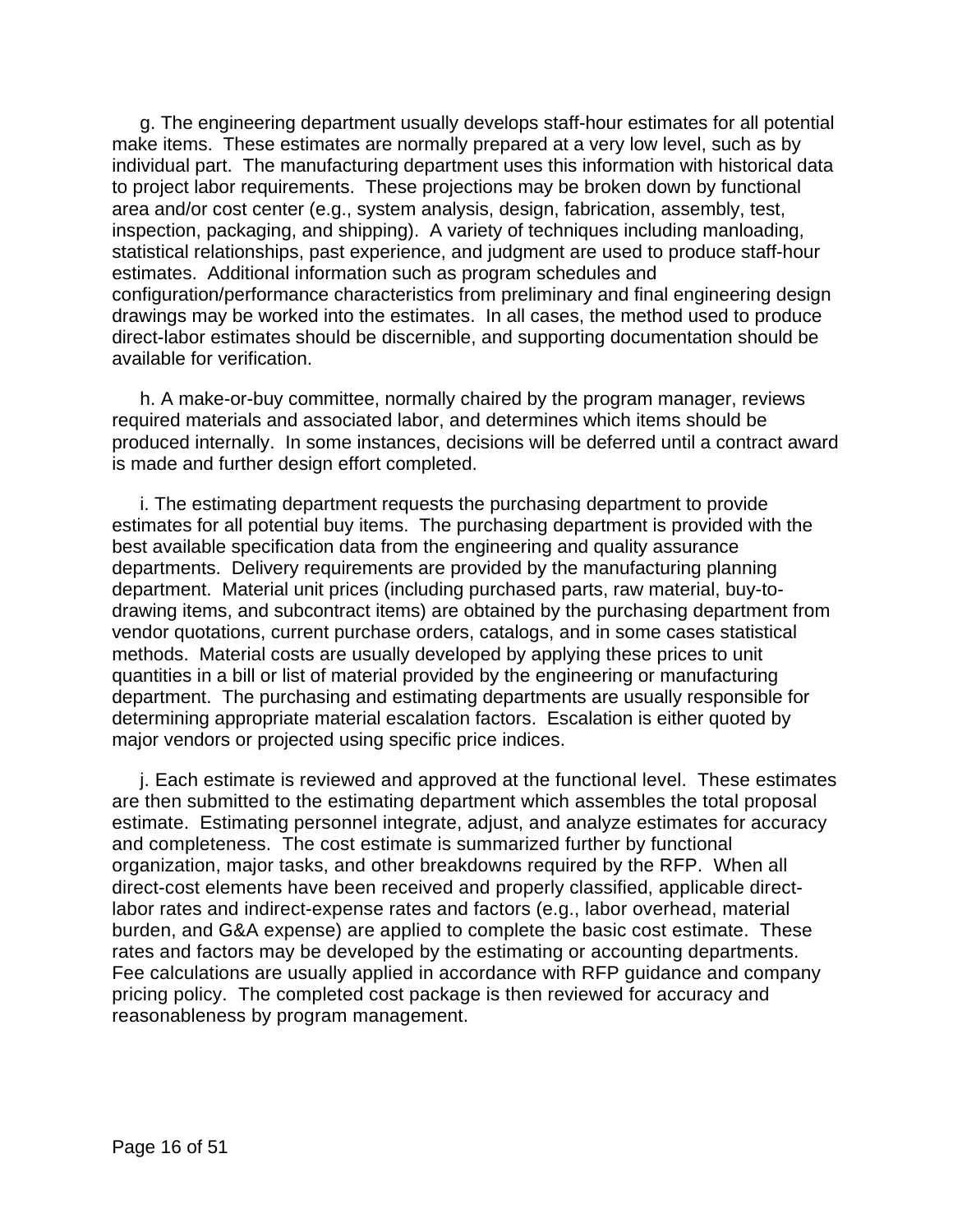k. Subsequent to initial pricing and the determination of profit factors, the proposal is reviewed by a management committee usually consisting of representatives from marketing, accounting, plant management, estimating, and the program office. The committee scrutinizes the reasonableness of estimates, overall acceptability, and compatibility with the company's business strategy. This process culminates in the formal release of the pricing proposal and supporting rationale.

#### <span id="page-16-0"></span>**B-404 Government Regulations [\\*\\*](#page-1-5)**

Several Government regulations provide guidance relevant to cost estimating:

a. Standard forms are no longer available for the submission of certified cost or pricing data or data other than certified cost or pricing data. The contracting officer may require submission of certified cost or pricing data in the format indicated in Table 15-2 of [FAR 15-408,](http://162.140.57.127/cgi-bin/text-idx?SID=de43148619bd962c154c4070521ea0ed&mc=true&node=se48.1.15_1408&rgn=div8) specify an alternative format, or permit submission in the contractor's format. Table 15-2 provides a vehicle for the contractor to submit to the Government a proposal of estimated and/or incurred costs by contract line item with supporting information, adequately cross referenced, and suitable for detailed analysis. It requires a breakdown of cost by line item so that pricing data is easily understood and tracked. Data other than certified cost or pricing data may be submitted in the offerors own format unless the contracting officer decides that use of a specific format is essential and the format has been described in the solicitation.

b. **FAR 15.403-4** requires contractors to issue a certificate of current cost or pricing data attesting that the information furnished was accurate, current, and complete as of the date of final agreement on price.

c. **FAR 3.501** deals with investment pricing and addresses contractor attempts at "marginal buying" or "buying in". The regulation instructs contracting officers to ensure that contract shortfalls are not recovered in subsequent pricing actions when it is believed the contractor is using artificially low prices to "buy in".

d. Earned Value Management System (EVMS) Guidelines, as described in **DoDI** [5000.02,](https://www.esd.whs.mil/Portals/54/Documents/DD/issuances/dodi/500002p.pdf?ver=2020-01-23-144114-093) define contractor management system requirements on significant flexiblypriced contracts for selected items identified as major defense systems.

#### <span id="page-16-1"></span>**B-405 Types of Cost Estimating [\\*\\*](#page-1-6)**

a. The basic elements of cost are direct material, direct engineering and manufacturing labor, other direct costs, indirect expenses, and cost of facilities capital. The cost estimating technique selected will be dictated by the availability of historical evidence and Government requirements, and rarely is one estimating technique used to the exclusion of all others. For example, contractors typically use synthetic estimating in conjunction with parametric and comparative techniques.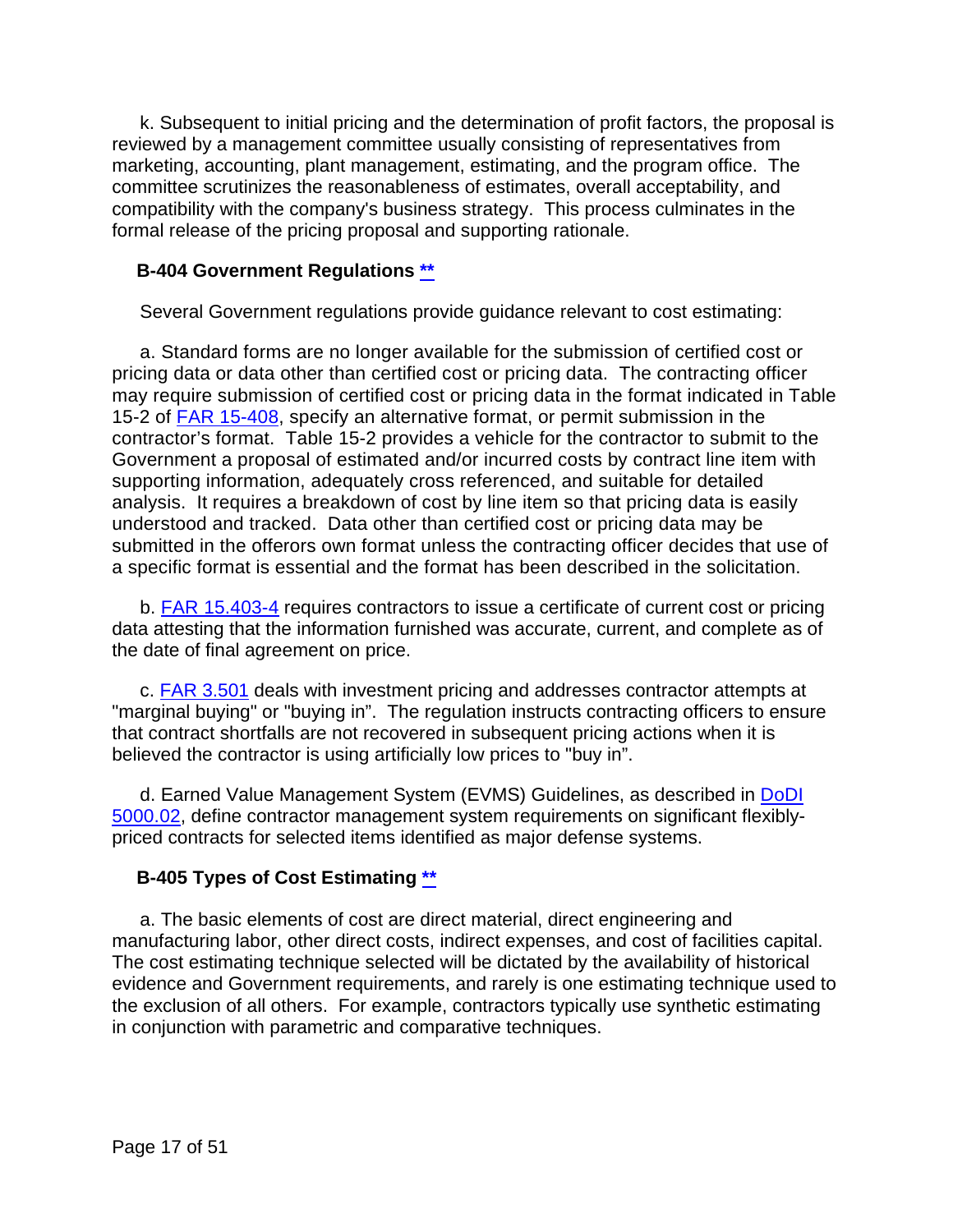b. Cost estimating methods may be categorized into six main groups: subjective, parametric, comparative, synthetic, global, and research and development. Further comments related to each of these follow.

(1) Subjective. This estimating method develops costs using experience, judgment, memory, informal notes, and other readily available data. Typically, these kinds of estimates are used in proposals when drawings have not yet been developed or the contractor is faced with limited proposal preparation time.

(2) Parametric. This method creates labor and material estimates by statistically analyzing and manipulating historical data to reflect current quantity requirements (see [9-1000\)](https://viper.dcaa.mil/guidance/cam/3144/audits-of-cost-estimating-and-pricing-proposals#Sec91000). For example, previous raw material requirements on a price-per-pound basis could be used to project current proposal amounts. Parametrics uses one or more cost estimating relationships (CERs) to estimate costs associated with the development, manufacture, or modification of an end item. Special cost comparisons are required to validate parametric estimating systems. Variables used in CERs must be logically related and statistically valid. The rationale for selecting the variables should be well documented. Parametrics are often used to cross-check estimates developed using other estimating techniques.

(3) Comparative. This method develops proposed costs using like items produced in the past as a surrogate. Allowances are made for product dissimilarities and changes in complexity, scale, design, and materials. The comparative method can be used in conjunction with parametric estimating and can be used to develop adjusted unit costs while parametrics are applied to project the newly proposed quantities. Improvement curve applications are an example of comparative estimating.

(4) Synthetic. This method divides proposals into their smallest component tasks. Estimates are developed for component tasks which make up the whole. Synthetic estimates are normally supported by detailed bills of material.

(5) Global. This is a quick and subjective technique used to determine the advisability of continuing with a project.

(6) Research and Development (R&D). There are two basic approaches available for this difficult type of estimating. The first is a simple form of targeting R&D objectives in the context of a fixed budget. As in the preparation of routine budgets, the breakdown should be compatible with the cost-accounting system and procedures established to monitor and control expenditures. A second method of estimating R&D is a trial-and-error procedure involving an interchange of ideas and information including all available records of past R&D effort and experience. Because there are so many unknown factors involved in R&D effort, the potential for error in this type of estimating is especially great.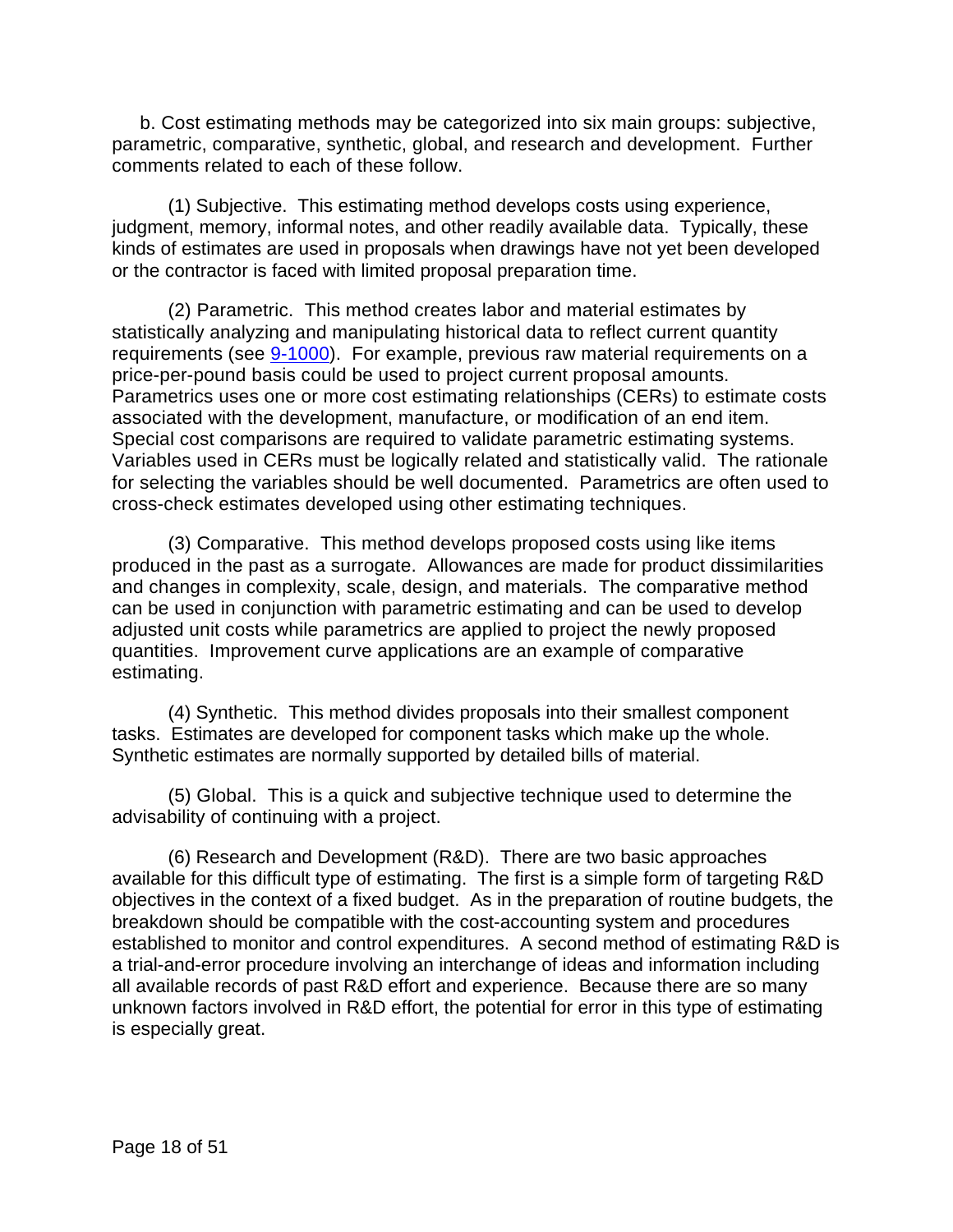#### <span id="page-18-0"></span>**B-406 Validation of the Cost Estimating Method [\\*\\*](#page-1-7)**

a. Normally, contractors settle on a cost estimating procedure and use it repetitively. Validation of estimating procedures entails a comparison of cost estimates to actual costs for completed projects. If the actual costs accurately reflect the work content and historically approximate the estimates, then the estimating procedure should be considered reliable. Parametric-technique documentation should show that work being estimated is comparable to the prior work from which the costs are developed. Data is verifiable if it is generated from an adequate estimating system as described in 5-502. Attention to validation of a contractor's estimating procedure is critical, and will save audit effort in the long run.

b. Deviations between estimated and actual cost are usually a consequence of human error or changed circumstances. Some common causes of deviations in estimates follow:

(1) Careless accumulation of supporting data.

(2) Incorrect design information.

(3) Unexpected delays causing premiums to be paid for overtime or material.

(4) Unexpected processing problems requiring deviation from the manufacturing plan.

(5) Failure to identify unrealistic bids from subcontractors.

(6) Failure to rework preliminary estimates to produce an accurate finished estimate.

(7) Reliance upon estimators who are not familiar with job processes.

(8) Making a "guesstimate" and then "padding" it to protect against unanticipated costs.

(9) Failure to consider price breaks on quantity purchases.

(10) Inappropriate use of learning curves or other techniques.

c. Controlling Estimate Deviations

(1) Project Simplification. A successful approach has been to divide a project into component parts of roughly equal size and generate estimates for the component parts. The summation of the component estimates typically produces fewer errors than the high-level approach.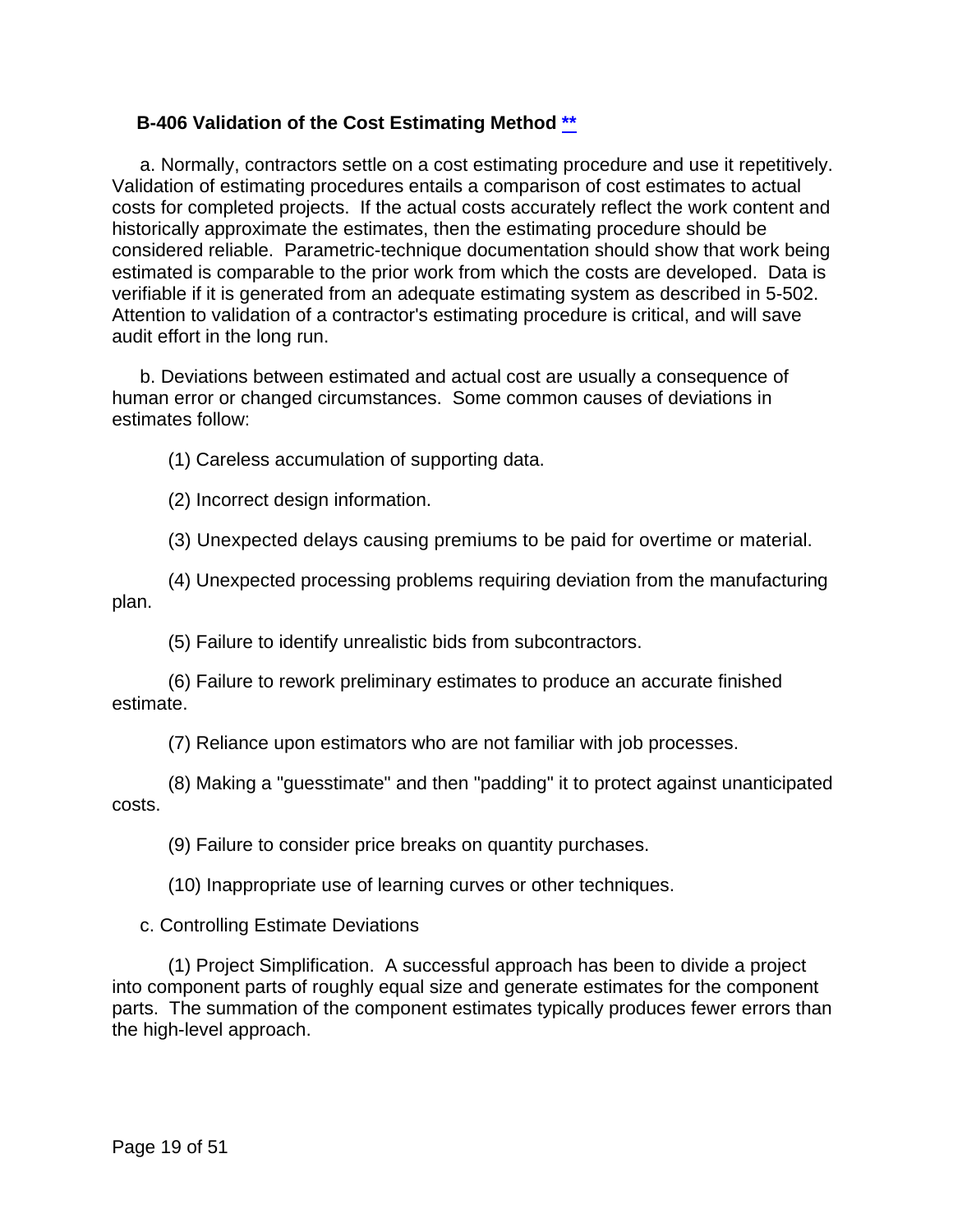(2) Random Errors. Some cost estimating errors occur at random and their causes may be difficult to identify. A determination of the magnitude of these errors needs to be made so that allowances in cost estimates can be provided for. Statistical analysis may be used (by the contractor and the auditor) in making this determination.

(3) Biased Errors. Other cost estimating errors can be identified to causes. Trends can usually be developed for these type of errors. Examples of biased errors and their causes follow:

(a) Fluctuation in labor and material costs caused by economic conditions.

(b) Variation in the cost of a machine, tool, or piece of equipment attributable to its size or capacity.

(c) Decrease in the cost of performing an operation as the number of units produced increases.

d. Contractor estimators should periodically monitor the accuracy of their estimates. Cost-to-noncost cost estimating relationships (CER) should be monitored in the same manner as cost-to-cost CERs. For change-order pricing or for repetitive use, CER monitoring is critical. Significant deviation from actuals should alert the estimators to the influence of random and biased errors.

e. Contractors may use estimating methods that will cut proposal preparation costs. Cost benefit analysis must be performed to assure that the costs of implementing and monitoring new methods do not outweigh the benefits of reduced estimating costs. If analysis suggests that they do, then the matter should be pursued for potential costavoidance recommendations as discussed in 9-308.

<span id="page-19-0"></span>f. Cost or Pricing Truth in Negotiations, [10 U.S.C. 2306a,](http://uscode.house.gov/view.xhtml?req=(title:10%20section:2306a%20edition:prelim)%20OR%20(granuleid:USC-prelim-title10-section2306a)&f=treesort&edition=prelim&num=0&jumpTo=true) requires the contractor provide the Government with all facts available at the time it certifies the cost or pricing data as current, complete, and accurate (see 14-100). All estimating techniques employed must meet the same basic disclosure requirements under the act as discrete estimates. If a contractor uses a cost-to-noncost CER in developing an estimate, the data for the CER should be current, accurate, and complete (see 9-1000). The certification is not to the judgments employed in preparing the estimates, but to the factual data underlying the contractor's judgment.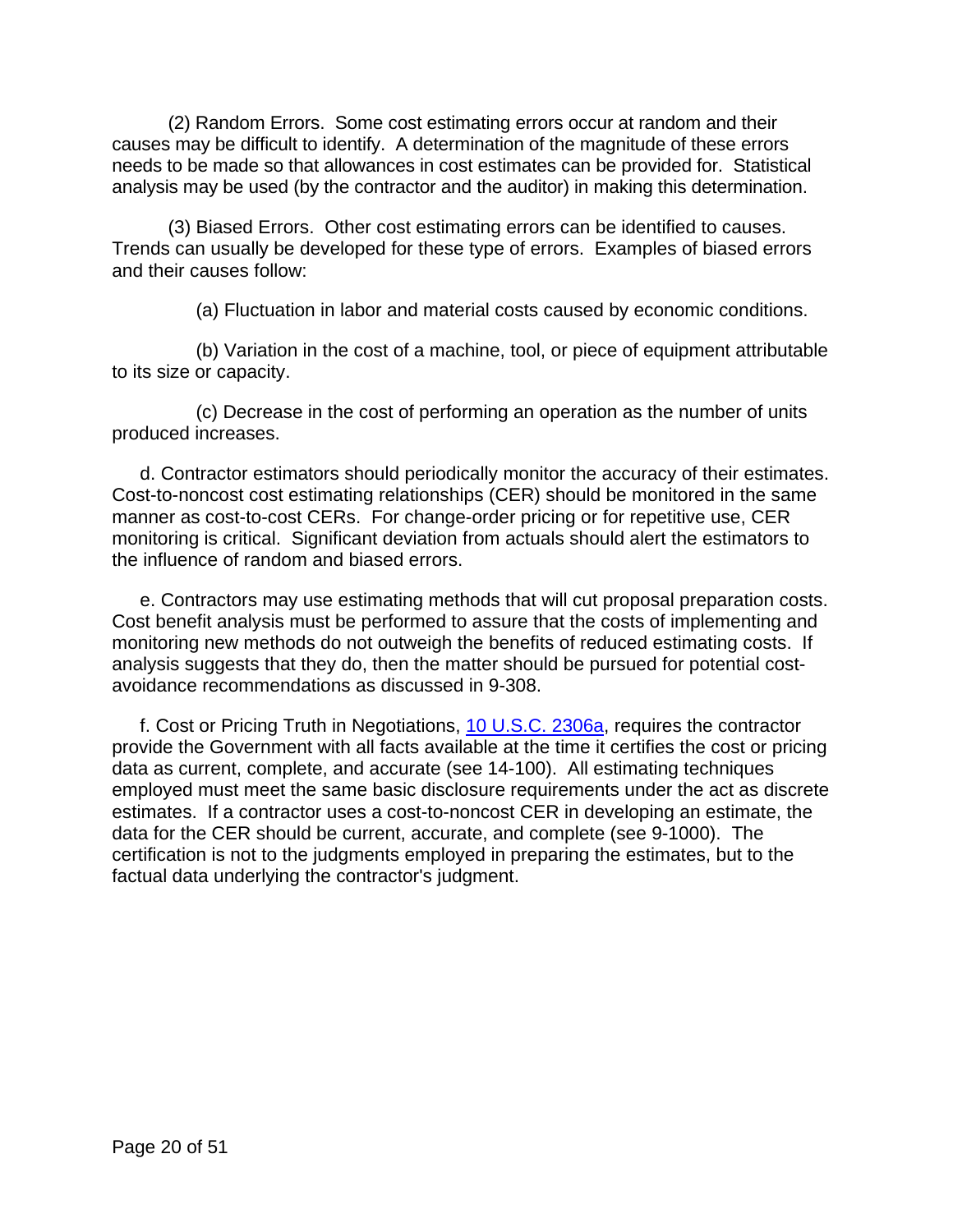#### **B-407 Labor Cost Estimating Methods [\\*\\*](#page-1-8)**

#### **B-407.1 Overview [\\*\\*](#page-1-9)**

<span id="page-20-0"></span>a. Labor is a major element of direct cost and overhead allocation. Total labor cost is described by the equation:

Total Labor Cost = Rates X Labor Hours

Evaluation of the accuracy of labor-hour quantities requires a thorough understanding of a contractor's estimating methods. Commonly used labor estimating methods will be described in following sections.

b. Different terminology is frequently used to classify labor. The accounting and non-accounting classifications are as follows:

(1) Accounting. Auditors use the terms "direct" and "indirect" to describe the manner in which labor costs are charged to end-items or products. Direct labor such as factory workers and design engineers is closely linked and identifiable to end items. Indirect labor such as general engineers and supervisors is accounted for in overhead pools and distributed to a base. In this guidance, attention is focused on verification of direct labor requirements.

See [9-300,](https://viper.dcaa.mil/guidance/cam/3144/audits-of-cost-estimating-and-pricing-proposals#Sec9300) [9-500,](https://viper.dcaa.mil/guidance/cam/3144/audits-of-cost-estimating-and-pricing-proposals#Sec9500) and [Chapter 8](https://viper.dcaa.mil/guidance/cam/3141/cost-accounting-standards#Section) for guidance dealing with the potential that contractors may under or over recover costs as a result of inconsistency in the classification and treatment of labor costs, and deviation from applicable Cost Accounting Standards.

(2) Non-Accounting. Engineers and manufacturing personnel use the terms "touch labor" and "non-touch labor" to distinguish between individuals who have direct hands-on involvement in manufacturing and testing processes and those who do not. Examples of touch labor personnel are production workers, test technicians, numeric control operators, and electronic assemblers. Non-touch-labor employees include some engineers, production control personnel, administrators, and logistic personnel. Usually touch labor is direct; however, not all direct labor is touch labor.

c. There is little uniformity among contractors in the way they categorize labor when estimating costs. However, direct labor can generally be grouped into the following three major categories.

(1) Manufacturing Labor. This is touch labor on a product or a service which advances the product toward completion. Most weapon systems contain metal components. Organizations engaged in metal manufacturing normally employ numerical control (NC) machinists, sheet metal fabricators, and welders.

Another common component of weapon systems is electronics. Electronic manufacturing typically encompasses printed circuit board (PCB) manufacturing, PCB assembly, cable and harness assembly, and final box or cabinet assembly.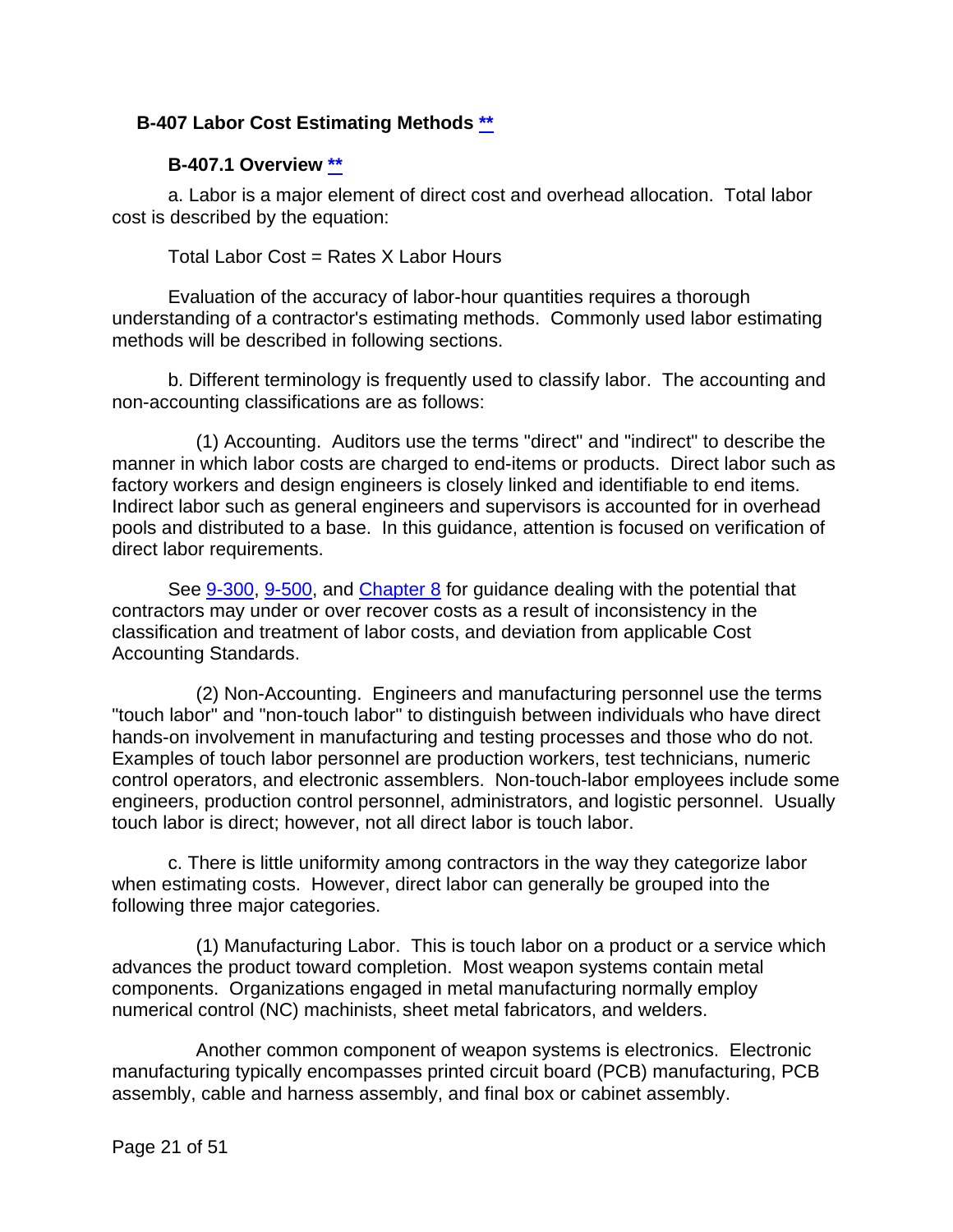Some contractors use processes which necessitate specialized labor. For example, non-metallic manufacturing deals with plastics, injection molding, composite technology, and transfer molding. Other specialties include foundry, forging, and chemical processing.

Many of the above operations produce components that feed a final assembly. Frequently, final assembly areas will be dedicated to just one product such as a missile or aircraft. If the effort is large, labor may be categorized by major aircraft structure or worker trades.

In the shipbuilding industry, manufacturing labor is generally organized by trade such as electricians, pipefitters, welders, machinists, riggers, loftsmen, painters, grinders, burners, and carpenters. Other trades may be present depending on the particular shipyard.

(2) Support Labor. Support workers are responsible for the smooth operation and coordination of production activities. Production planning and control, quality inspection, material transportation, and warehousing personnel are examples. Other support labor activities ensure that manufacturing labor personnel have all the proper capabilities to manufacture products efficiently. Examples are toolmakers and equipment maintenance personnel.

A distinction is usually made between recurring (sustaining) and non-recurring onetime support labor. Recurring effort is a function of the number of units produced. Recurring labor assists manufacturing personnel by incorporating design changes, productivity improvements, and process control monitoring. Non-recurring labor does not depend upon quantity of units produced. Examples include tool design, instruction writing, and factory rearrangement. These activities are onetime occurrences. The separation of non-recurring and recurring labor is important and must be performed to obtain accurate estimates.

(3) Engineering Labor. Engineers are primarily involved with product research, design, and production support. Engineering labor comprises a significant portion of labor costs for high-technology weapon systems. The major disciplines of engineering are industrial, mechanical, electrical, chemical, and civil. Some subspecialties are hydraulic, tooling, manufacturing, test, quality, reliability, and facilities. Engineers working in these specialties usually have degrees in one of the major disciplines. Technical cost estimates are frequently prepared by engineers.

d. Cost estimating is not an exact science. Quality cost estimates are possible, however, if pertinent historical information is available and expert judgment and experience are applied. Information used in preparing cost estimates includes:

- actuals for the same item or activity,
- actuals for a similar item or activity,
- labor standards with adjusted historical efficiency factors,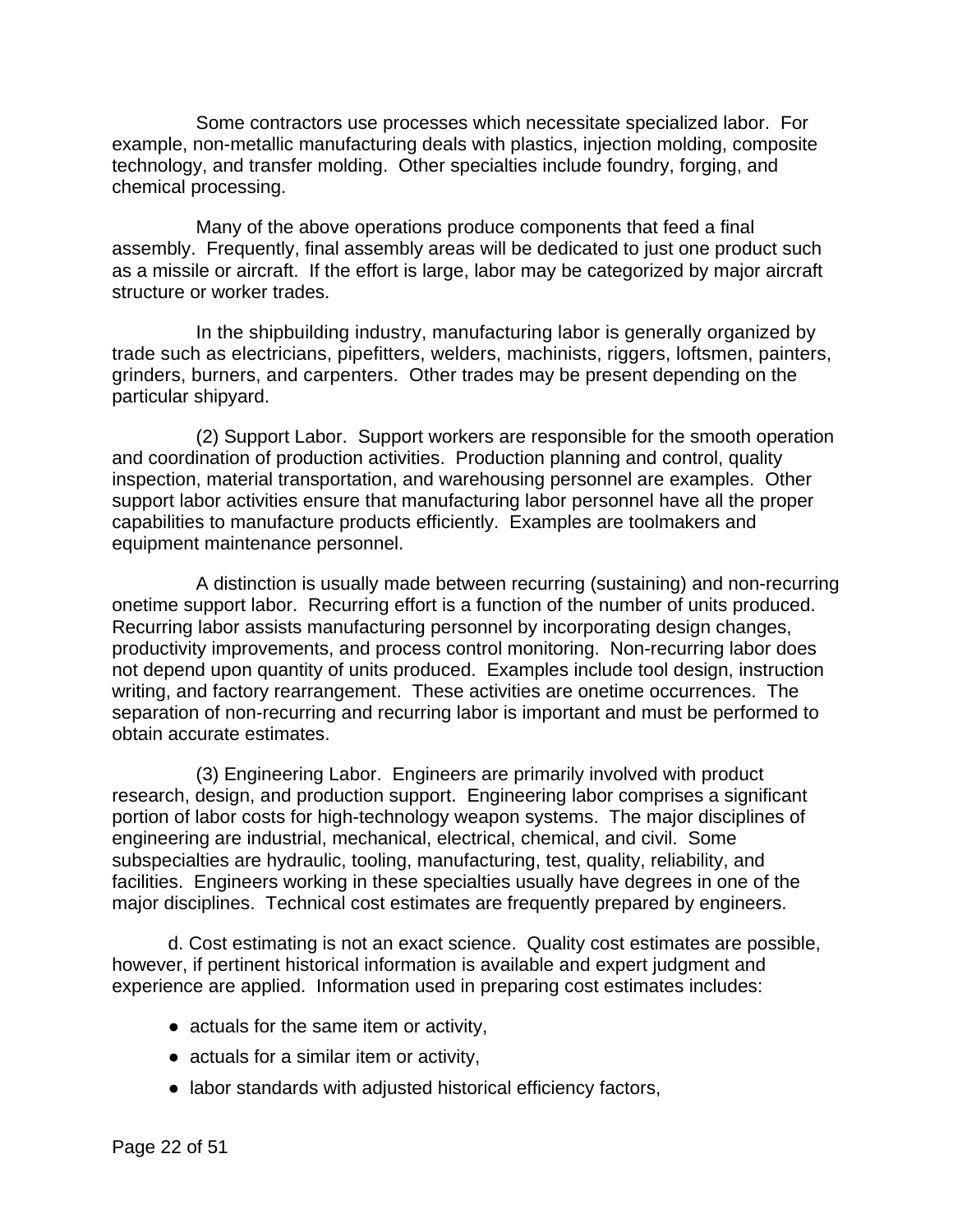- standard cost with forecast adjustment factors, and
- tentative, judgmental, rough estimated hours, or hours based on a similar item/activity.

One of the initial steps in evaluating a contractor's estimating procedure is to ensure that accurate and reliable information was used to make estimates. Examples of information that may produce unreliable estimates are:

- Factoring support labor based on judgment rather than using earlier production contract history.
- Using Lot 1 experience in lieu of improvement curve projections from Lot 1 experience for estimates of subsequent production lots.
- Using a cost estimating method based on experience at one facility although the item proposed will be manufactured at a different facility.
- Employing an estimating method based on a supposed "industry-wideaccepted-and-used" method rather than in-house experience.

#### **B-407.2 Labor Estimating Methods [\\*\\*](#page-1-10)**

<span id="page-22-0"></span>a. Available labor estimating methods have application across a wide range of business functions and product designs. Seven general estimating approaches are normally used. Selection of the most appropriate estimating technique and use of highquality estimating data are necessary to produce reasonable and accurate labor estimates. These seven methods, listed in relative increasing degree of accuracy, are:

- (1) judgment and conference,
- (2) comparison,
- (3) unit method,
- (4) factor method,
- (5) probability approaches,
- (6) cost-and-time estimating relationships, and
- (7) standard time method.

b. Judgment and Conference. Good judgment is essential when using any of the seven labor estimating methods. In the absence of historical data, estimators may have to rely solely on judgment. When the judgment method is used, labor cost estimators are selected for their experience, common sense, and knowledge. An estimator must be objective in attempting to measure all future factors that affect actual cost.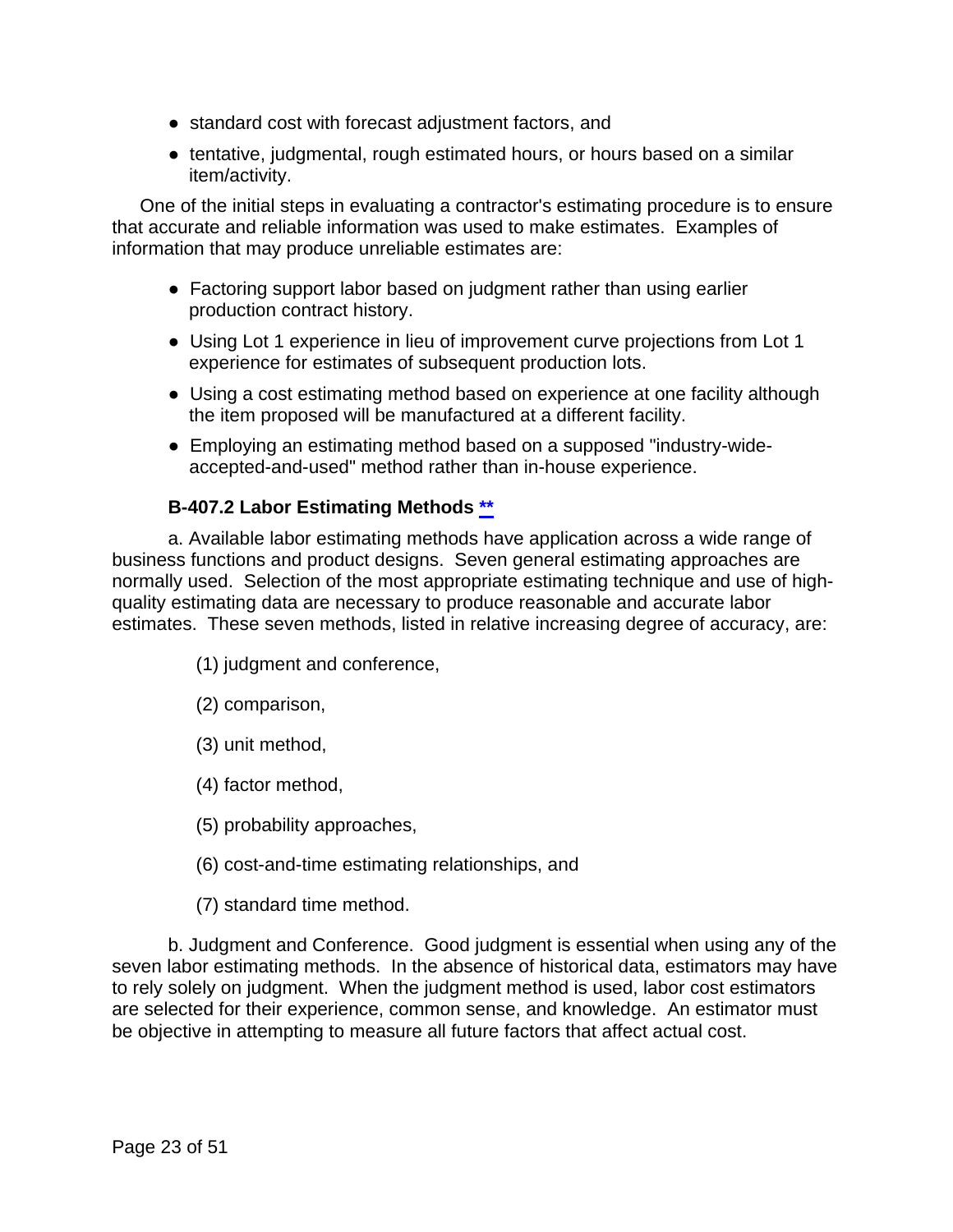Various techniques are used to enhance judgment. Sometimes judgmental estimating is done collectively. The conference method is a group consensus-method of establishing a collective estimate. This method usually involves representatives from various organizations conferring with the estimators to jointly estimate cost. Major drawbacks to the conference technique are the lack of analysis and a verifiable trail of facts from the estimate back to the governing assumptions. In spite of these drawbacks, the conference technique is widely used.

The major problem with both the judgmental and conference techniques is the influence of personal bias. Forecasts can be influenced by a person's assigned role, position, and special interests. Depending upon the degree and direction of personal bias, estimates may be high or low.

Judgment must be applied in deciding which estimating relationships will be used. Secondly, judgment is important in determining the impact of technology and the type of adjustments that must be made. Judgment is also required to decide whether the results obtained from estimating relationships are reasonable in comparison to the past cost of similar items.

c. Comparison Method. This method compares items being estimated to items of similar configuration (and known cost) to produce labor estimates. The comparison method is similar to the judgment method, except that it attaches a formal logic. The comparison method is represented by the following algebraic equation:

Estimated Cost (New Design) = Historical

Cost (Similar Design) + Adjustments

An estimator confronted with the task of projecting labor costs for a new product design should investigate similar product designs for which historical cost data exists. To be of use, similar designs must closely approximate the technical characteristics of the new design. Allowances are made for product dissimilarities in complexity, scale, materials, function, and other parameters. A comparison estimator makes judgmental additions and subtractions to costs of a similar design to obtain new cost estimates. To produce accurate cost estimates, the estimator must understand the factors and relationships that have an impact on product costs. For example, when using the comparison method to estimate the cost of a new electronic assembly board design, it is important to understand that number and type of electronic components are the critical factors, not overall board size.

d. Unit Method. This method of labor estimating relies on an accumulation of past experience which is divided by a cost driver to produce a cost per unit. Other terms used to describe this method include order-of-magnitude, lump sum, module estimating, and flat rates. One typical example of unit estimating is "labor cost of fabricated components per pound of casting". Another example is "support labor hour per manufacturing labor hour".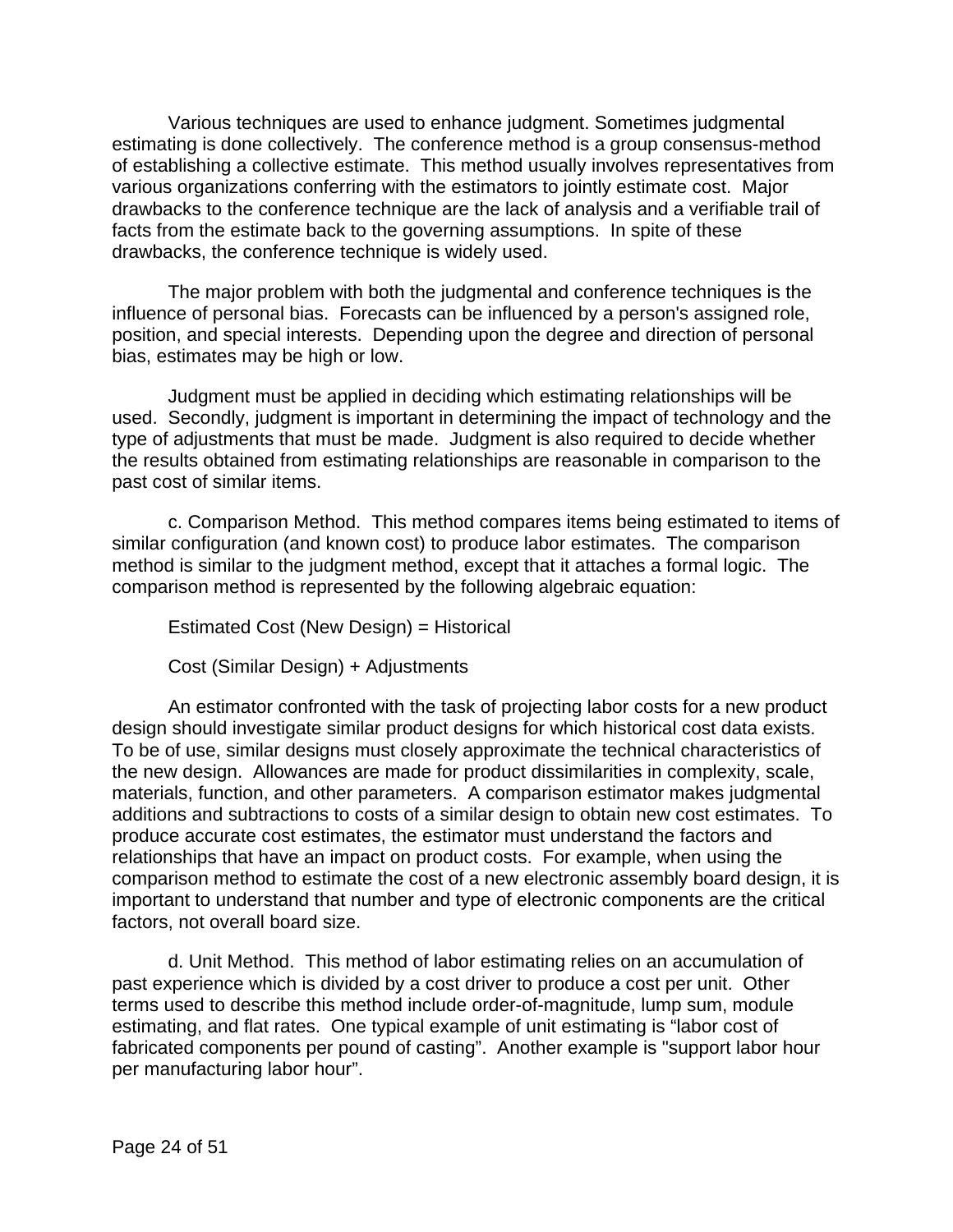e. Factor Method. A logical extension of the unit method of estimating is to improve accuracy by using more than one factor. Use of separate factors for different cost items should improve results. For example, building construction can be estimated by using a unit factor such as dollars per square feet. However, an improved method might be to use separate unit factors for heating, lighting, electrical, and other elements. The individual costs are summed to obtain total labor costs.

Comparison, unit, and factor methods typically use only selected historical data. The auditor should make sure that historical data is representative and complete. The contractor should be able to provide rationale for including or excluding historical data.

f. Probability Approaches. This estimating method makes provision for uncertainty in the estimating process. Other approaches typically produce discrete estimates. For example, a contractor may estimate that 365 staff-days are required to complete a test-stand. Using a probability technique, the same estimate would be expressed as follows:

#### *The contractor is 75 percent certain that it requires 365 staff-days to complete the test-stand.*

Probability approaches attempt to compensate for random occurrences and dependency between events. A good example of dependency is wall construction. A normal sequence of events in wall construction is studding, plumbing, electrical, sheet rock, and painting. Each stage is dependent upon a prior stage being completed. Probability approaches make recognition of the fact that specific labor costs can be affected by other activities which must first occur.

Computer simulation, Monte Carlo techniques, and PERT are examples of probability approaches. Input estimates for these approaches are derived from the other estimating methods. Auditors must carefully review the base for the input estimates. Final estimates result from the probability approach's treatment of the input estimates. The mathematical and statistical characteristics of probability approaches can be complex and, consequently, subject to high risk of error.

g. Cost-and-Time Estimating Relationships. Statistical estimating methods can produce mathematically fitted functions called cost estimating relationships (CERs) and time estimating relationships (TERs). CERs and TERs are developed by mathematically relating cost or time estimates to a cost driving feature of the product or manufacturing environment. Examples of cost drivers include number of transformer wire leads, quantity of components mounted on a printed circuit board assembly, number of wires making up a cable assembly, end item weight, or cumulative production quantity of any product.

The estimating relationship is an equation with two kinds of variables. The equation provides the ability to predict a dependent variable on the basis of knowledge of one or more independent variables. The relationship between the variables must be a logical one. Whether the relationship is cost-to-cost or cost-to-noncost, the contractor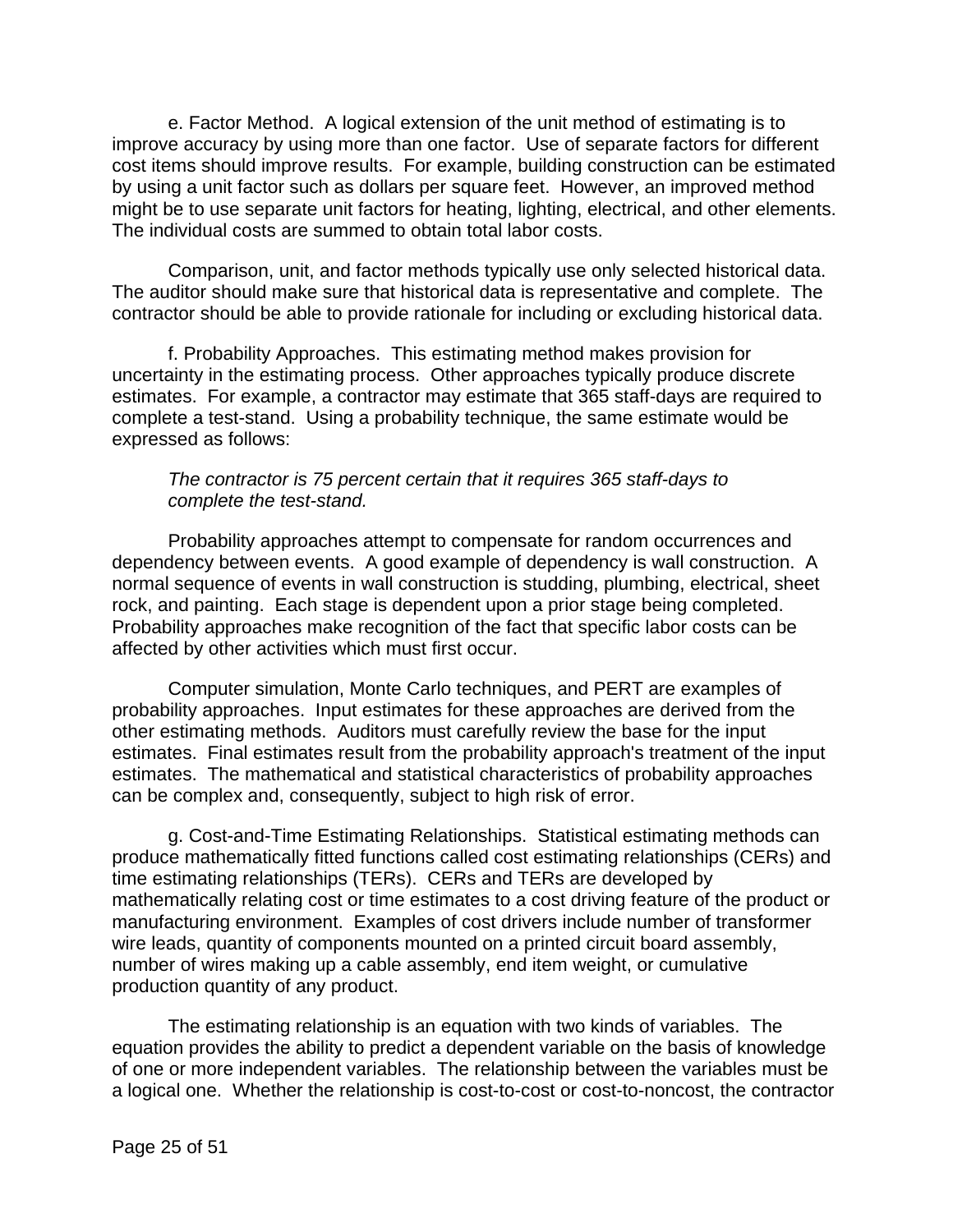should be expected to demonstrate that it is logical. A variable whose value is to be predicted is called the dependent variable. The cost or time driver is the independent variable. The estimator using experience and judgment identifies potential cost drivers and mathematical relationships. If they exist, mathematical relationships between the two kinds of variables can take on many forms including linear and exponential.

To develop CERs and TERs, historical data on both dependent (labor) and independent (cost drivers) variables must exist. Regression analysis is then performed to determine if a mathematical relationship exists between the variables. Mathematical relationships are evaluated by including and excluding various cost drivers until "best fit" relationships are identified. DCAA has issued extensive instructions in the use of regression analysis. Refer to the Graphic & Regression Analysis Guidebook for more information.

Common CERs and TERs are described by improvement curves, linear relationships, and power law and sizing models.

(1) Improvement Curve. Improvement curve theory is based on the principle that the time required (labor) to produce successive quantities of a product decreases with (a) additional experience and (b) introduction of improved methods and tools. The theory supporting improvement curve modeling is well established. Workers accrue manipulative skills and familiarity with the details of the job. Improved plant layout and tooling impact productivity. Process planning refines the work into orderly and producible stages. Raw materials, parts, and subassemblies are purchased in more suitable designs, sizes, and shapes. Shop organization and control practices are revised to address production problems. The improvement curve theory holds that improvement will be a constant percentage over doubled quantities.

Mathematically, the improvement curve (unit theory) is expressed as:

 $y = ax^b$ 

Where:

x=the unit (or lot) mid-point

y=the direct cost (or hours) for unit x or the average direct cost (or hours) for the lot whose mid-point is x.

a=a coefficient depicting the direct cost (or hours) for the first unit

b=the improvement coefficient

An improvement curve normally displays a negative slope which reflects a decrease in required time for successive product quantities. Since the reduction is primarily due to increased knowledge and skill, the curve is also referred to as the learning curve, experience curve, or progress curve. DCAA has issued extensive guidance on the use of improvement curves. Refer to the instructions to EZ-Quant for more information [\(Contract OTS](https://sharepoint.dcaaintra.mil/headquarters/operations/ots/SitePages/Home.aspx) for assistance in using quantitative methods).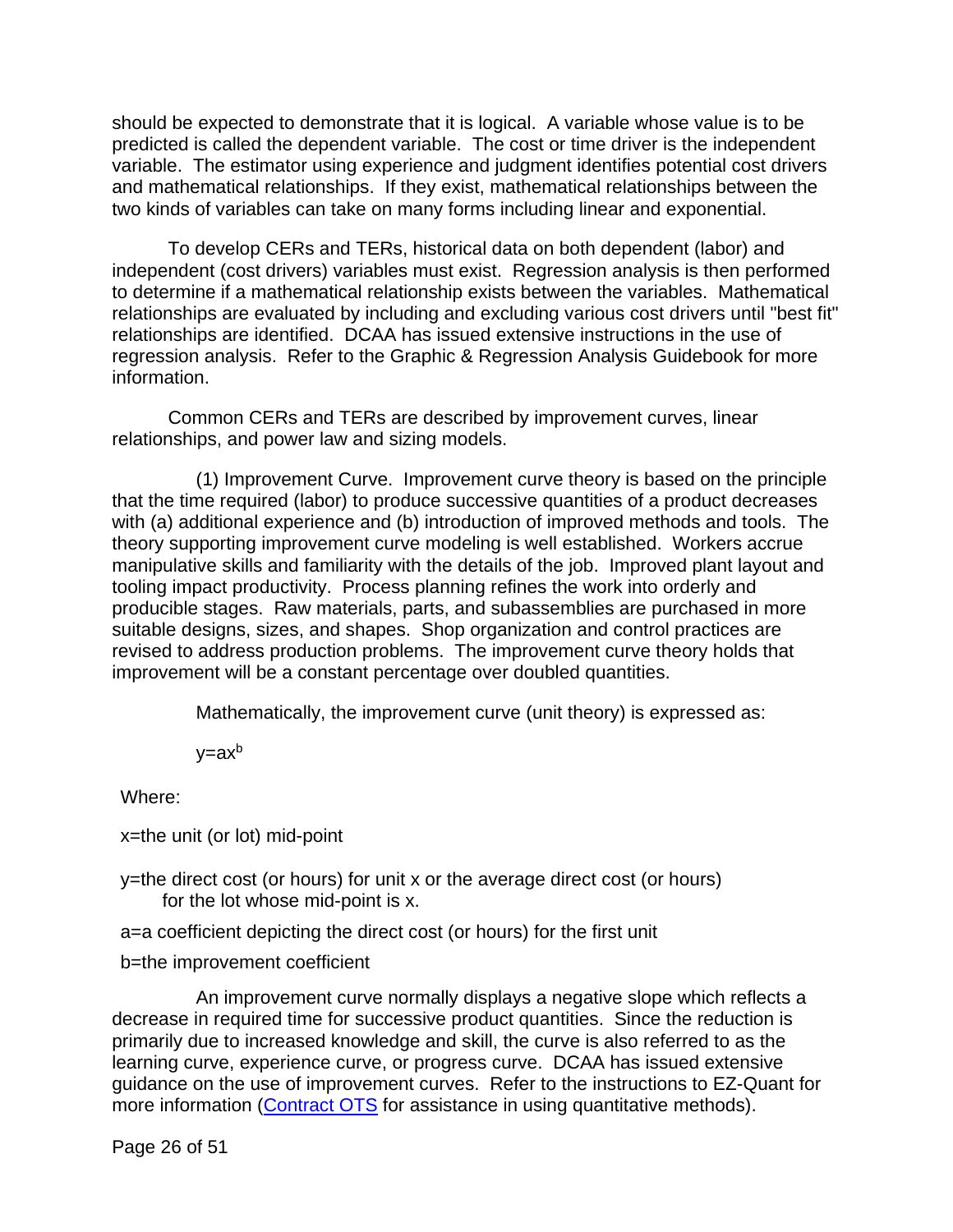(2) Linear Relationships. The relationship between labor and the cost driver (dependent and independent variables) is frequently linear. A linear relationship can be described graphically by a straight line. The representation of a single independent linear equation is:

Labor Cost (or Time) = Coefficient X Cost Driver + Constant

Where:

Coefficient=the ratio of the change in Y associated with a given change in X (referred to as the slope of the line)

Constant=the value of Y when X is zero (the Y intercept)

Cost or Time=the dependent variable (the variable to be predicted)

Cost Driver=the independent variable

As the quantity of the cost-driving variable changes, cost or time also changes proportionally.

Linear CERs and TERs are not just limited to a single independent variable. When developing the equation, the cost estimator may choose an infinite variety of variables until the best correlation is found.

(3) Power Law and Sizing Model (Cost Capacity Relationship). This theory models the relationship between similar products of different sizes, weights, and volumes, and takes into account "economy of scale". The following equation provides the mathematical relationship for comparison on this basis:

Cb=Ca(Qb/Qa)x

Where:

Ca=actual cost for reference size Qa

Cb=estimated cost for new design size Qb

Qa=size of reference design a

Qb=size of new design b

x=correlating exponent  $O < X < 1$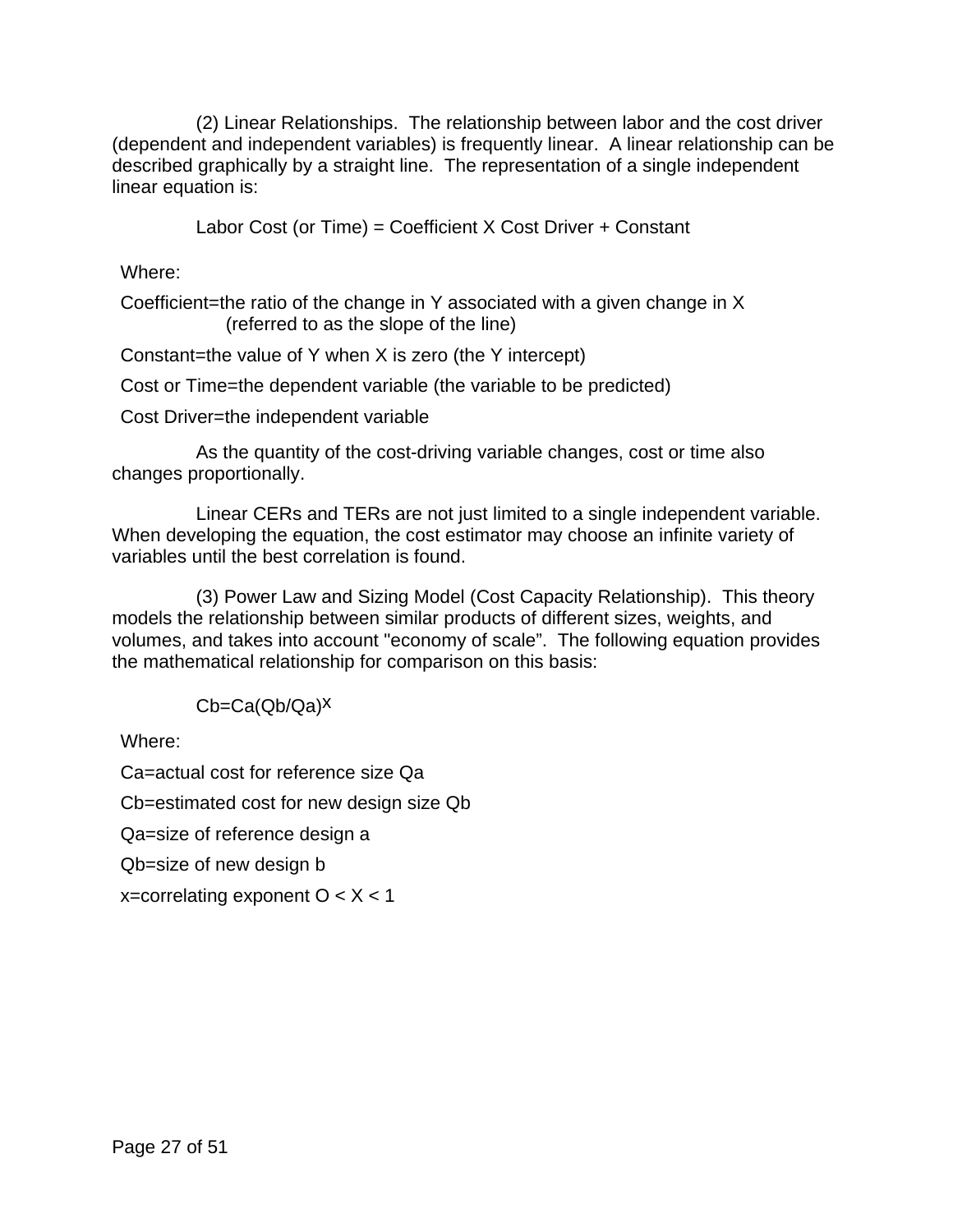For example, a contractor has determined from historical records that machine-component manufacturing-labor costs increase by half as the machinecomponent weight doubles. The correlating exponent (x) in the above equation is determined as follows:

Rearrange the equation to:

 $Cb/Ca = (Qb/Qa)^x$ 

Based on data given, the following is obtained from the equation:

 $Cb/Ca = 1.5$  and

 $Qb/Qa = 2$ 

Substituting these values into the rearranged equation in (2) above, the equation is:

 $1.5 = 2^x$ 

Using logarithms, the exponent (x) is found as follows:

 $X = \log 1.5 / \log 2$  $X = 0.585$ 

The contractor's records indicate that a 1,000-pound component was completed in 1,000 hours. The new component to be estimated weighs 1,250 pounds. Substituting into the equation gives the following results:

> $Cb = 1,000$  hrs  $(1,250$  lbs/1,000 lbs).585  $Cb = 1.139$  hrs

Note that a 25 percent increase in weight results in only a 14 percent increase in manufacturing hours.

h. Standard Time Method. The standard time method is the most precise technique for estimating manufacturing labor. The basis for the manufacturing labor estimate is a "labor standard". Contractors do not bid standards but bid labor cost based on standards which are adjusted to reflect production inefficiencies. Adjustments take the form of a productivity factor. The following algebraic equation represents this concept:

Estimate of

Actual Labor = Standard / Expected Productivity Factor

(1) Standard. As discussed above, a standard is a measure used for making judgments or as a basis for comparison. A labor standard is a unit of time required to accomplish a work task. Industrial engineering work measurement techniques (see B-407.3) are used to develop engineered labor standards (ELSs).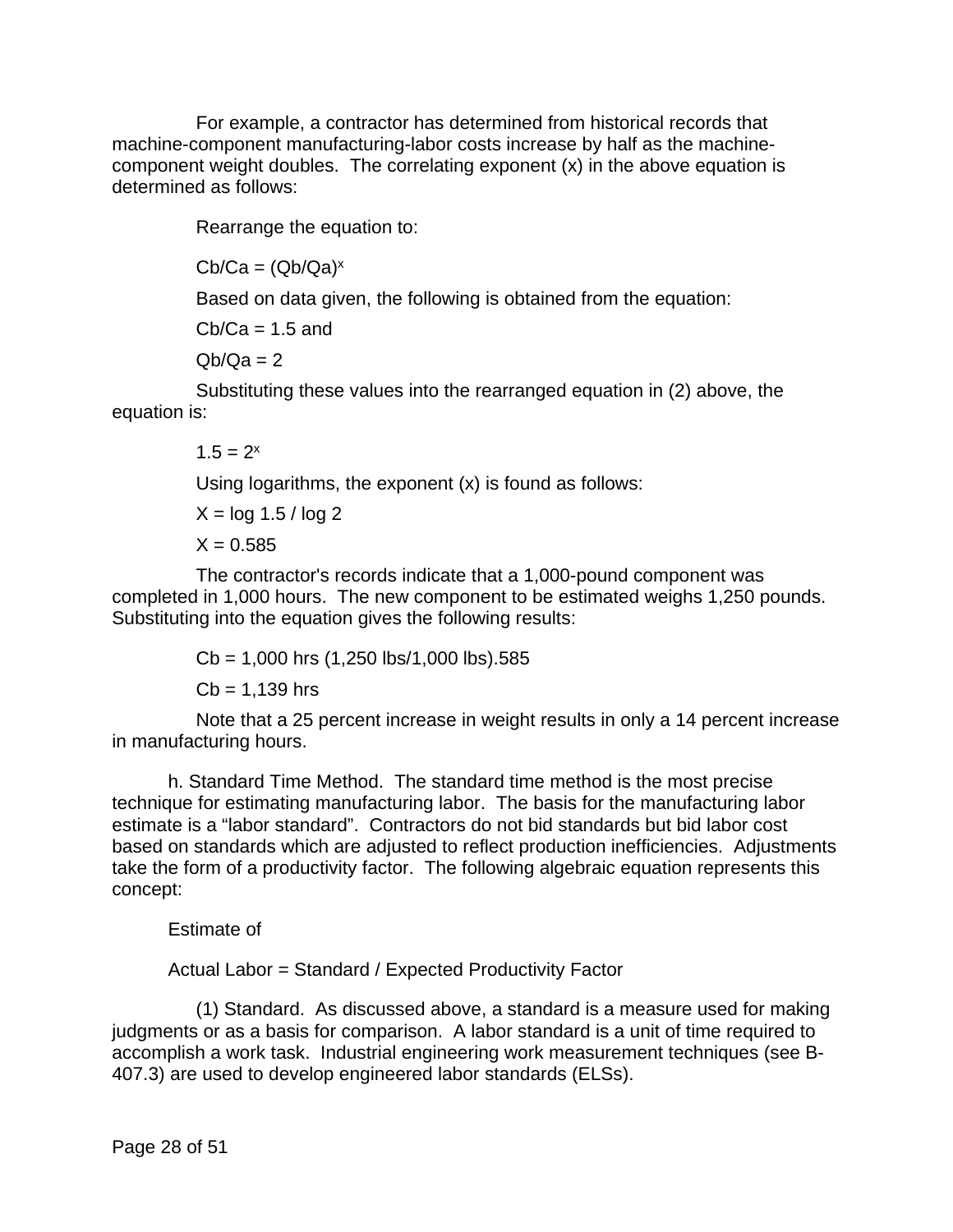Engineered labor standards provide an unbiased assessment of a "fair day's work". The term "engineered standards" is frequently misapplied. True engineered standards are not based on history, judgment, guesses, comparison, or opinions.

Cost estimators will determine a product's total ELS content by summing all the ELS for assemblies, subassemblies, manufactured components, and other efforts required to build a product. The ELS content summation process is roughly analogous to adding up material costs in an exploded assembly/subassembly BOM. Total ELS content will not remain stable for a product over an extended period of time. ELS apply to specific methods, machinery, tools, and automation available at the time when the standards were established. If contractor management does not estimate any reduction in ELS, it is implied that no attempt will be made to improve operations.

Engineered standard time does not relate to any particular unit of production. An unhindered average skilled worker can achieve an ELS almost from the first try. Most cases of inefficiency in the factory are attributed to management deficiencies. Work measurement techniques do not recognize the concept of achieving standard at a specific cumulative production point (e.g., 1000th unit). The standard attainment method, discussed in B-407.3b, adjusts an efficiency factor to a production unit. The efficiency factor is applied to a standard to obtain estimated labor cost.

(2) Routings. Routing sheets provide a detailed breakdown of operations required to process raw material and/or produce parts and the time required to perform each of these operations. Each product part number manufactured internally by a contractor will have a routing sheet. If the contractor uses a work measurement system, each step will have a description and standard time. Contractor management can use this information to plan, schedule, and control the shop.

Proposed labor costs based on standards can be verified against information contained on routing sheets. Use of a statistical sample will expedite the verification process. Verification frequently reveals numerous problems, including addition errors, erroneous adjustment factors, and missing labor standards. Without verification, contractors may substitute poorly derived estimates in lieu of estimates based on valid labor standards.

(3) Audit. Duplication and inclusion of unnecessary standards are difficult to detect. Make/buy parts should be carefully scrutinized to verify that double counting has not occurred. Alternate routings which include extra operations may be listed on routing sheets. Their existence provides flexibility to handle unusual circumstances such as machine breakdown, critical machine overload, or product quantity variations which affect machine selection. Inclusion of labor standards for alternate routings can produce duplication and inflation of labor estimates.

#### **B-407.3 Work Measurement Techniques [\\*\\*](#page-1-11)**

<span id="page-28-0"></span>Work measurement is a generic term used to refer to the setting of a time standard by a recognized industrial engineering technique, such as time study, standard data, work sampling, or predetermined motion time systems.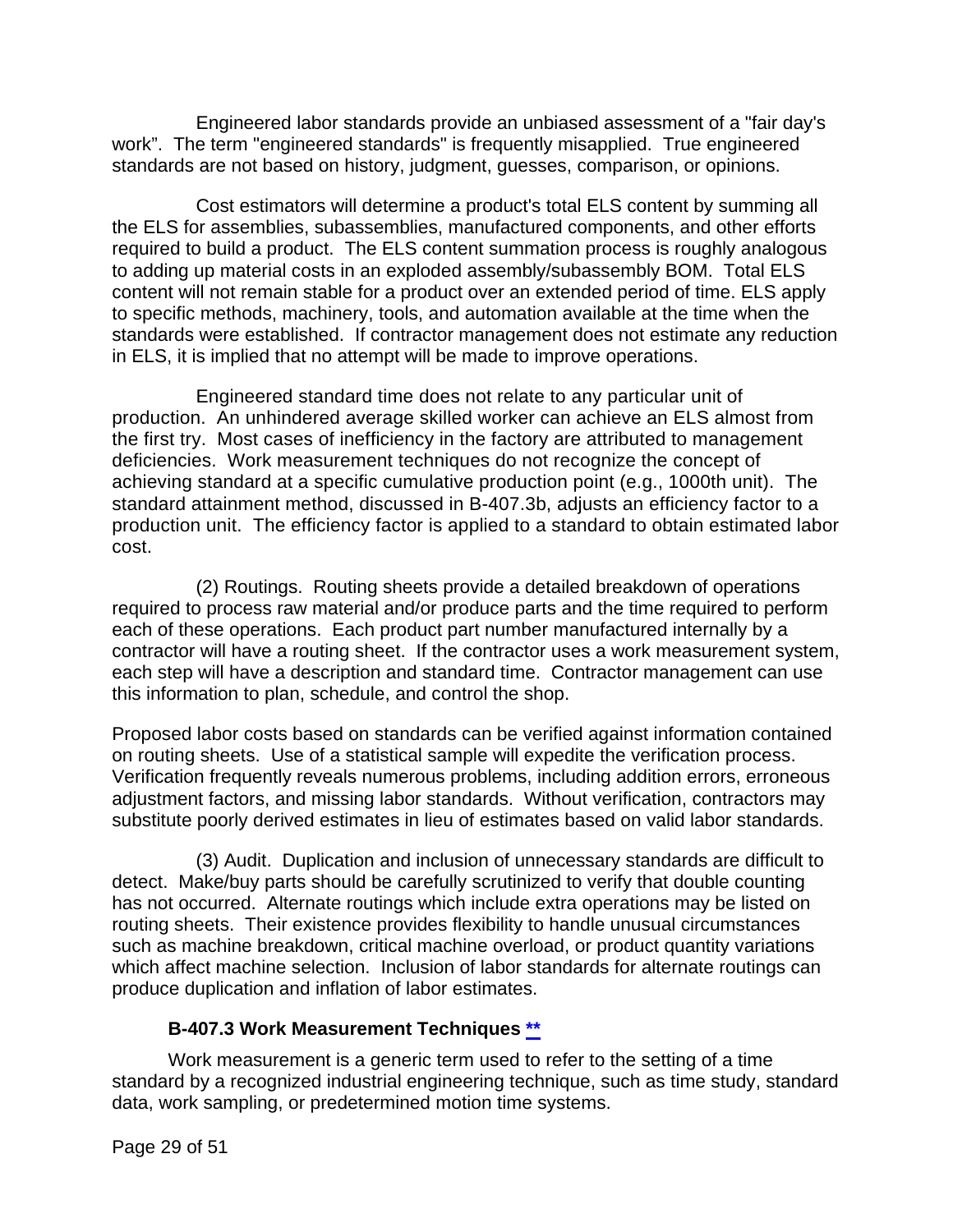a. Standard Time Method Work Measurement Techniques. Work measurement techniques determine the time required to do a task. To account for differences in factory conditions and employees, a universal labor standard was defined as follows: the time for an average skilled worker to complete a task under average conditions, working at an average pace, and using a prescribed method. Average is not defined in a mathematical sense but has the meaning of typical or expected. There is a misconception that a standard reflects what a "perfect" worker can achieve under "ideal" conditions. By definition, ELSs relate to an "average" worker and "average" conditions.

Techniques for establishing labor standards are stopwatch time study, predetermined motion-time data, work sampling, and standard data.

(1) Stopwatch Time Study. The use of a stopwatch time study to establish ELSs requires:

(a) observing the task and subdividing it into motion elements,

(b) timing and statistically establishing an arithmetic average for the elements,

(c) normalizing, rating, or leveling the elemental times, and

(d) applying an allowance for PF&D (personal, fatigue, and minor delays).

Normalizing, rating, or leveling are used to adjust the observed time to a comparative standard. Operators will perform a task at a pace above normal if they have superior skills or are intentionally rushing. Conversely, operators will perform at a pace below normal if they are not totally familiar with the job or are purposely slow. To compensate for the difference in pace, the Industrial Engineer must rate the performance of his subject by established criteria.

(2) Predetermined Motion-Time Study. There are a number of predetermined motion-time systems available including Methods Time Measurement (MTM), Work Factor Systems (WOFAC), and Basic Motion-Time (BMT) Study which break manual tasks into basic motions. Predetermined time systems were established to avoid the difficulties of timing and normalizing. Observing the task and subdividing into elements are required to classify all motions into elemental components. Unit times have been tabulated for elemental components according to factors such as distance, degree of muscle control required, precision, and strength. The ELSs are completed by application of a PF&D factor to the elemental component unit time.

(3) Work Sampling. Work sampling is used to establish standards for:

(a) large work crews or

(b) long-duration job cycles with irregular patterns.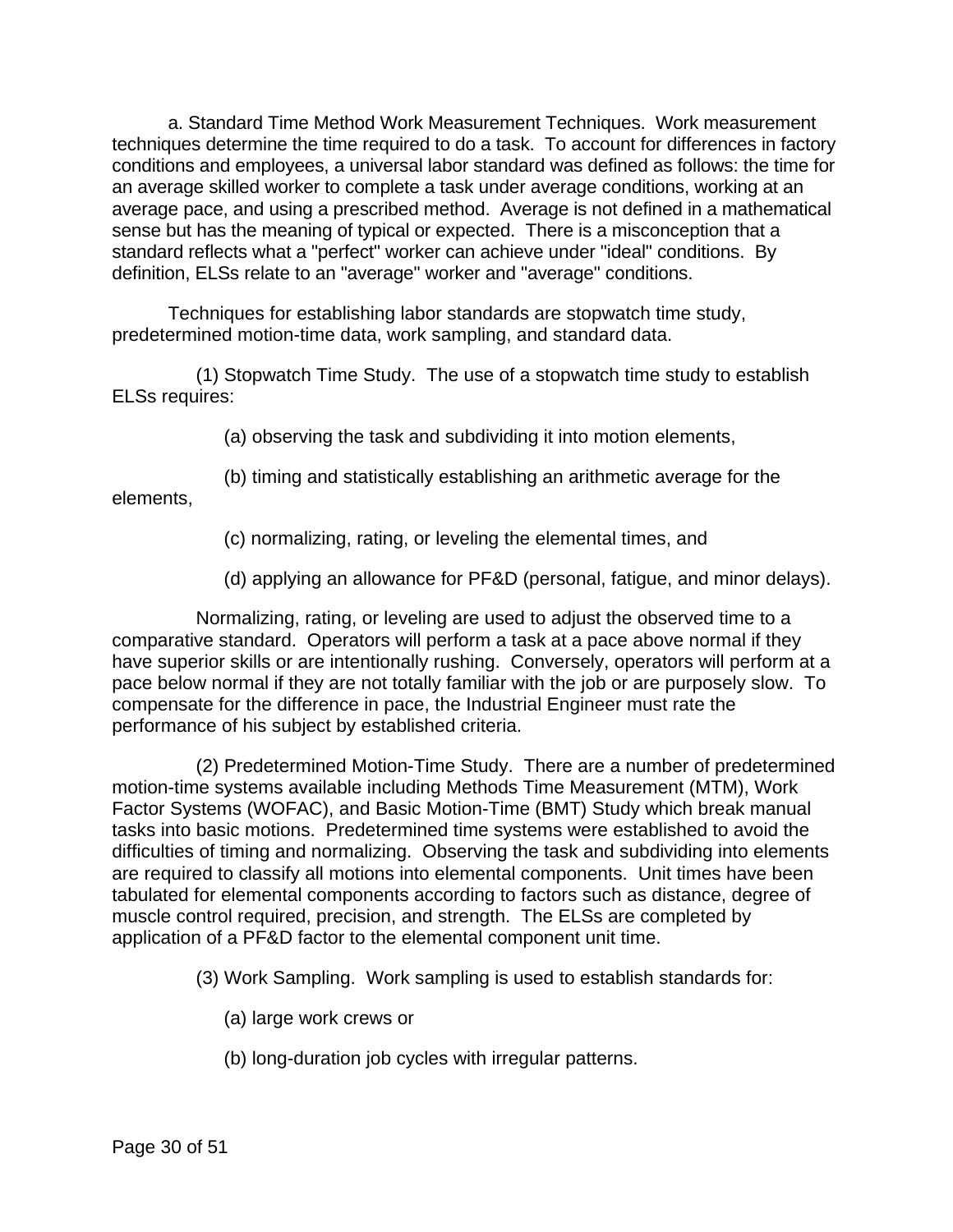Continuous observation of the worker is not required with work sampling. A statistically significant quantity of worker observations is made so that proportions of time devoted to various activities can be determined at given confidence levels. This technique produces the least accurate ELSs.

(4) Standard Data Systems (also referred to as Standard Time Data System or STD). These systems provide labor standards prior to the actual performance of work. (Other methods of establishing standards require direct observation.) Because of this characteristic, standard data systems are important in the cost-estimating process.

There are two kinds of STDs:

(1) synthetic, and

(2) analytical.

Synthetic STDs use a catalog of individual operation ELSs which are added to create a total labor standard for a manufactured part. An analytical STD uses a mathematical formula to establish the total labor standard for a manufactured part. Both require using ELSs previously developed via time study, predetermined motion time systems, and work sampling.

Synthetic STD combine separate ELS. Many tasks are repeated frequently, and are identical regardless of the product being manufactured. The time standards for these tasks, once established by a work measurement specialist, can be cataloged and referred to each time they are required. Examples are loading/unloading of a machine, driving a rivet, or removing a part from a fixture.

Establishing a synthetic data system ELS requires an industrial engineer to determine all the required manufacturing steps. In addition to establishing labor standards, this procedure is necessary to determine process routing. The engineer refers to the STD catalog for the appropriate manufacturing step's standard time. The ELS for a manufactured part is a summary of all the standards for the separate manufacturing steps.

Analytical standard data systems are similar to CERs (B-407.2g). The difference is that labor standards are substituted for historical actual hours during the development process. Sets of previously established labor standards for a product and related possible cost driving characteristics (parameters) are gathered. Regression analysis is then performed to determine the mathematical relationship between the developed labor standard and the cost drivers. Numerous relationships (determined by including and excluding various cost drivers) may be tested until a best fit is established.

STDs are derived from ELSs previously developed by direct observation of manufacturing operations. A significant problem is that contractors frequently lose or misplace this data. STD systems require periodic maintenance and auditing to ensure accuracy. Retention of original data is extremely important to both the maintenance and audit functions.

Page 31 of 51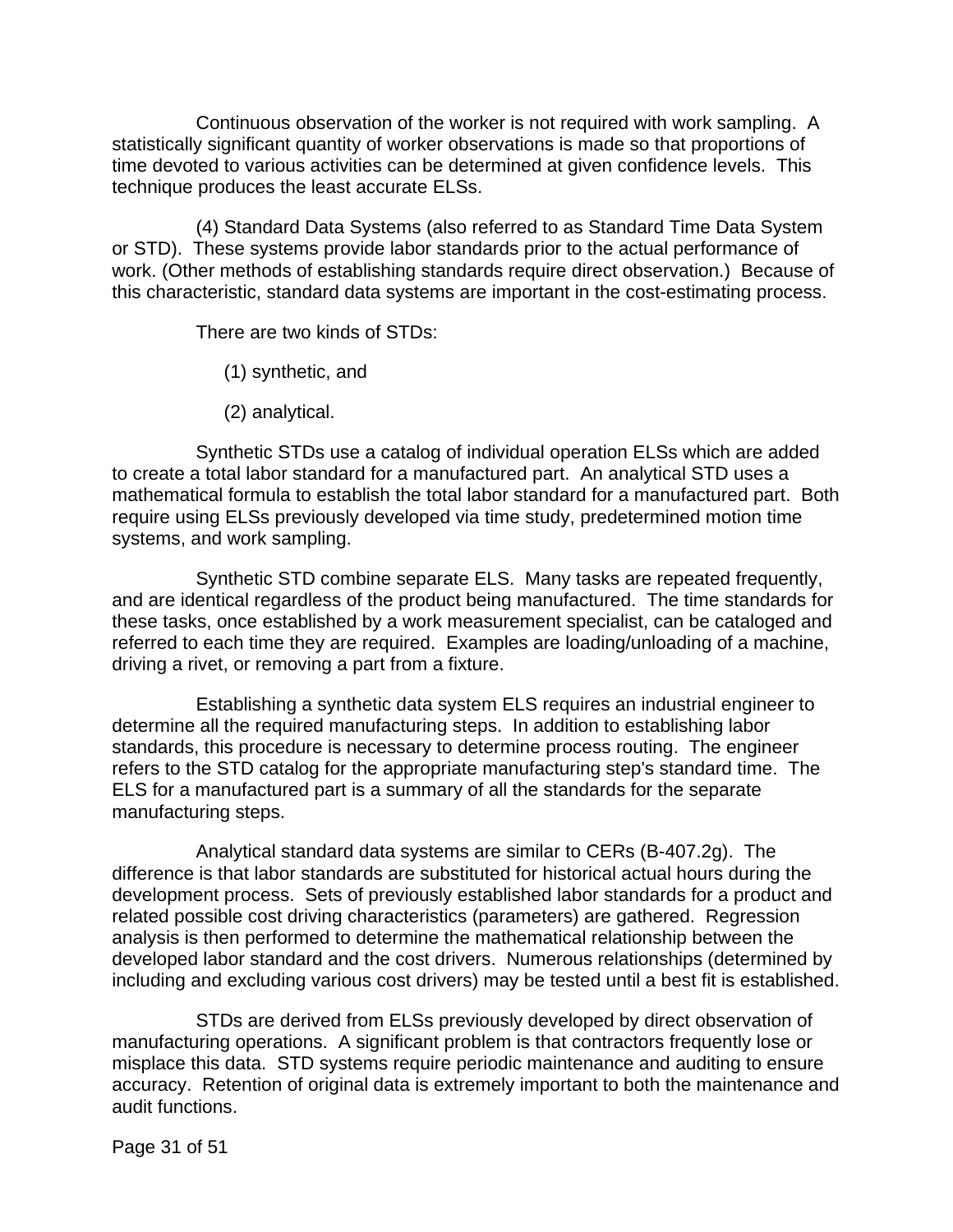Unmaintained, STD system accuracy will deteriorate because of changes in the work environment. An effective STD requires that adjustments be made for changes in machinery, tooling automation, and procedures. Since ELSs are specific to machines and tools, it is extremely important that all changes be reflected in the standards. Periodic audits are required to ensure that system accuracy and reliability are maintained.

STDs not based on engineered standards are suspect. Guesstimates, standards derived from technical literature, will likely produce unreliable results.

b. Standard Time Method Productivity Factor. The expected productivity factor is part of the Estimated Labor Time equation for the Standard Time Method. Standards assume a degree of efficiency for work accomplished by an average worker under average conditions. Products may be manufactured under conditions that make standards unachievable. Productivity factors adjust product standard times for varying work conditions and other influences.

Productivity factors are derived from contractor historical timekeeping data. Productivity factors are estimated by adjusting historical efficiency for various influences and special circumstances. Adjustment factors are developed using the unit method, and improvement curves. Expected productivity is described by the following equation:

Expected Productivity Factor = Historical Efficiency X Adjustment

(1) Historical efficiency is normally developed for a specific period. The efficiency factor is the ratio of standard hours earned to actual hours spent on an increment of work. Earned hours is the time in standard hours credited to a worker (or group of workers) who completes a given task (or group of tasks). When earned hours equal actual hours, efficiency equals 100 percent. Efficiency is described by the following equation:

Efficiency Factor = Earned hours (Standard/Actual hours)(elapsed time)

Efficiency factors can be developed for any level in a contractor's organization. Auditors should verify that an appropriate efficiency is used for the organizational level most closely identified with the actual work. For example, using a plant-wide efficiency for estimating labor for an individual department or vice versa will distort the labor estimate.

(2) Adjustments to historical efficiency are required to project expected from historical costs. Normally, contractors lower productivity factors based on the belief that the estimated product is unique and differs from the products which generated the historical basis for its estimate. These adjustments require special audit attention.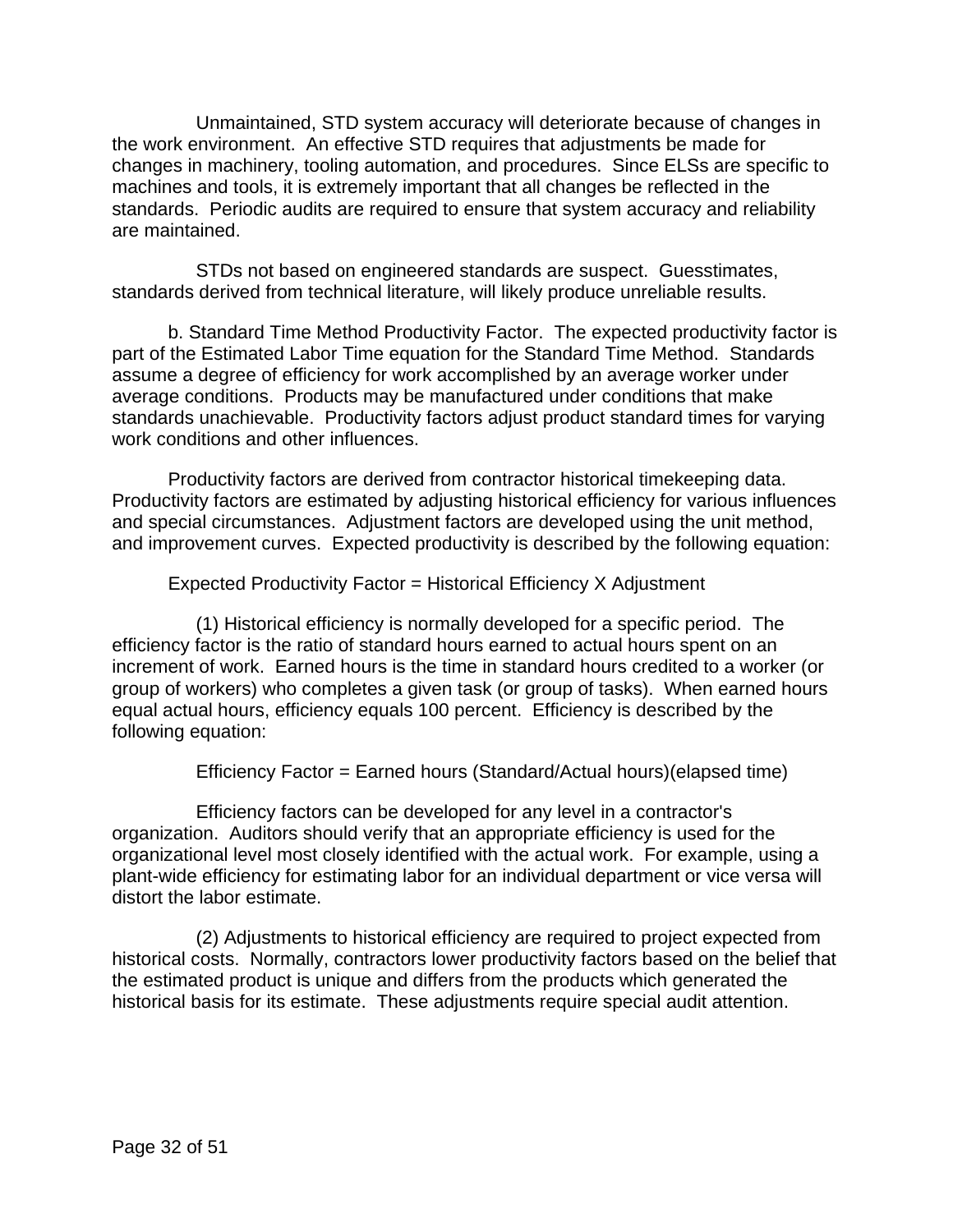The impact of different production quantities on productivity is generally estimated by:

(a) the standard attainment, and

(b) first unit estimating methods.

To develop an estimate using these methods, historical realization factors and their related cumulative production quantities are collected. An improvement curve is developed by means of regression analysis. The x-intercept is the standard attainment point (or the cumulative production quantity) when realization equals 1.0. The first unit estimate of realization is the y-intercept (or the point where the cumulative production quantity equals 1.0). Both approaches treat the curve slope similarly, but they differ in how they express efficiency in relation to the cumulative production unit.

(3) Standard Attainment Method. This method assumes that a cumulative production quantity exists where the standard will be achieved. Achieving standard means achieving an efficiency factor of 1.0. Contractors will speak of 100th, 250th, or 1,000th unit standard, which means they expect to eventually achieve efficient production after producing that quantity of a product. The productivity factor is developed from an estimate of the expected realization. The realization factor is developed by projecting backwards from the point where realization equals 1.0 (at the standard attainment point) to the lot mid-point of the product being estimated.

Auditors are cautioned to evaluate how the standard attainment technique is applied. Contractors may fail to substantiate method parameters such as slope and realizations with historical data. Frequently, contractors assert that there is a traditional standard attainment point, e.g. 1,000 units. There is usually no validity to this assertion since each company has a unique rate of improvement.

Another caveat has to do with the slope of the curve. In typical improvement curve applications, steep rates of improvement (100 percent being flat, 80 percent steep, and 60 percent very steep) are projected forward from actuals which reduces estimated cost. In the standard attainment estimating technique, because the estimator projects backward up the curve, steeper curves produce significantly greater estimated costs. Contractors may state they are being aggressive by projecting steeper curves than are historically supported. Such a statement is usually false.

(4) First Unit Estimating Method. This method is essentially the opposite of the standard attainment approach. As previously discussed, historical information is used to derive the typical realization factor for the initial production unit. The realization factor is developed by projecting forward from the first unit realization factor at the expected improvement curve slope to the product lot mid-point. Labor cost is estimated by multiplying the standard labor content by the lot mid-point realization factor.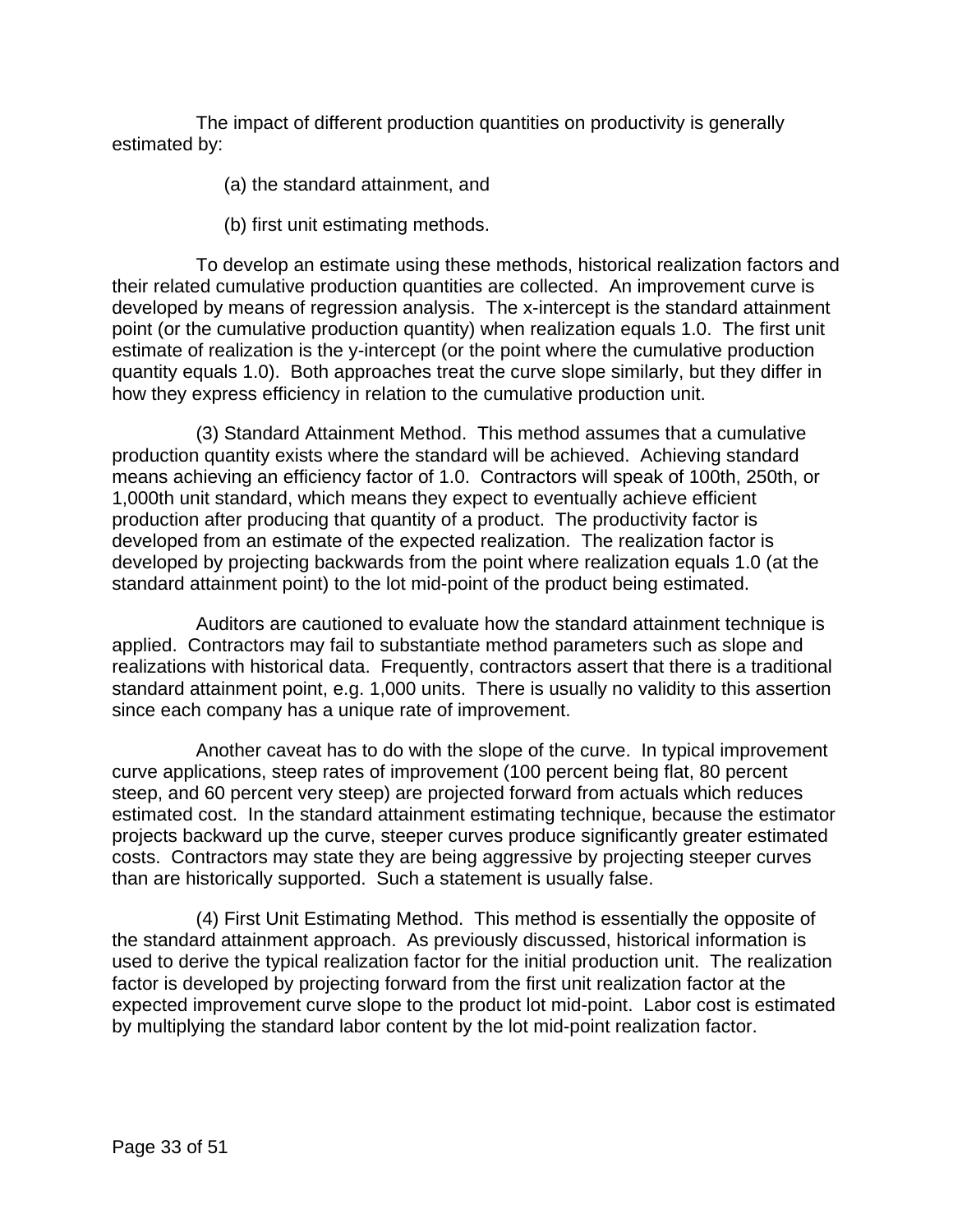#### <span id="page-33-0"></span>**B-408 Material Cost Estimating Methods [\\*\\*](#page-1-12)**

#### **B-408.1 Overview [\\*\\*](#page-1-13)**

<span id="page-33-1"></span>Two major components of contractor proposals are labor and material estimates. Material is the cost element that is usually the easiest to estimate and check. It can normally be seen and touched in the end product. The material component may vary anywhere from 30 to 70 percent of the total cost depending on the type of contract (e.g., production, development, or research).

a. Material costs are normally divided into three major categories: direct, indirect, and burden.

(1) Direct material consists primarily of raw material, purchased parts, subcontracted items, and interdivisional transfers. The term "direct" is applied to this material since it can be readily identified in the end product.

(2) Indirect materials are those items necessary to produce the product but do not become a physical part of the end item. Materials such as lubricants, welding rods, and shop supplies are good examples. Because their direct usage levels are difficult to determine, indirect materials are usually allocated through indirect expense pools.

(3) Material burden is a term used to describe the indirect activity associated with converting purchased material into an end product. Costs related to material procurement and handling are collected in material burden centers. At smaller contractors, material burden may be included in general overhead expense pools rather than in a separate material overhead account. At larger contractors, material burden centers may be organized along functional lines that will separate rates for procurement, handling, etc.

b. The major categories of direct material are:

(1) Raw Material. Bulk or unfinished materials that require processing or are involved in manufacturing processes. Examples include sheet stock, castings, forgings, bar stock, wire, printed circuit board materials, epoxies, resins, paints, and solvents.

(2) Purchased Parts. A component, or subassembly, purchased as an offthe-shelf item which becomes an integral part of the product.

(3) Subcontracted Material. Material manufactured to specifications, drawings, or standards outlined in a subcontract. Subcontracted material may be low or high cost. Subcontracted low-cost material typically results from a contractor's inability to produce the part due to capacity constraints, quality problems, special processes, unique assembly techniques, or other manufacturing limitations.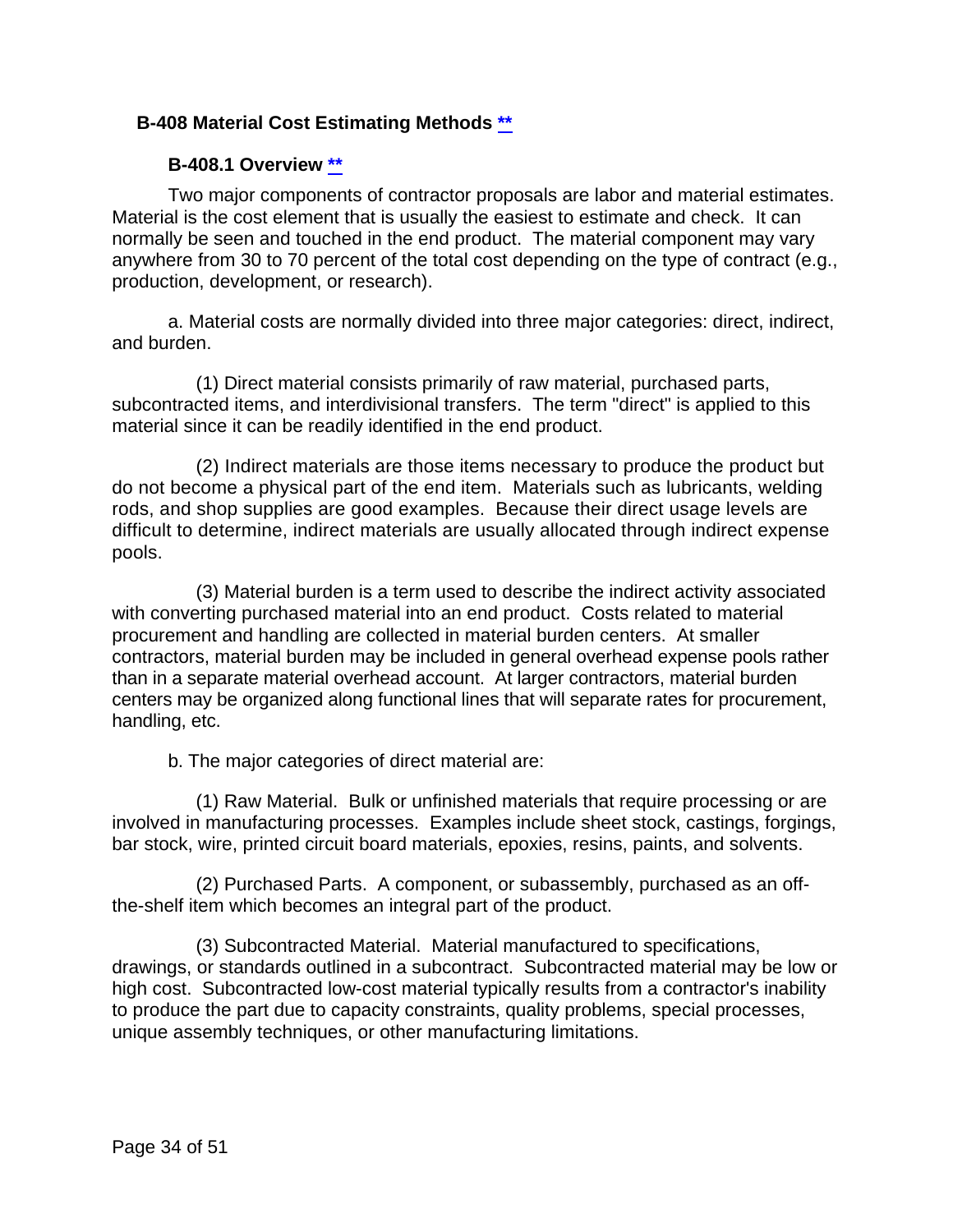High-dollar subcontracted material items, by Government contract law, require special treatment. When purchases of specific items exceed certain dollar thresholds, contractors are required to perform price analyses or audits. In some circumstances, they may arrange for an assist audit by DCAA at a subcontractor location.

(4) Interdivisional or Interplant Transfers. Materials that are purchased from another business unit of the contractor.

(5) Vendor Charges/Tooling. Costs incurred by a supplier to set up or prepare for production. These charges usually consist of production line set up and the fabrication of unique tools needed in manufacturing processes. Examples include drill fixtures, cable jigs, cable potting molds, and printed circuit artwork.

(6) Packing Material. Material required to package the product for safe delivery. Special packaging requirements are normally dictated by contractual provision and classified as direct material.

(7) Minor Material. Low-value items such as nuts, bolts, fasteners, and wire that are not cost effective to estimate in discrete quantities. Also known as line stock items, they are usually proposed as a percentage of direct material, or as a rate per manufacturing hour. They may, however, appear in detailed bills of material as individual line items.

(8) Freight. Estimated contractor delivery costs that are proposed either as a direct item or as a percentage of direct material.

(9) Other Direct Costs. These items are not readily identifiable as part of the product and are not subject to labor or material indirect expense loadings. Examples include computer timesharing, technical publications, photographs, and blueprints.

c. Recurring and Nonrecurring Costs. Major material cost categories may also be described as recurring and nonrecurring costs:

(1) Recurring Costs. Those costs which are variable and are dependent upon the quantity produced. Examples of recurring costs are direct materials used in production, contractor set-up charges, and charges associated with tooling that must be accomplished with each production run. While not repeated on each unit manufactured, set-up charges are repetitive for each release and, as such, must be amortized into unit cost. Most vendors will amortize set-up charges before quoting unit prices; others itemize them separately.

(2) Nonrecurring Costs. Those costs which represent the fixed effort expended to produce an item regardless of quantity. Nonrecurring costs consist primarily of vendor tooling and engineering/testing charges.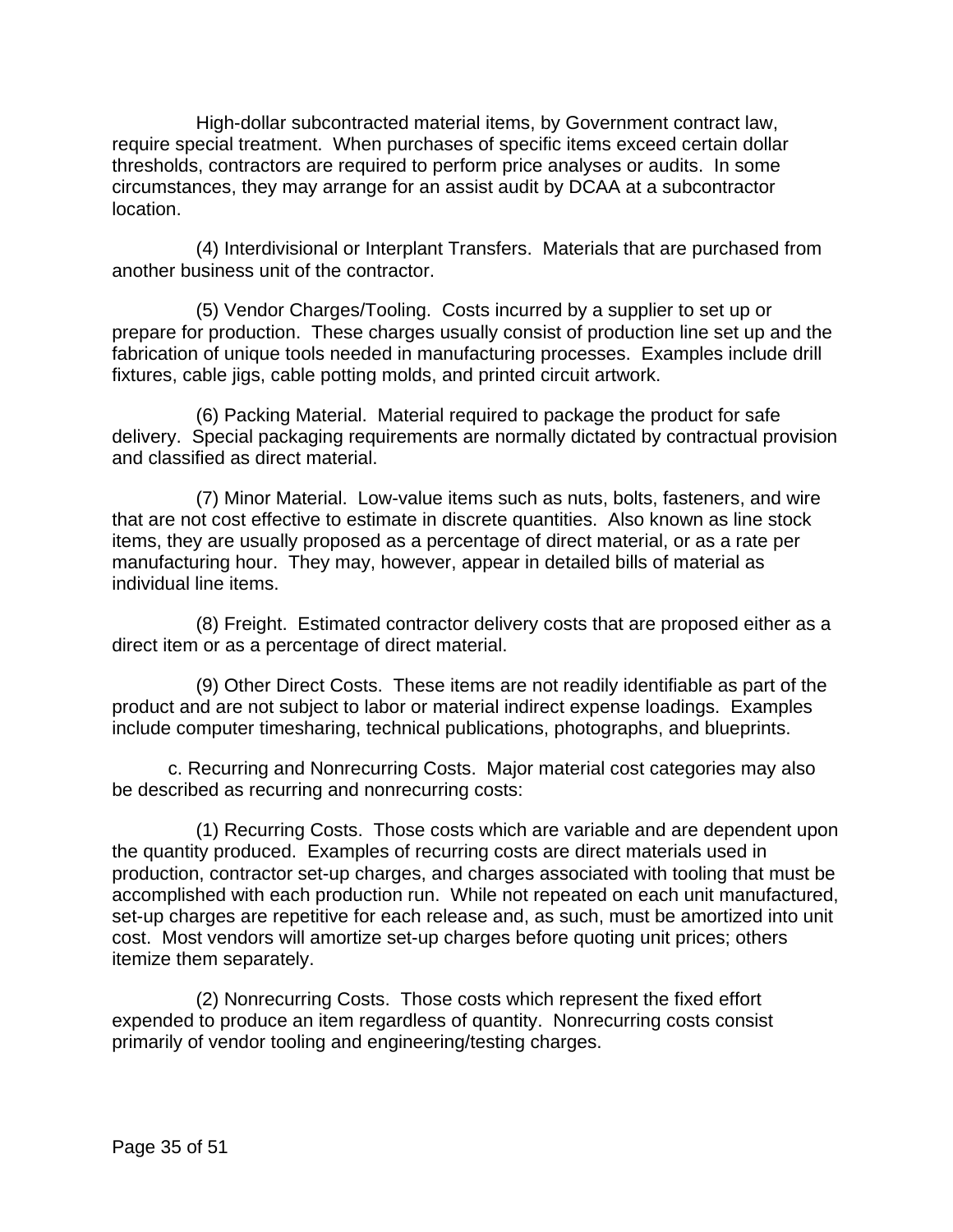(a) Vendor Tooling. Vendor or subcontractor costs to make tools needed to produce materials or fabricate parts. Vendor tooling can be categorized as either proprietary or accountable tooling. Proprietary tooling is the property of the vendor. Examples are forging dies, extrusion dies, patterns, and molds. Accountable tooling will eventually become the property of the purchaser or Government. Tooling possession is obtained after the vendor no longer requires its use. Tooling costs are normally applicable to subcontracted parts, but may be encountered with purchased parts.

(b) Engineering/Testing Costs. These costs are associated with vendor design effort, development activities, qualification testing, or first article qualification. Testing charges frequently include the cost of components used in tests that either destroy or impair article function.

Except for the eventual replacement of tooling because of wear, nonrecurring costs are onetime in nature and may suffice for several follow-on pricing actions. To avoid duplication, these costs should be shown separately and not included in the unit cost.

#### **B-408.2 Estimating Methods [\\*\\*](#page-1-14)**

<span id="page-35-0"></span>The methods employed to estimate material quantities and costs are largely dependent upon material type and information available at the time of proposal preparation. Material requirement data may range from detailed part lists to rough estimates based upon the available history on like items. Regardless of the method employed, estimates will be difficult to make and will be subject to significant error when a major portion of the materials represents unique items that have not been previously produced.

Direct material constitutes the major portion of material cost and requires expert technical knowledge to estimate. IT data bases are used in developing models which may be used in parametric cost estimating systems and for development of comparative - similar to - bills of material when discrete bills of material are not available. Indirect material and material burden are largely accounting issues.

The general procedures associated with estimating direct materials are as follows:

(1) Estimate quantity requirements.

(2) Determine raw material requirements; convert measurements as necessary; and estimate actual yields.

(3) Estimate current prices.

(4) Adjust estimated prices for cost trends and quantities and project total cost.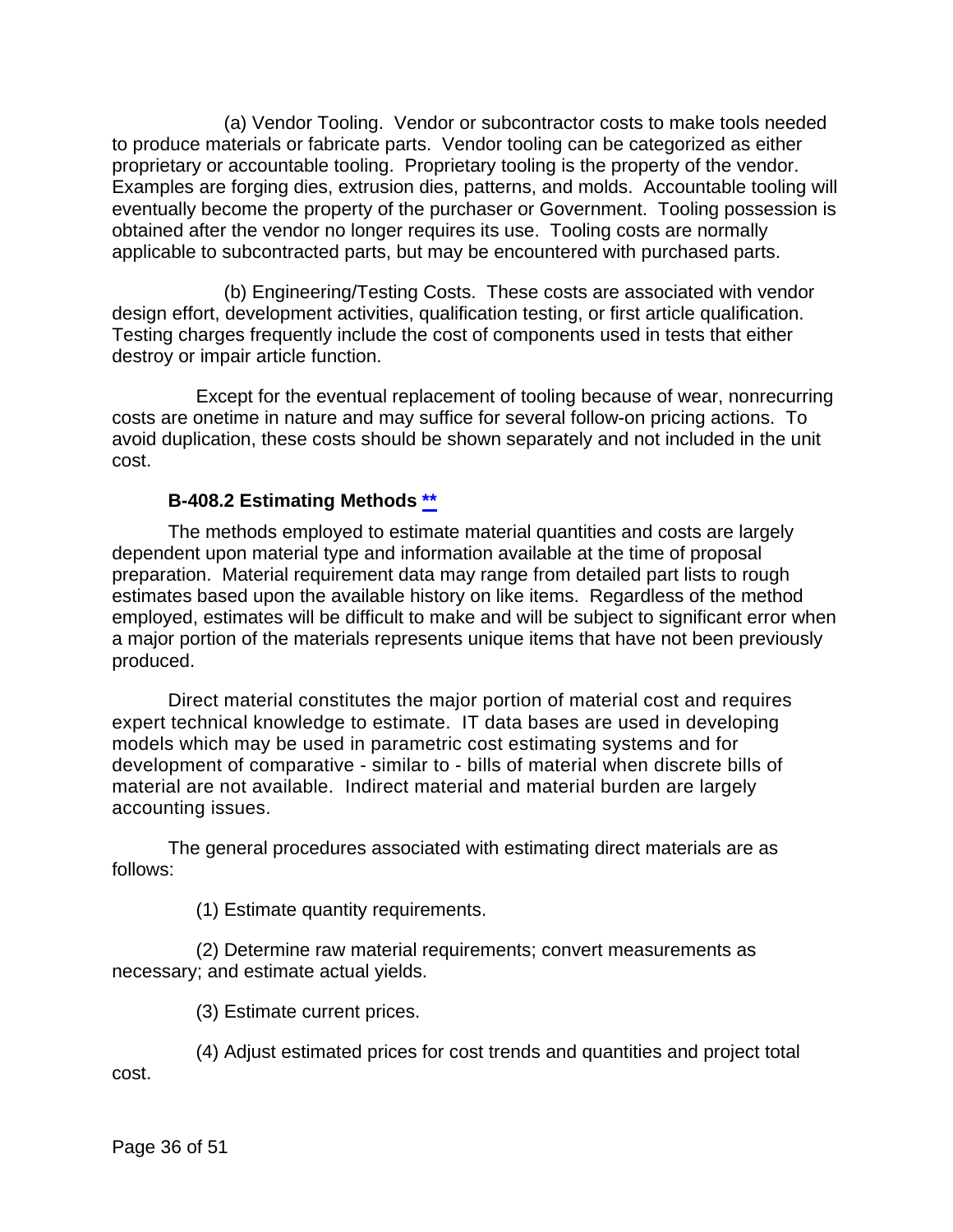(5) Document procedures and methods utilized in the estimating process.

#### **B-408.3 Bills of Materials (BOM) [\\*\\*](#page-1-15)**

<span id="page-36-0"></span>Perhaps the most frequently used method of direct material estimating is the priced BOM. Most auditors are familiar with this mechanism and often use the BOM as a basis for sampling material costs. The auditor should evaluate both the unit prices reflected in a priced BOM and the material requirements aspect. At some contractor locations, there may be more than one type of BOM. The original bill of material, known as an engineering BOM, will list all of the parts required to produce the end products. In some cases, engineering may be unable to estimate certain actual-quantity requirements such as the length of a wire. To address detailed material requirements, manufacturing may develop a manufacturing BOM which is used as a manufacturing aid.

The BOM is a comprehensive list of all parts required to produce an end item. At large contractors, BOMs are loaded into computer data bases which provide the capability to request information in many formats. Additional information such as description, when used, as well as item number and dollar value may also be contained in the data base. A BOM can be requested for an end product or any subassembly. The two most common BOM sorts are as follows:

a. Part Number Ascending Order. This BOM is "exploded" and sorted by ascending part number showing total quantity required for each part of an end item. A detailed report may give further information including where the part is used. Figure B-4-1 illustrates a part number ascending order BOM.

b. Assembly/Subassembly. This BOM is hierarchical and lists major assemblies followed by all levels of subassemblies. Figure B-4-2 illustrates the assembly/subassembly BOM. Figure B-4-3 is another representation of the assembly/subassembly BOM. This representation is often referred to as an "indented" BOM.

Each format has advantages and disadvantages. Hierarchical BOMs permit tracing material assemblies to drawings, and accounting for the use of each part. Hierarchical BOMs do not communicate total part requirements; therefore, sampling is difficult because other formats may not be available. Part number ascending order BOMs disclose total requirements and pricing, but do not describe product organization and composition; therefore, auditors will normally have difficulty in determining actual part requirements.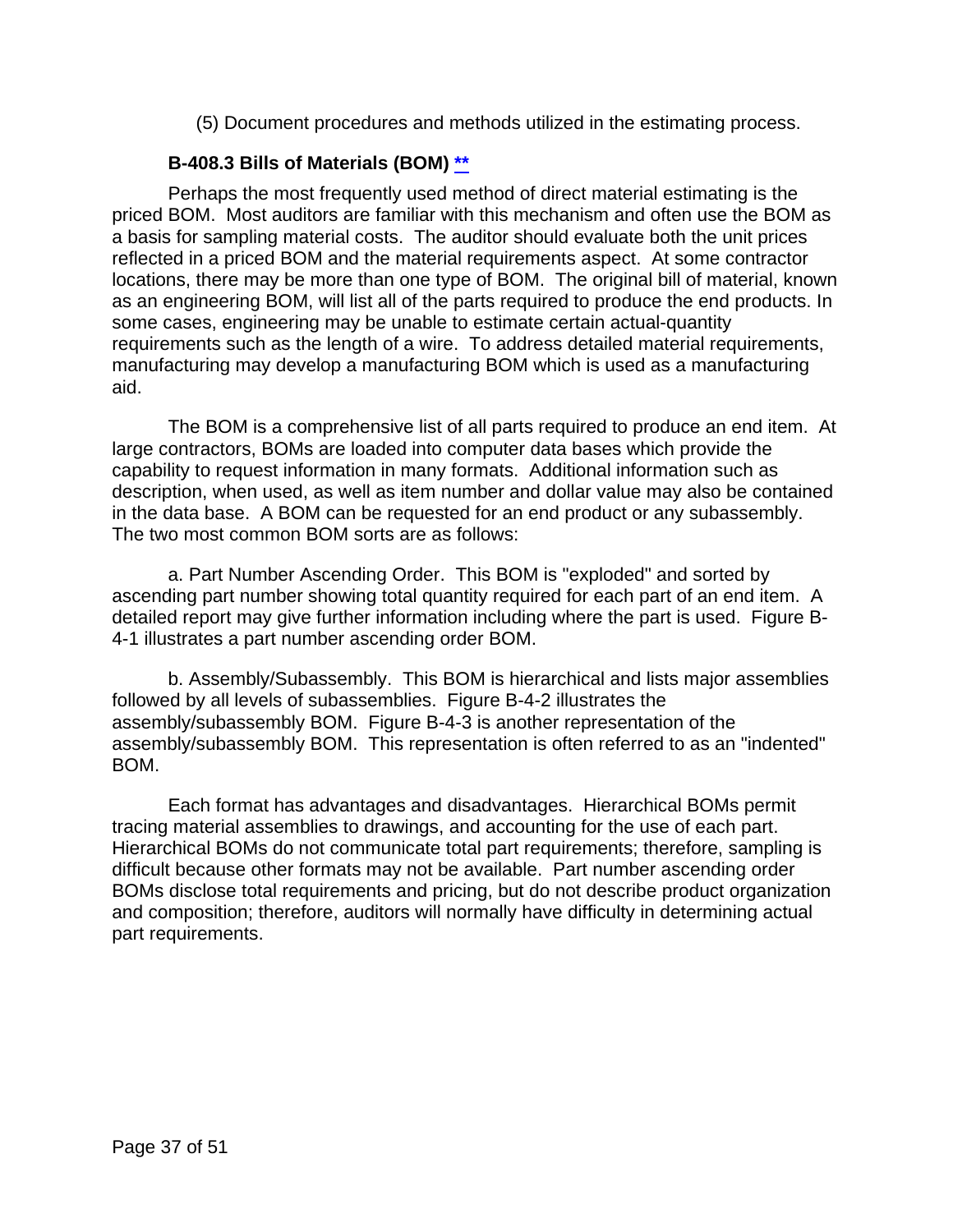Regardless of the format employed, the BOM is an essential tool in validating material requirements and serves as an intermediate vehicle in tracing requirements to original drawings. The drawings disclose part listings and show how the parts are integrated to form completed stages or finished products. Frequently, an estimating department will price a BOM to be used as supporting data. With the exception of tooling and other minor additives, a priced BOM should be comprehensive. Costs not shown in the bill of material can be verified through vendor tooling quotes or historical analyses.

#### **B-408.4 Routing Sheets [\\*\\*](#page-1-16)**

<span id="page-37-0"></span>A routing sheet is usually a process description showing discrete manufacturing operations and associated times. Some routing sheets will also disclose material quantity, tools, fixtures, and labor standards. They may be referred to as operations sheets.

Routing sheets are a main source of labor information and are also discussed in the labor section (B-407.2h). Routings may be used as a substitute for BOMs for costestimating purposes. Care should be exercised when routing sheets are used in conjunction with BOMs to ensure that costs are not duplicated.

[Figure B-4-4](#page-44-0) presents an example of the routing for the part number 8876902. In this example, there is only one line item, RS3000197, which is listed under product structure.

#### **B-408.5 Engineering Drawings [\\*\\*](#page-1-17)**

<span id="page-37-1"></span>Material requirements are normally determined from engineering drawings. To properly evaluate proposed material quantities, it is important that the auditor understand engineering drawings.

An engineering drawing graphically shows the configuration of a part or assembly. It can be a sketch drawn by a draftsman or generated by a Computer-Aided Design (CAD) system. The trend at most contractors is toward CAD. With CAD, operators can develop complete drawings using a light pen. A good feature of CAD is that drawings can be recalled from computer memory and changed with minimal effort. Regardless of method, drawings are essential in all phases of design and manufacturing.

Typically, engineering drawings are classified as either level 1, 2, or 3. These levels represent a natural progression from conceptual design to production. Level 1 drawings address conceptual and development designs; level 2 drawings are concerned with production prototypes and limited production quantities; and level 3 drawings are production oriented. A drawing level or various combinations of levels may be established by a contractor, or specified in a contract.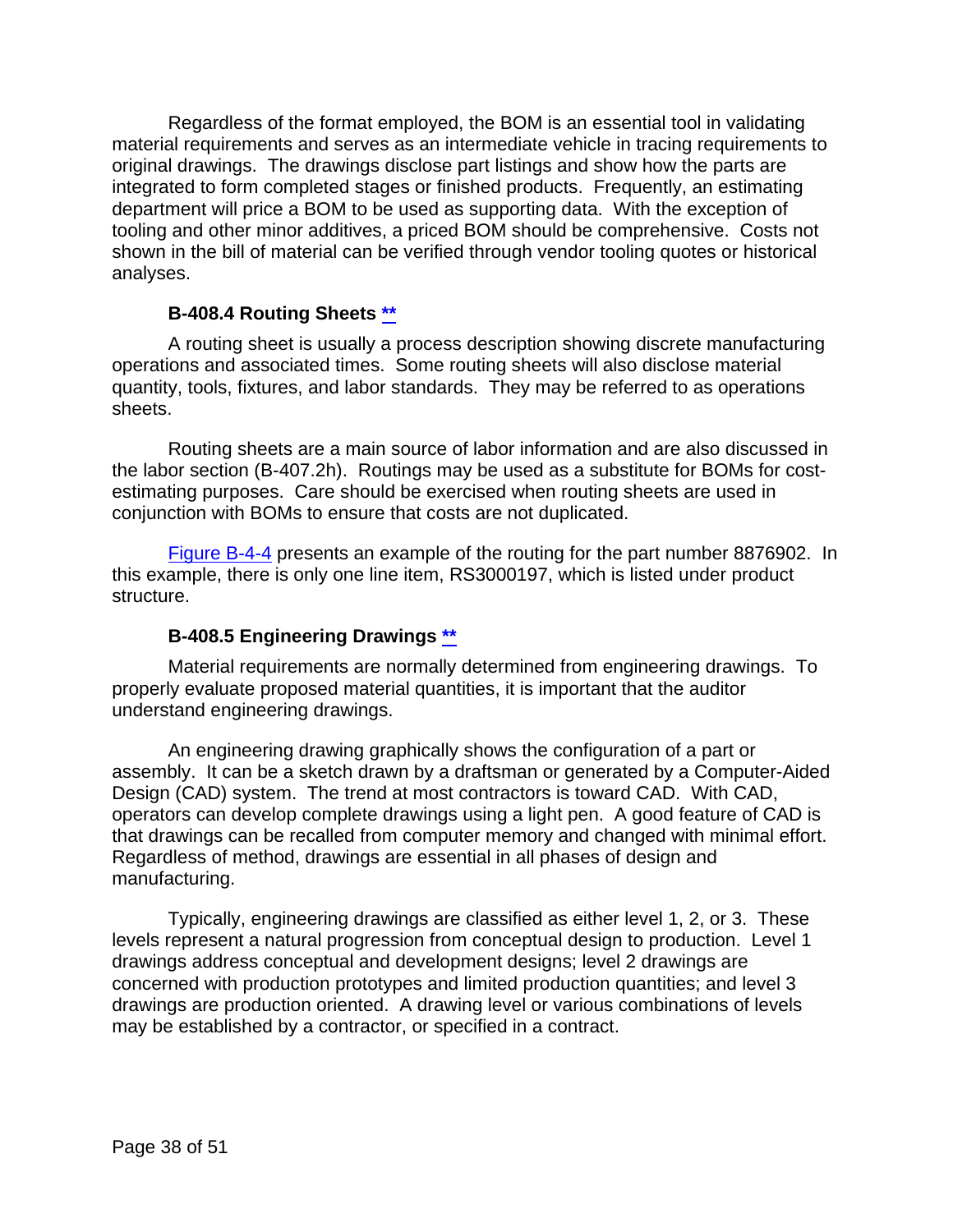The drawing level and quantities required to satisfactorily depict product function and material requirements are determined by design complexity, product sophistication, and engineering judgment. Drawings illustrate and provide essential information needed to design and manufacture a product including:

- (1) physical characteristics,
- (2) dimensional and tolerance data,
- (3) critical assembly sequences,
- (4) performance ratings,
- (5) material identification details,
- (6) inspection tests,
- (7) evaluation criteria,
- (8) calibration information, and
- (9) quality control data.

All product components should be supported by engineering drawings. All drawings should be tied to the end item drawing with major subassemblies and components identified. Drawings should be available to the lowest level unit part.

Normally, engineering drawings use the hierarchy or level concept. Each assembly or subassembly will have drawings identifying all components and additional levels of subassemblies that constitute the upper-tier product. For complex projects, as many as 10 levels of drawings may be used, beginning at the component or manufactured part level and culminating in an assembly or subassembly. Manufactured components may have material reference drawings which further define forging, casting, and similar requirements. In short, all parts required to manufacture an enditem will be shown in drawings along with their relationship to the next higher-level drawing.

Each drawing should contain certain basic information which can be used by the auditor to assess material requirements. Figure B-4-5 is an example of an engineering drawing.

#### **B-408.6 Material Allowances [\\*\\*](#page-1-18)**

<span id="page-38-0"></span>Material allowances, also known as material adjustment factors, are the difference between the product material requirement and the actual material consumed during manufacturing. The material-allowance factor represents allowances for scrap, attrition, rework, and other factors that influence material cost and cannot be precisely estimated because of incomplete BOMs and future design changes in subcontractor delivery requirements.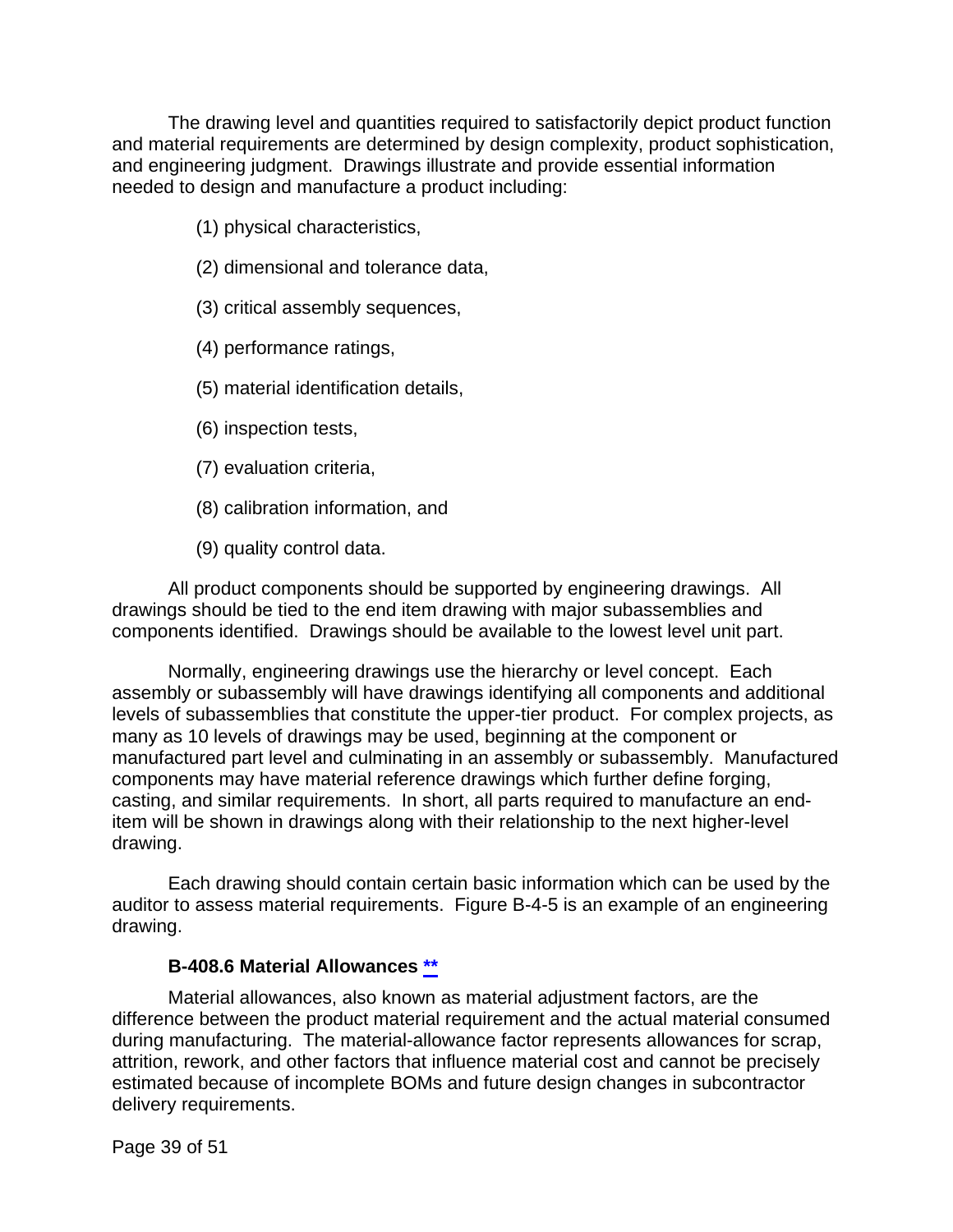Contractors have used various approaches to estimate material allowances. Some of these approaches are acceptable, while others are questionable. Material allowances can be applied to an individual part and be included in the BOM quantity. In other cases, it may be applied as a lump sum to the total material requirement. The basis of these adjustment factors should be closely scrutinized to ensure they are reasonably valid and that there are no duplications. Historical evidence should be available to support the factors. However, the existence of history should not be considered as automatic evidence of validity because the previous losses may have occurred under different circumstances. Factors frequently used in pricing actions should be periodically reviewed under separate assignments. Section [9-407](https://viper.dcaa.mil/guidance/cam/3144/audits-of-cost-estimating-and-pricing-proposals#Sec9407) further addresses material-allowance factors.

a. Scrap is defective material that cannot be used in its present condition. Scrap may result from operator error, unacceptable vendor material, handling damage, or outof-control processes (such as poor heat treatment). Scrap allowances should normally be based on historical data. Reduction in scrap should be expected as learning occurs.

b. Process loss is the difference between the amount of material required at the beginning of a process and the final amount used for the finished part. In comparison, scrap loss is defective material while process loss is the material lost during the manufacturing process. Process loss may be estimated using an overall factor or separate factors for major sub-elements such as trim loss, chip loss, and excess casting material. BOM quantities for items manufactured from raw material such as sheet metal, bar stock, and composite frequently are adjusted to include process loss factors. Also note that raw-material items like sheet metal and bar stock are generally only available in certain industrial standard sizes and lengths. As a result, estimating factors are frequently applied to the finished material requirement to convert from industry standards to proposed sizes and lengths in order to determine the amount of material to be purchased.

(1) Process Trim Loss. This occurs when a rough cut is made from the standard-size purchased material. Because the dimensions of the rough cut are not perfectly compatible with that of the standard size, the leftover material is commonly known as process trim loss or residual loss. In some instances, it can amount to a large portion of the material required for the end product.

(2) Process Machining Loss. This is the difference between the rough-cut size and final size. The rough cut part may be bored, milled, ground, threaded, or processed in some other way to create a final part.

Process machining and trim losses are often figured together and added to the required raw material quantity. Scrap loss is added as a separate factor.

c. Inventory Adjustments. Physical inventory normally varies from the inventory of record. This is a result of theft, carelessness, or miscounting. Although the variance can be either positive or negative, it is usually negative and known as inventory shrinkage.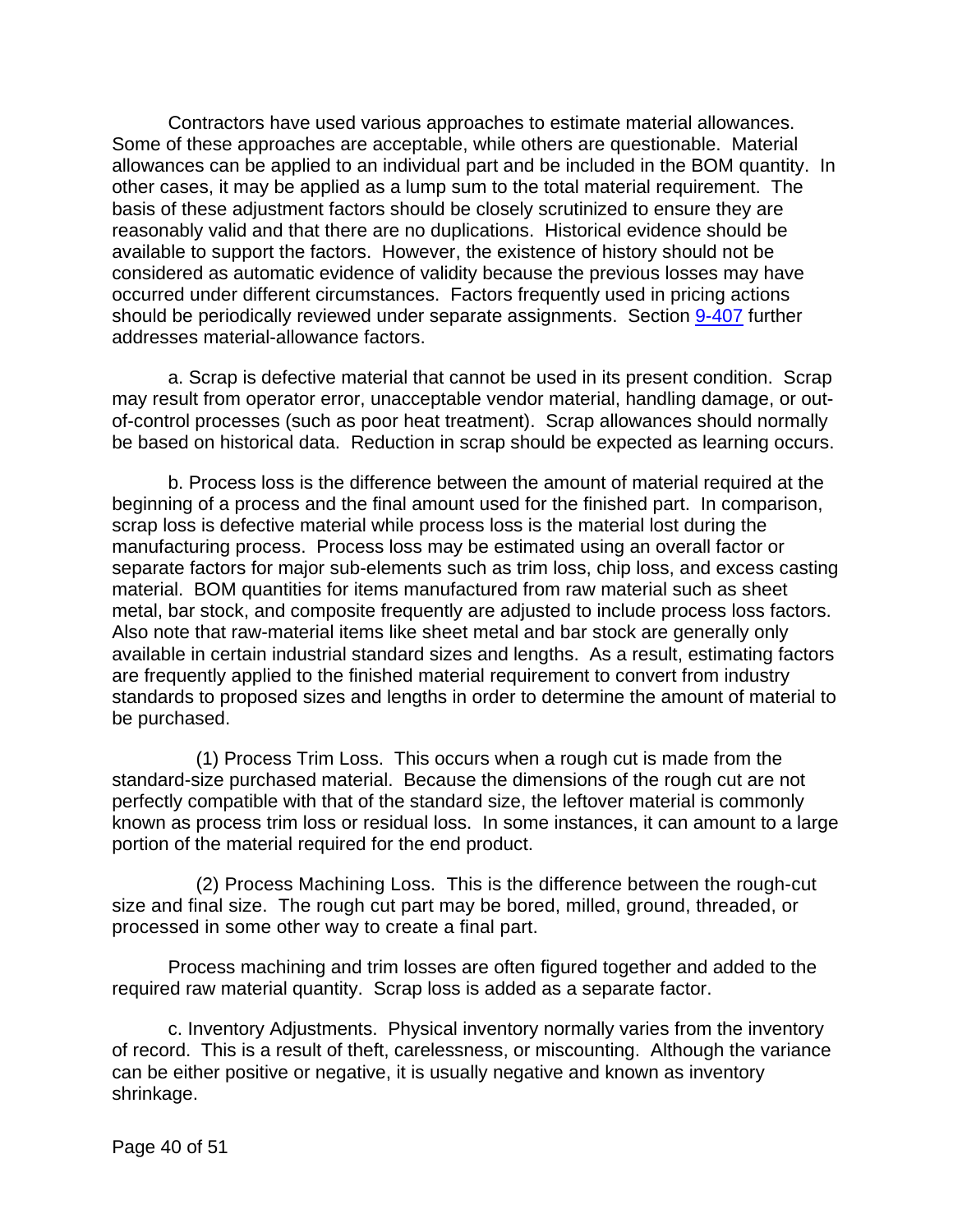d. Inventory Obsolescence. Parts become obsolete in storage because of changes in their physical characteristics. Normally, it is not economically feasible to restore these parts to the required condition. Some parts have a specified shelf life and cannot be used even though they may look visually acceptable. Other parts go through physical deterioration because of excessive heat, humidity, and mishandling. Parts with excessive rust may be more expensive to clean and restore than to replace. Certain cables, electronic components, and chemicals have shelf lives and are governed by military standards. These parts are disposed of because of expected deterioration.

e. Engineering Obsolescence. Material and parts may be become obsolete because of design changes. These design changes are a consequence of parts testing, failure in field use, and unanticipated user requirements. Engineering changes will result in material not being used on the product. This factor estimates the cost of material that can no longer be used.

f. Engineering Design Growth. Designers often fail to fully comprehend the technical requirements of a proposed product. As a complex program matures and develops, material content will often increase. The costs estimated by this factor should diminish as the program matures.

g. Attrition. This is the allowance established to compensate for loss, breakage, floor shortages, and other damage such as solder burns. The allowance is often used to finance the original overbuying or rebuying of material.

h. Other Allowances. Contractors use other allowance factors besides the attrition factor, and each factor needs to be carefully evaluated on its own merit. Material allowance factors may be offset by salvage income resulting from the sale of scrap or obsolete items. Salvage credits can be substantial, particularly for items categorized as obsolete according to DoD standards. The cost of material can be summarized as:

Total Cost = Material Cost/Item + (Material Allowances - Salvage)

#### **B-408.7 Estimating Raw Material [\\*\\*](#page-1-19)**

<span id="page-40-0"></span>The process of estimating raw material can be complex. To explain the process, a sheet metal part is illustrated in Figure B-4-6.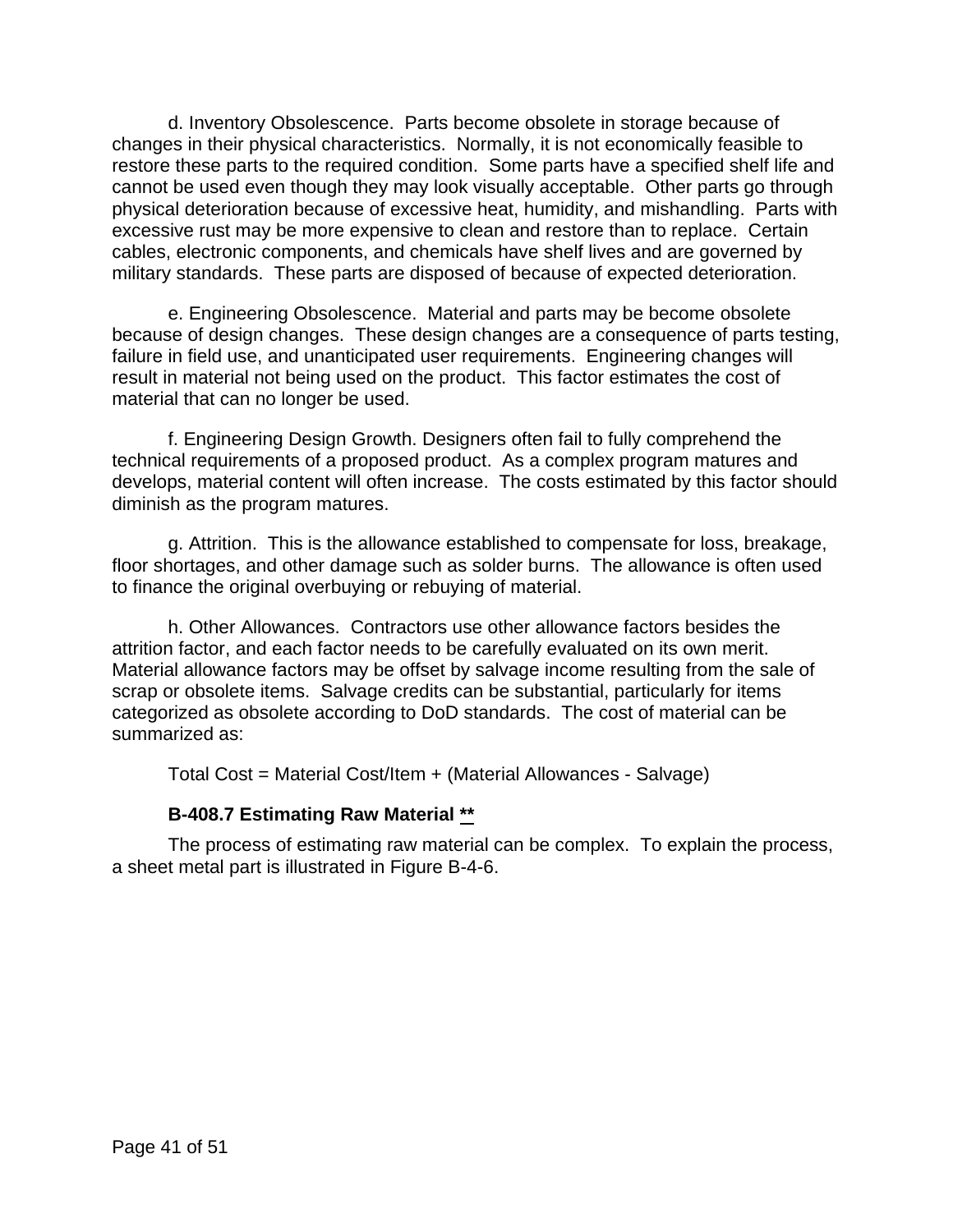## <span id="page-41-0"></span>**Figure B-4-1 Ascending Order - Bill of Material [\\*\\*](#page-1-20)**

<span id="page-41-1"></span>

| Part   | <b>Part Description</b> | Where used  | Seq.           | Quant.         | Code | <b>Policy</b>  |
|--------|-------------------------|-------------|----------------|----------------|------|----------------|
| 4093   | Pinion                  | D-3090      | $\overline{2}$ | 1              | P    | 2              |
| 5065   | <b>Bearing</b>          | D-5930      | 4              | $\overline{2}$ | P    | 3              |
| D-3056 | <b>Retaining Ring</b>   | D-3090      | 3              | 1              | P    | 4              |
| D-3075 | 2," Bar Stock           | D-3095      | 1              | $\overline{2}$ | P    | 4              |
| D-3095 | Shaft                   | D-3090      | 1              | 1              | A    | 1              |
| D-3090 | <b>Shaft/Pinion Asm</b> | D-5930      | 6              | 1              | A    | 1              |
| D-3740 | 2 X 8 Back Bracket      | D-5725      | 1              | 1              | P    | $\overline{2}$ |
| D-3741 | 1 7/8" X 8 ft. Brkt.    | D-5725      | $\overline{2}$ | 1              | P    | $\overline{2}$ |
| D-3742 | 1/8" Rubber Seal        | D-5725      | 3              | 1              | P    | $\overline{2}$ |
| D-5725 | <b>Bracket Assembly</b> | D-5930      | 5              | 1              | A    | 1              |
| D-5925 | Pillow Blk. Base        | D-5930      | $\overline{2}$ | 1              | P    | $\overline{2}$ |
| D-5926 | Pillow Blk. Cap         | D-5930      | 1              | 1              | P    | $\overline{2}$ |
| D-9002 | 3/8" Nut                | D-5725      | 4              | $\overline{2}$ | P    | 4              |
| D-9003 | 3/8" Washer             | D-5725      | 5              | $\overline{2}$ | P    | 4              |
| D-9004 | $3/8 \times 4$ 1/2 bold | D-5725/5930 | 3/6            | 6              | P    | 4              |

"Exploded" for D-5930 Pedestal Drive Assembly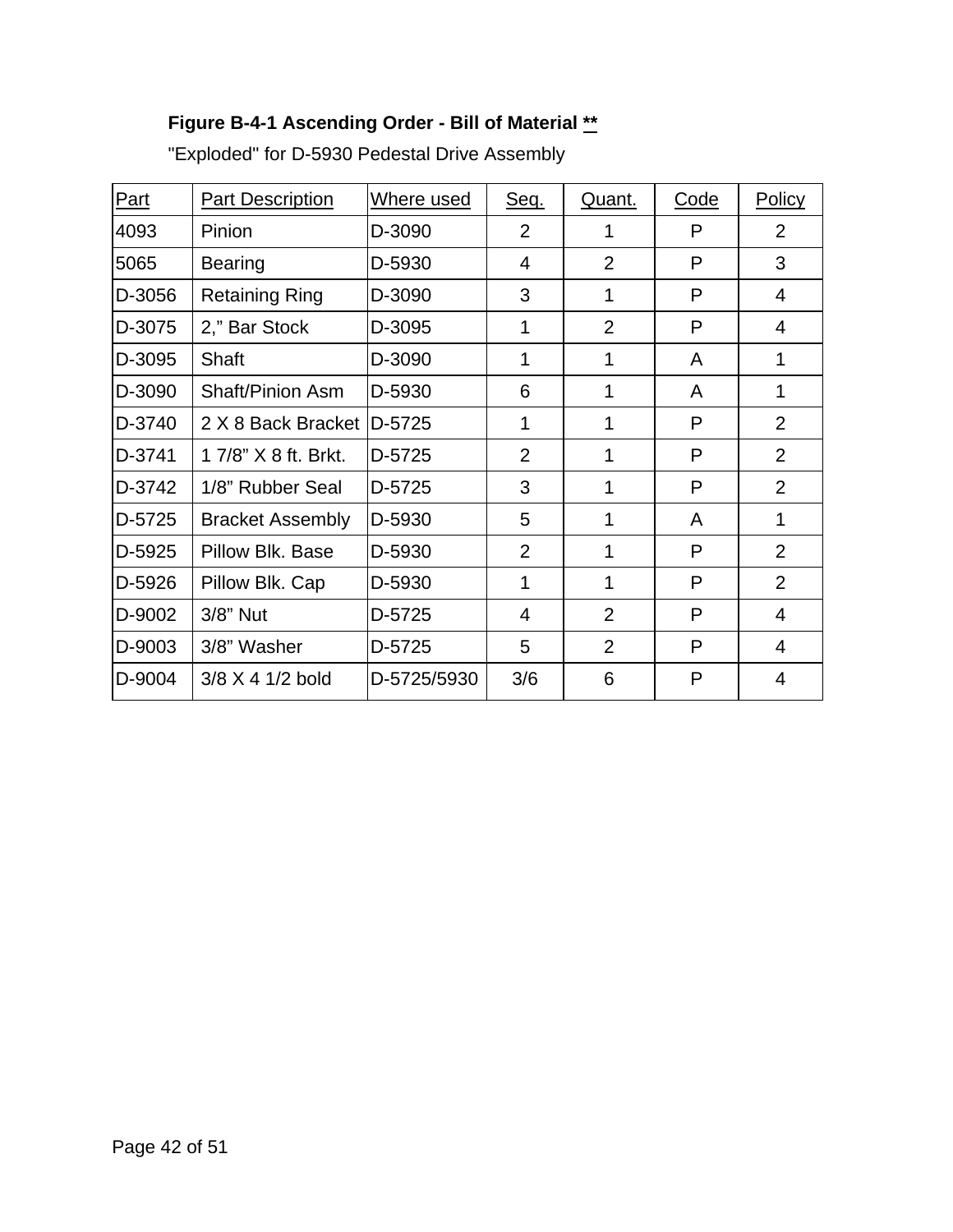#### <span id="page-42-0"></span>**Figure B-4-2 Assembly/Subassembly - Bill of Material [\\*\\*](#page-1-21)**

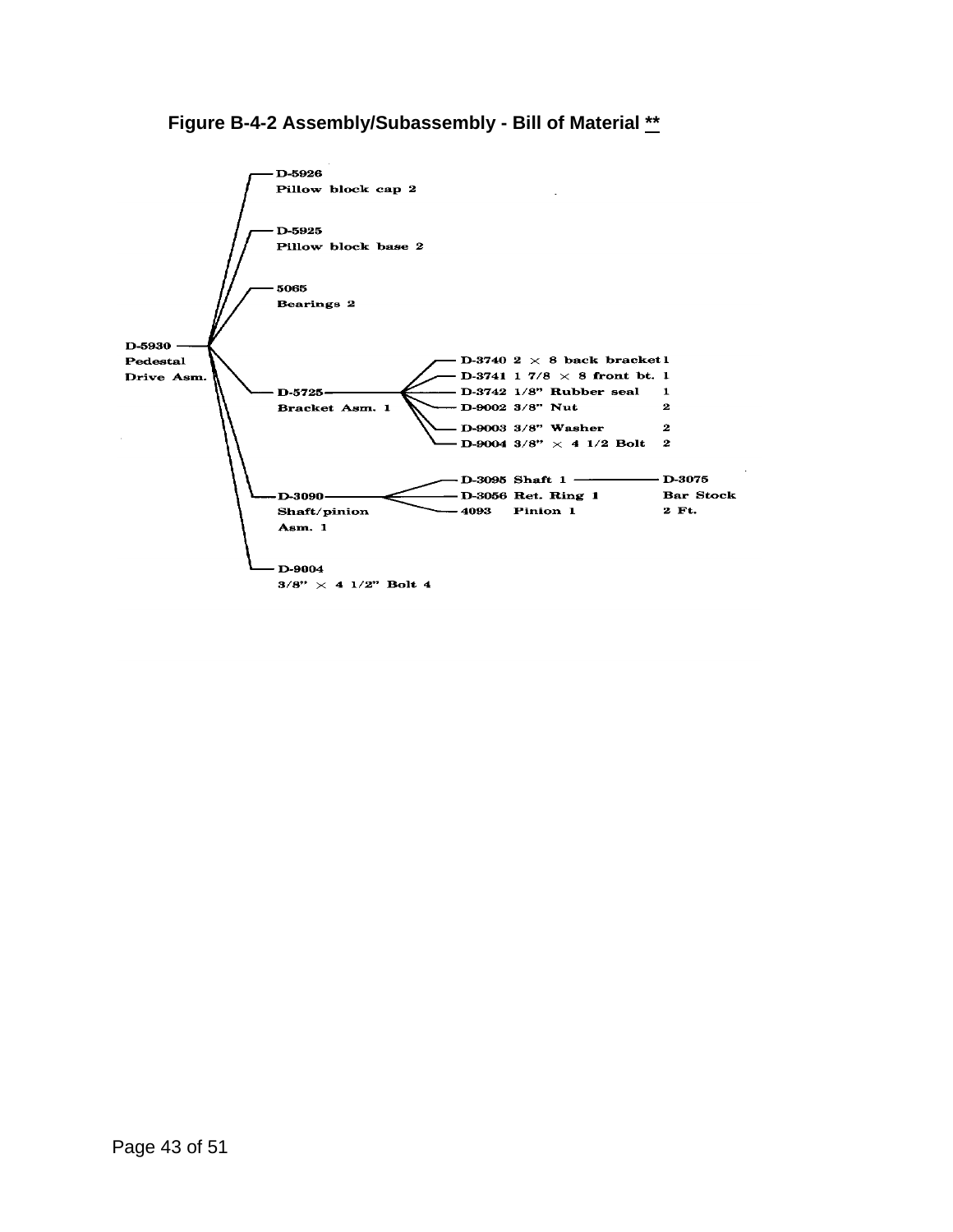| Level          | Part                                   | <b>Description</b>             | <b>Where Used</b>        | Seq.           | Quant.          | Comm.<br>Code | Policy         |  |
|----------------|----------------------------------------|--------------------------------|--------------------------|----------------|-----------------|---------------|----------------|--|
| $\mathbf 0$    | D-5930                                 | Pedestal Dr.<br>Asm.           |                          | $\mathbf{1}$   |                 | A             | $\mathbf{1}$   |  |
| $\mathbf{1}$   | 5065                                   | <b>Bearings</b>                | D-5930                   | $\overline{4}$ | $\overline{2}$  | P             | 3              |  |
| 1              | D-3090                                 | Shaft/Pinion<br>Asm.           | D-5930                   | 6              | $\mathbf{1}$    | A             | 1              |  |
| $\overline{2}$ | 4093                                   | Pinion                         | D-3090                   | $\overline{2}$ | $\mathbf{1}$    | P             | $\overline{2}$ |  |
| $\overline{2}$ | D-3056                                 | Retaining<br>Ring              | $\overline{2}$<br>D-3090 |                | $\mathbf{1}$    | P             | $\overline{4}$ |  |
| $\overline{2}$ | D-3095                                 | Shaft                          | D-3090                   | $\mathbf 1$    | $\mathbf{1}$    | M             | $\overline{2}$ |  |
| 3              | D-3075                                 | 2 2/4" Bar<br><b>Stock</b>     | D-3095                   | 1              | 2 <sub>ft</sub> | P             | $\overline{4}$ |  |
| $\mathbf{1}$   | D-5725                                 | Bracket Asm.                   | D-5930                   | 5              | $\mathbf{1}$    | A             | $\mathbf{1}$   |  |
| $\overline{2}$ | D-3740                                 | $2 X 8 Bk$ .<br><b>Bracket</b> | D-5725                   | 1              | $\mathbf{1}$    | P             | $\overline{2}$ |  |
| $\overline{2}$ | D-3741                                 | 17/8 x 8 FT.<br>Brkt.          | D-5725                   | $\overline{2}$ | $\mathbf{1}$    | P             | $\overline{2}$ |  |
| $\overline{2}$ | D-3742                                 | 1/8" Rubber<br>Seal            | 3<br>D-5725              |                | $\mathbf{1}$    | P             | $\overline{2}$ |  |
| $\overline{2}$ | D-9002                                 | 3/8" Nut                       | D-5725                   | 4              | $\overline{2}$  | P             | $\overline{4}$ |  |
| $\overline{2}$ | D-9003                                 | 3/8" Washer                    | D-5725                   | 5              | $\overline{2}$  | P             | $\overline{4}$ |  |
| $\overline{2}$ | D-9004                                 | $3/8$ X 4 1/2<br><b>Bolt</b>   | D-5725                   | 6              | $\overline{2}$  | P             | $\overline{4}$ |  |
| $\mathbf 1$    | D-5925                                 | Pillow BI.<br><b>Base</b>      | D-5930                   | $\mathbf{2}$   | $\overline{2}$  | P             | 3              |  |
| $\mathbf 1$    | D-5926                                 | Pillow Bl. Cap                 | D-5930                   | 1              | $\overline{2}$  | P             | $\overline{2}$ |  |
| $\mathbf 1$    | D-9004<br>$3/8$ X 4 1/2<br><b>Bolt</b> |                                | D-5930                   | 3              | 4               | P             | 4              |  |

**Figure B-4-3 Assembly/Subassembly -"Indented" Bill of Material [\\*\\*](#page-1-22)**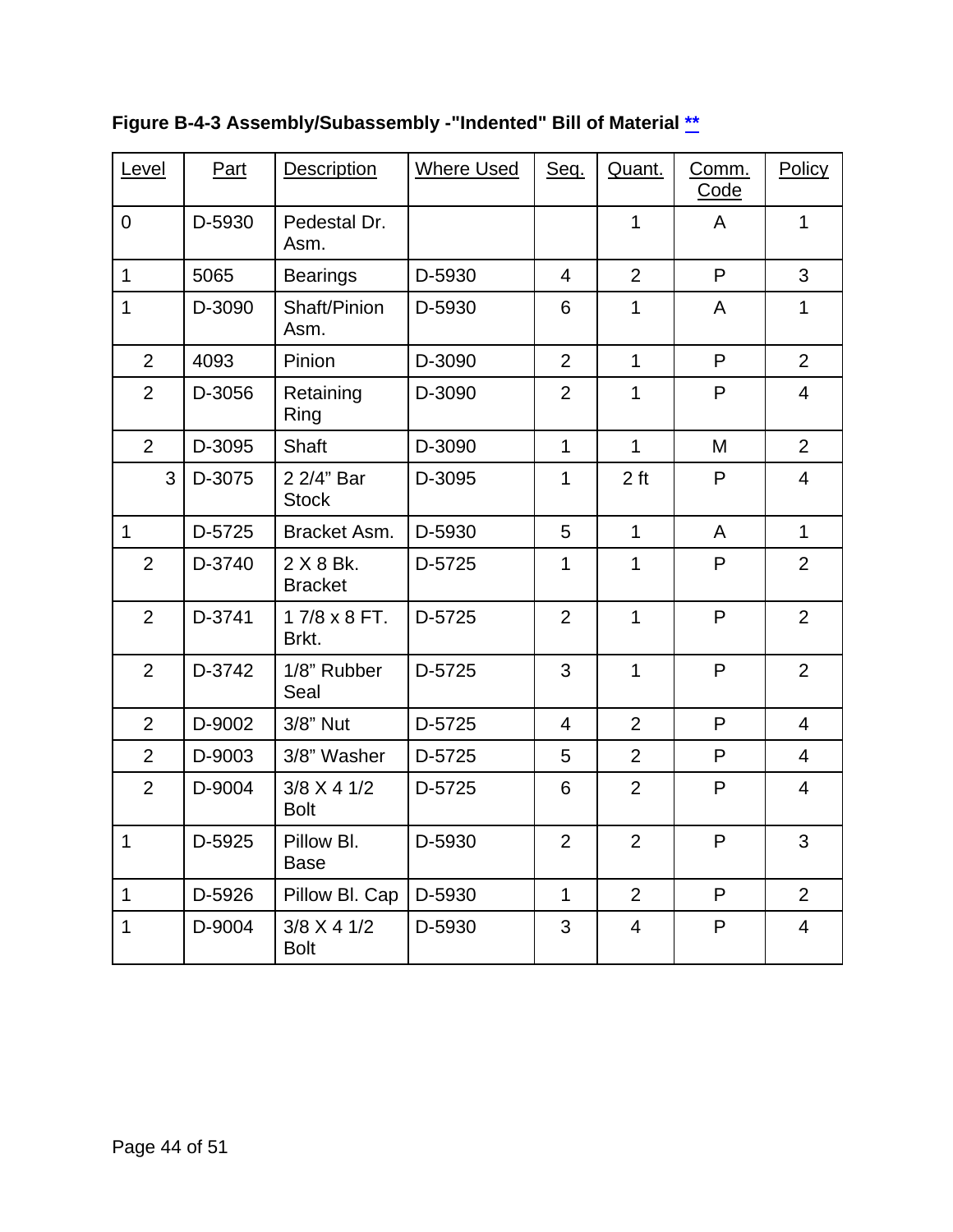#### <span id="page-44-0"></span>**Figure B-4-4 Example of a Routing Sheet [\\*\\*](#page-1-23)**

| PART NUMBER<br>8876 902                             | $\ddot{\phantom{1}}$                               | RT CODE<br>Al      |                                          |                                                  | <b>ROUTING SHEET</b>                                               |                                       |                     |                 |              |                          | PAGE NO 1 OF 1<br><b>PRINT DATE 9/25/86</b> |              |        |                    |    |                           |                  |                |
|-----------------------------------------------------|----------------------------------------------------|--------------------|------------------------------------------|--------------------------------------------------|--------------------------------------------------------------------|---------------------------------------|---------------------|-----------------|--------------|--------------------------|---------------------------------------------|--------------|--------|--------------------|----|---------------------------|------------------|----------------|
| <b>CHANGE NO</b><br><b>BY</b><br><b>ISSUE DATE</b>  |                                                    |                    |                                          | PART DESCRIPTION   PROGRAM DESCRIPTION   MIN-MAX |                                                                    |                                       |                     |                 |              |                          |                                             |              |        |                    |    |                           |                  |                |
|                                                     | KP<br>8876 902A<br>09/24/86<br><b>ARMOUR PLATE</b> |                    |                                          | $-25$<br>TARGET STATION                          |                                                                    |                                       |                     |                 |              |                          |                                             |              |        |                    |    |                           |                  |                |
| <b>OUANTITY</b><br>PRODUCT STRUCTURE<br>R.MAT.CODE. |                                                    |                    | PRODUCT DESCRIPTION<br><b>DIMENSIONS</b> |                                                  |                                                                    |                                       |                     |                 |              |                          |                                             |              |        |                    |    |                           |                  |                |
| 19.450<br><b>RSSA</b>                               |                                                    |                    | R83000197                                |                                                  |                                                                    | 4340 SHEET STEEL<br>12 M X 19 M X 197 |                     |                 |              |                          |                                             |              |        |                    |    |                           |                  |                |
| <b>OPER</b><br>NO.                                  | <b>BEO</b><br>-NO                                  | <b>DEPT</b><br>NO. | <b>WCN</b><br>NO.                        |                                                  | PROCESS DESCRIPTION                                                |                                       | <b>T/F/G NUMBER</b> |                 | OT.          | <b>T/F/G DESCRIPTION</b> | <b>FEED</b>                                 | <b>SPEED</b> | $\tau$ | S.U.<br><b>STD</b> | T  | <b>PROD</b><br><b>STD</b> | M/MC<br>RAT.     | M              |
| 0010A1                                              | 010<br>020<br>030                                  | 471                | 4012                                     | LAYOUT SHEET.                                    | <b>MARK AND SHEAR PER</b><br><b>14 PIECES PER SHEET</b>            |                                       | 8876902             | 801             |              | <b>LAYOUT SHEET</b>      |                                             |              | E      | 050                | s  | 050                       | 1.0              |                |
| 0020A1                                              | 010<br>020<br>030                                  | 472                | 4013                                     | <b>CORNERS</b>                                   | DRAW AND CUT TO SHAPE<br><b>DEBURR EDGES &amp; SHARP</b>           |                                       | 8876902             | T <sub>01</sub> | -1.          | <b>TEMPLATE</b>          |                                             |              | E      | 050                | s  | 250                       | 1.0              |                |
| 0030A1                                              | 010<br>020                                         | 472                | 4020                                     |                                                  | <b>USING JIG DRILL 7</b><br>HOLES AND DEBURR                       |                                       | 8876902             | 101             | $\mathbf{1}$ | DRILL JIG                | 2.00                                        | 250          | s      | 250                | s  | 200                       | 1.0              |                |
| 0035A1                                              | 010                                                | 455                | 4001                                     | <b>INSPECT</b>                                   |                                                                    |                                       |                     |                 |              |                          |                                             |              | N      |                    | N  |                           |                  |                |
| 0040A1                                              | 010                                                | 473                | 2005                                     |                                                  | HEAT TREAT PER SPEC.                                               |                                       | MIL-H-6875 M235     |                 | $\mathbf{I}$ | MIL. SPEC. SHEET         |                                             |              | E      | 050                | E  | $500 \mid 0.5$            |                  | $\overline{z}$ |
| 0045A1                                              | 010                                                | 455                | 2020                                     |                                                  | <b>INSPECT FOR HARDNESS</b><br>TO ROCKWELL C 54                    |                                       |                     |                 |              |                          |                                             |              | N      |                    | N  |                           |                  |                |
| 0050A1                                              | 010<br>020                                         | 475                | 3864                                     |                                                  | <b>TEMPER FOR 2 HOURS BY</b><br>HEATING TO 325 $F + 20$            |                                       |                     |                 |              |                          |                                             |              | E      | 050                | E  | 2250                      | 1.0              |                |
| 0060A1                                              | 010<br>020<br>030                                  | 475                | 3870                                     |                                                  | MANGANESE PHOSPHATE<br><b>COAT PER MIL SPEC.</b><br>TYPE M CLASS 2 |                                       | MIL-P-16232 M280    |                 |              | MIL SPEC. SHEET          |                                             |              | E      | 050                | E  | 300                       | 1.0              |                |
| 0070                                                | 010                                                | 475                | 3910                                     |                                                  | VAPOR DEGREASE                                                     |                                       |                     |                 |              |                          |                                             |              | E      | 050                | -S | 100 <sup>1</sup>          | 0.5              |                |
| 0080                                                | 010                                                | 475                | 3930                                     | PRIME                                            |                                                                    |                                       |                     |                 |              |                          |                                             |              | E      | 050                | s  | 100.                      | 1.0              |                |
| 0090                                                | 010                                                | 475                | 3931                                     |                                                  | PAINT GREEN PER SPEC.                                              |                                       | MIL-                | M390            | -1           | MIL SPEC, SHEET          |                                             |              | E.     | 050                | -S | 230                       | $\overline{1.0}$ |                |
| 0100                                                | 010                                                | 455                | 3940                                     | <b>INSPECT</b>                                   |                                                                    |                                       |                     |                 |              |                          |                                             |              | N      |                    | N  |                           |                  |                |

#### **Explanatory notes to Figure B-4-4**

(a) Part Number - Identifies the processes described on the routing sheet to a specific part or assembly. There may be alternate routings for a part number if different types of processing are potentially required. The cost estimator should fashion estimates based on prime routing, or the routing which is most likely to be used.

(b) RT Code - Code used to indicate whether the routing is primary (e.g. A1) or alternate (e.g. B1, C1).

(c) Change Number - This number normally refers to an engineering change notice (ECN) number. It relates directly to a change on a drawing.

(d) By - Initials of the person who made the last change to the routing sheet.

(e) Issue Date - The day the last change was made. This date may be different from the ECN date. Changes in methods, standard, tooling, etc. may be responsible for changes in the issue date.

(f) Part Description - A brief description, usually the name of the part.

(g) Program Description - Indicates the main program or the assembly where this part will be used.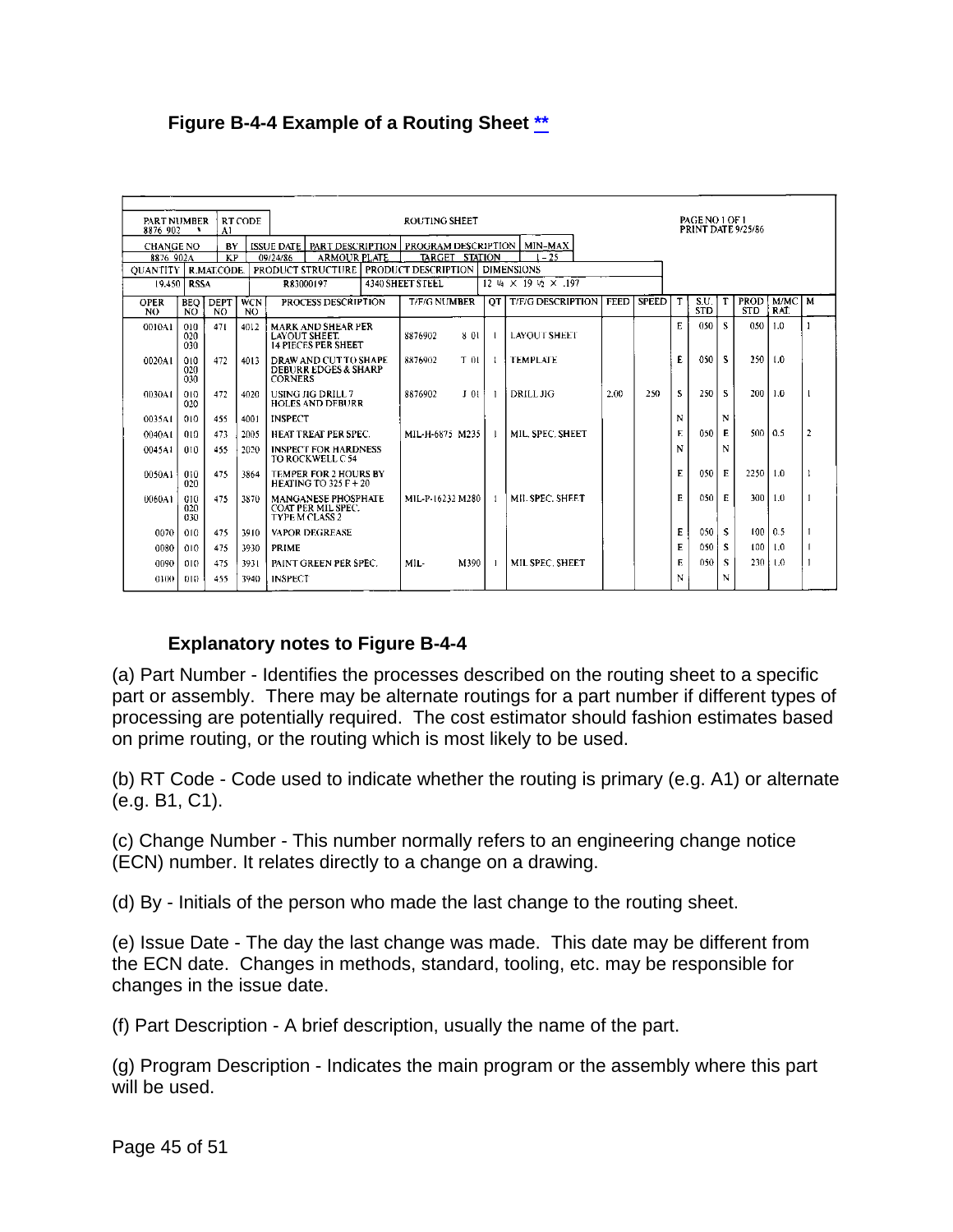(h) Min-Max - Describes an optimal quantity range for the processes described on the routing sheet. If the shop order quantity outside the indicated range, there may be a more efficient method of producing the part.

(i) Quantity - Represents an amount of material that will be required to fabricate one unit. Quantity may be expressed in pounds, cubic inches or other units of measure. Sometimes, the units will not make sense by themselves. Familiarity with raw material codes and product structures will be required to interpret the quantity.

(j) R. Mat. Code - Contains an abbreviation for the specific type of raw material used. In this example, the code is RSSA. "R" represents raw material, "SS" is for sheet steel, and "A" could mean a special kind of sheet steel, indicate a buyer code, or even a vendor.

(k) Product structure - Indicates the next level part number required to manufacture the part. In this example, there is only one part number, RS3000197, which is a particular type and gauge of raw sheet steel.

(l) Product Description - A name for the part number identified in product structure.

(m) Dimension - Indicates the size of raw material required at the start of the manufacturing process. Normally, this space is used for raw material only. In some cases, it can be used to give more information about the components.

(n) Operation Number - Identifies the work breakdown or operations required to produce the part. The numbers are ascending, and indicate the order in which the work must be performed. In this example, all operations are identified by a six character code. The first four characters specify the sequence, while the last two characters differentiate between primary and alternate operations. In the example, primary operations are identified by the code AI. Secondary operations could be identified by other codes such as B1 and C1. Primary and alternate processes may appear on the same routing sheet.

(o) Sequence Number - Used in updating routing sheets.

(p) Department Number - Identifies the principal department where work is to be performed.

(q) Work Center Number (WCN) - A number identifying the work station where the operation is to be performed. It can refer to a machine, bank of machines, or an assembly bench. Sometimes, department and machine numbers are combined to form a WCN.

(r) Process Description - Describes the process and gives instructions for operators and supervisors.

(s) T/F/G/ Number - This number identifies a tool (T), fixture (F) or gauge (G) required to perform an operation. A tool number could be a physical tool, numerical control tape number, or an instruction sheet.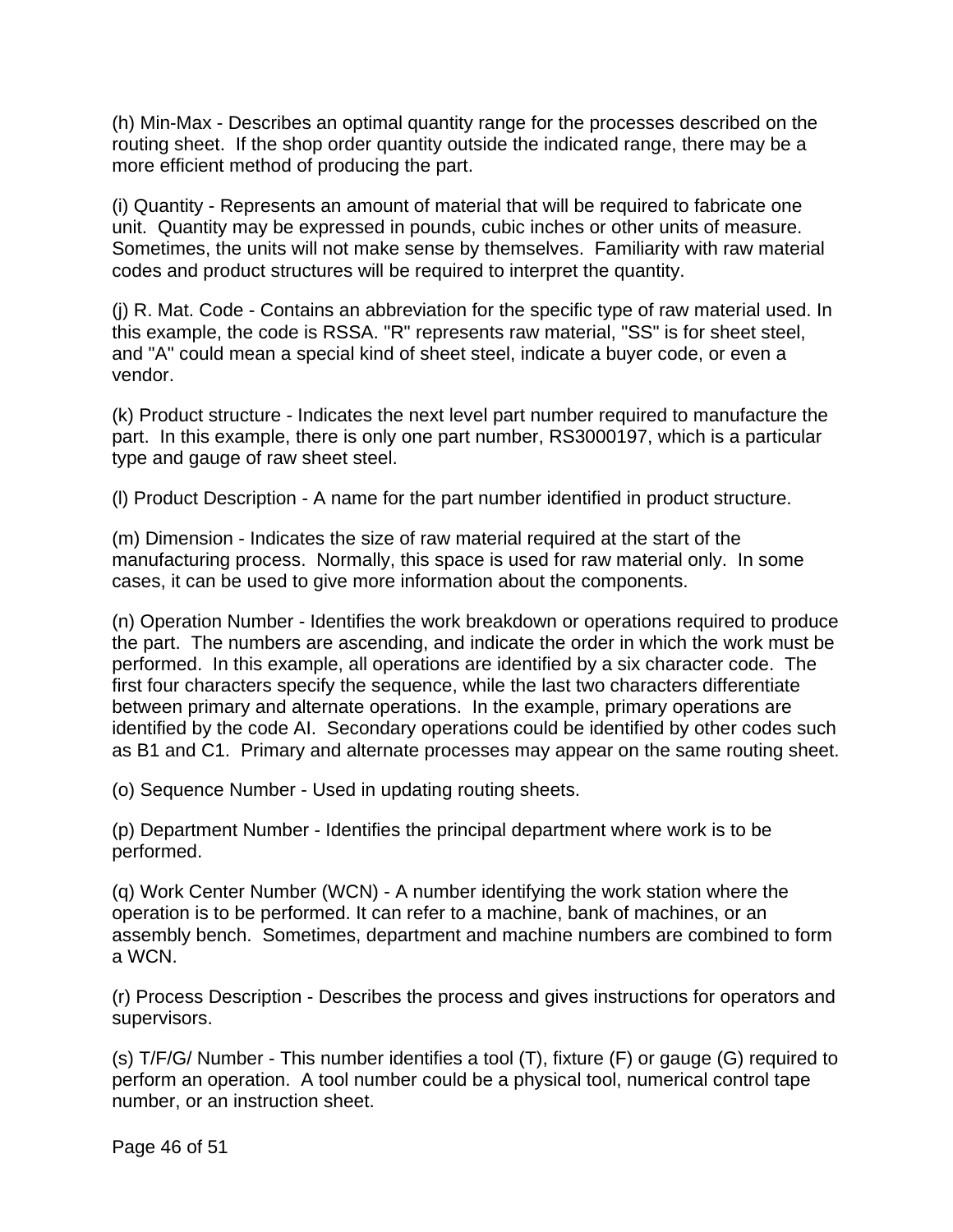(t) QT - Quantity of tools required to perform an operation.

(u) T/F/G Description - Description of tools, fixtures, and gauges.

(v) Feed - Indicates how fast the material should be advanced. Normally, feed is expressed in inches per minute, or inches per revolution.

(w) Speed - RPM (revolutions per minute) at which a machine must operate to produce the part.

(x) T, E, S, and N - T indicates type of labor standard used for set up and production; E shows standard was estimated; S indicates standard was studied or engineered; and N stands for nonstandard operation, or no labor standard (i.e., labor may be indirect or a factor).

(y) S.U. Std (Set-up Standard) - Staff-hours required to setup an operation for production. The alpha character in the preceding column indicates whether the standard was estimated or engineered.

(z) Prod. Std. (Production Standard) - Staff-hours required to perform the operation. The preceding column indicates if the standard is estimated or engineered. Standards are normally in hours per piece. They can also represent time required to produce a lot (e.g. 100 pieces). In this example, the operation is performed on a per piece basis. Hours are rounded to three decimal places. Care should be taken to ensure that estimators do not further round the numbers which may produce overstated estimates.

(aa) M/MC Rat. (Man/Machine Ratio) - Indicates number of people required to perform a task. An operator/machine ratio of .500 means that an operator is required to operate two machines at the same time. A ratio of 2.00 means that the task requires two operators.

(ab) M - Indicates number of machines available, and is used primarily as a scheduling tool.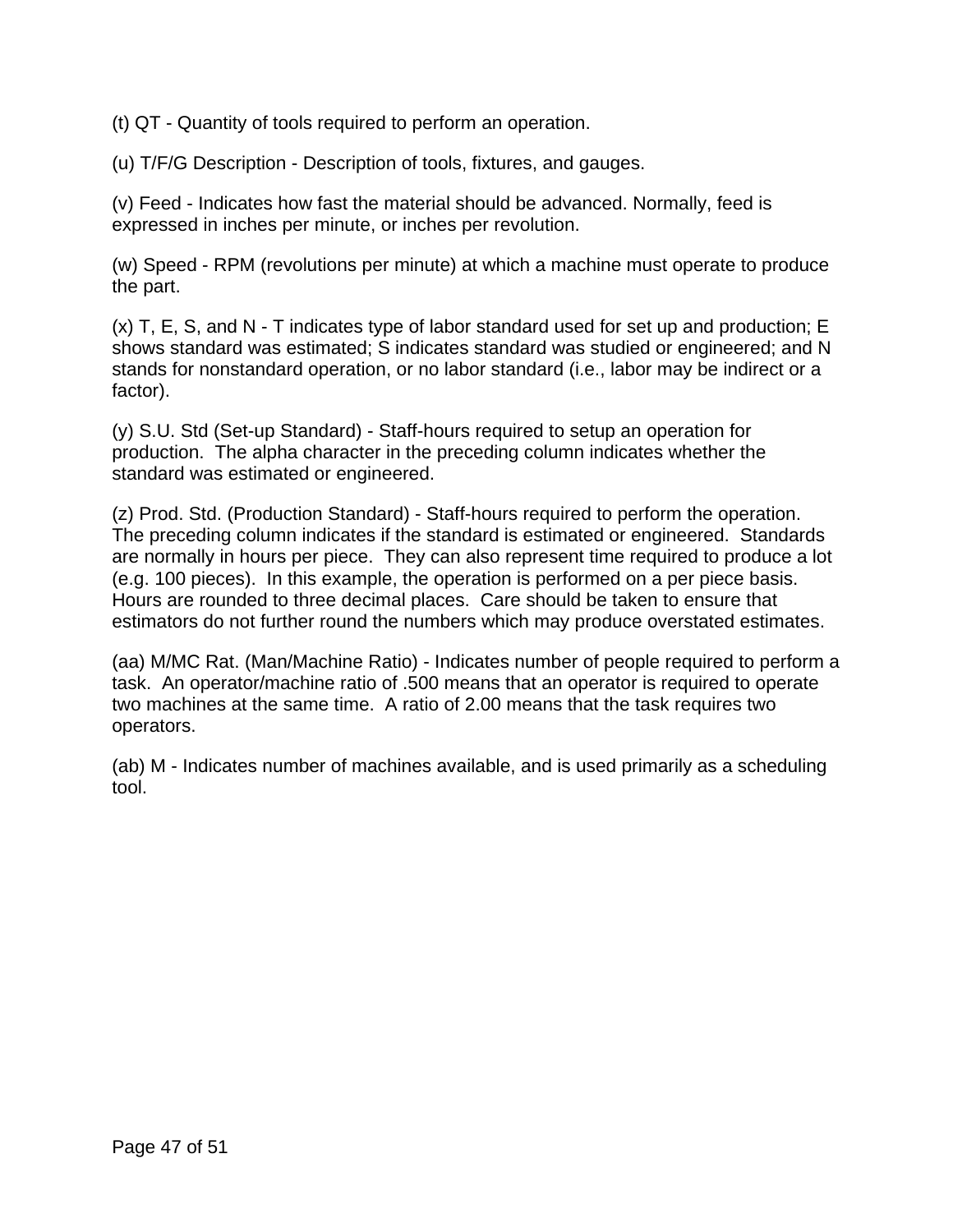<span id="page-47-0"></span>

#### **Figure B-4-5 Example of an Engineering Drawing** [\\*\\*](#page-1-24)

Explanatory notes to Figure B-4-5:

(a) Drawing Number/Part Number - All drawings are numbered by part or assembly number. In some cases, a part drawing may have more than one page. A drawing may depict more than one variation of a basic part.

(b) Sheet Number/Continuation Sheet - Depending upon complexity, any number of sheets may be necessary to show the drawing for a particular item.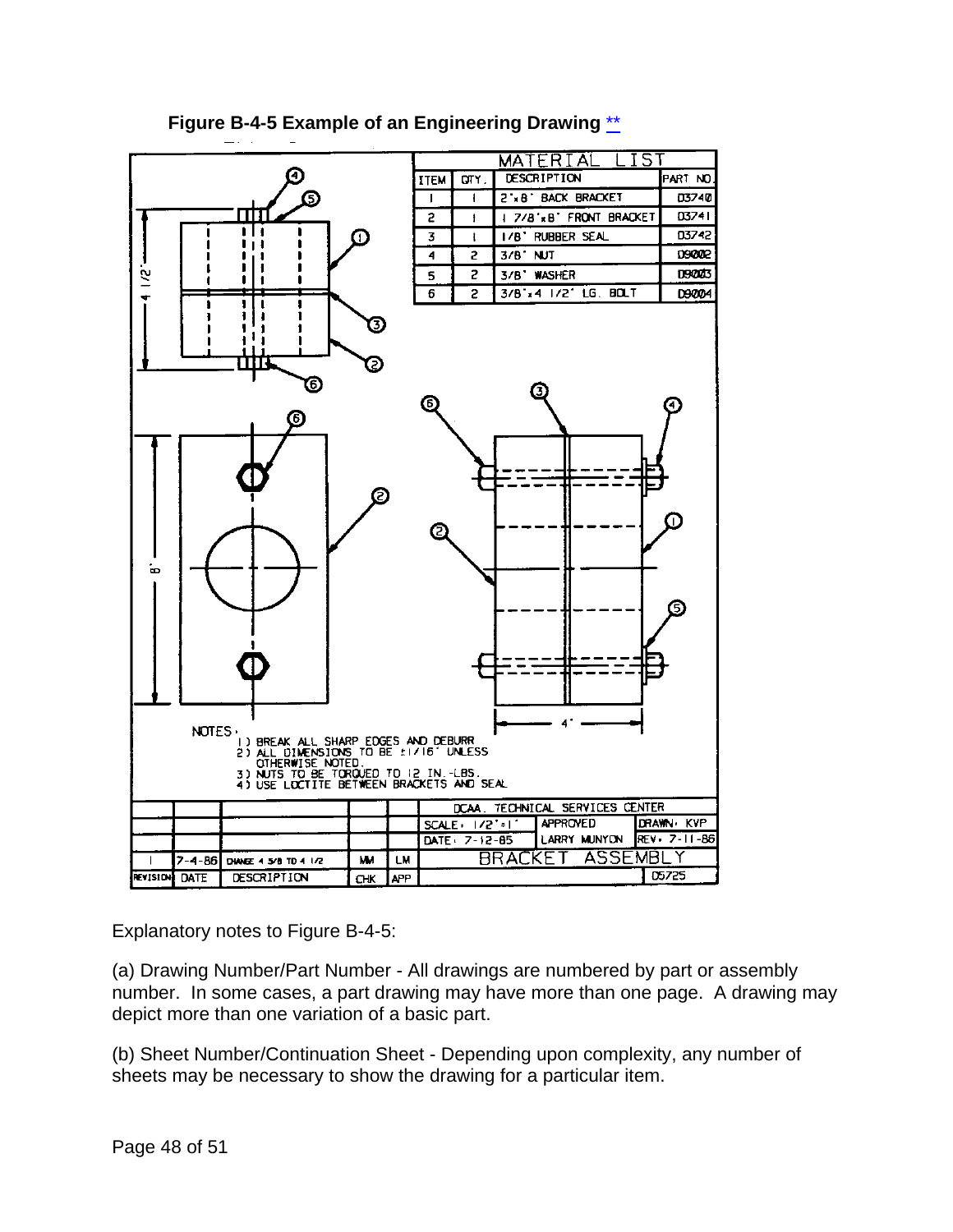(c) Drawing Description - A brief description of the part.

(d) Dimensions - Indicates whether the metric or English system was used to prepare the drawing. A conversion table may be included on the drawing.

(e) Scale - Shows scale used for preparing the drawing. All drawings are drawn to scale to give correct relationships to other components on the drawing.

(f) Tolerances - Design engineers establish ranges for dimensions and other factors so that a manufactured part will function as intended. Tight tolerances result in more costly manufacturing processes.

(g) Size - All drawings are standardized into five sizes for economical storage and reproduction purposes. Sizes range from A to E, with E being the largest. Most contractors store drawings on microfilm attached to punched cards which show part number, description, and drawing size.

(h) Revisions - The revision log lists all changes from initial release and onward. It identifies Engineering Change Notice (ECN) numbers, description, dates, and personnel making the change. There may be ECNs in process which may affect the drawings. Such drawings changes will be incorporated by the drafting department after completion of the approval process. All parts must meet the latest change specifications unless a waiver is obtained from the customer.

(i) Material List - Also known as a bill of material. The parts list identifies all components required to produce the part shown on the drawing by item number. Item numbers cross referenced to a parts list can be shown on the drawing or on a separate sheet. The parts list further provides additional information such as drawing numbers, quantity, part description, required materials, and references to the next higher level of assembly.

Inexperienced users will have to carefully examine drawings to determine material requirements. Occasionally, parts lists may not be included on the drawings or associated documentation. Additionally, some parts may be duplicated on the next drawing level.

(j) Type of Material - Specifies materials to be used and/or alternatives. This reference is very important in verifying the "quality" of proposed parts. The majority of materials used by contractors will be military standard materials.

(k) Notes - Used by the design engineer to communicate special nonstandard requirements or precautions.

(l) Type of Finish - A symbol and/or number indicating the degree of smoothness (finish) required for different surfaces.

(m) Security Classification - Drawings may have security classifications.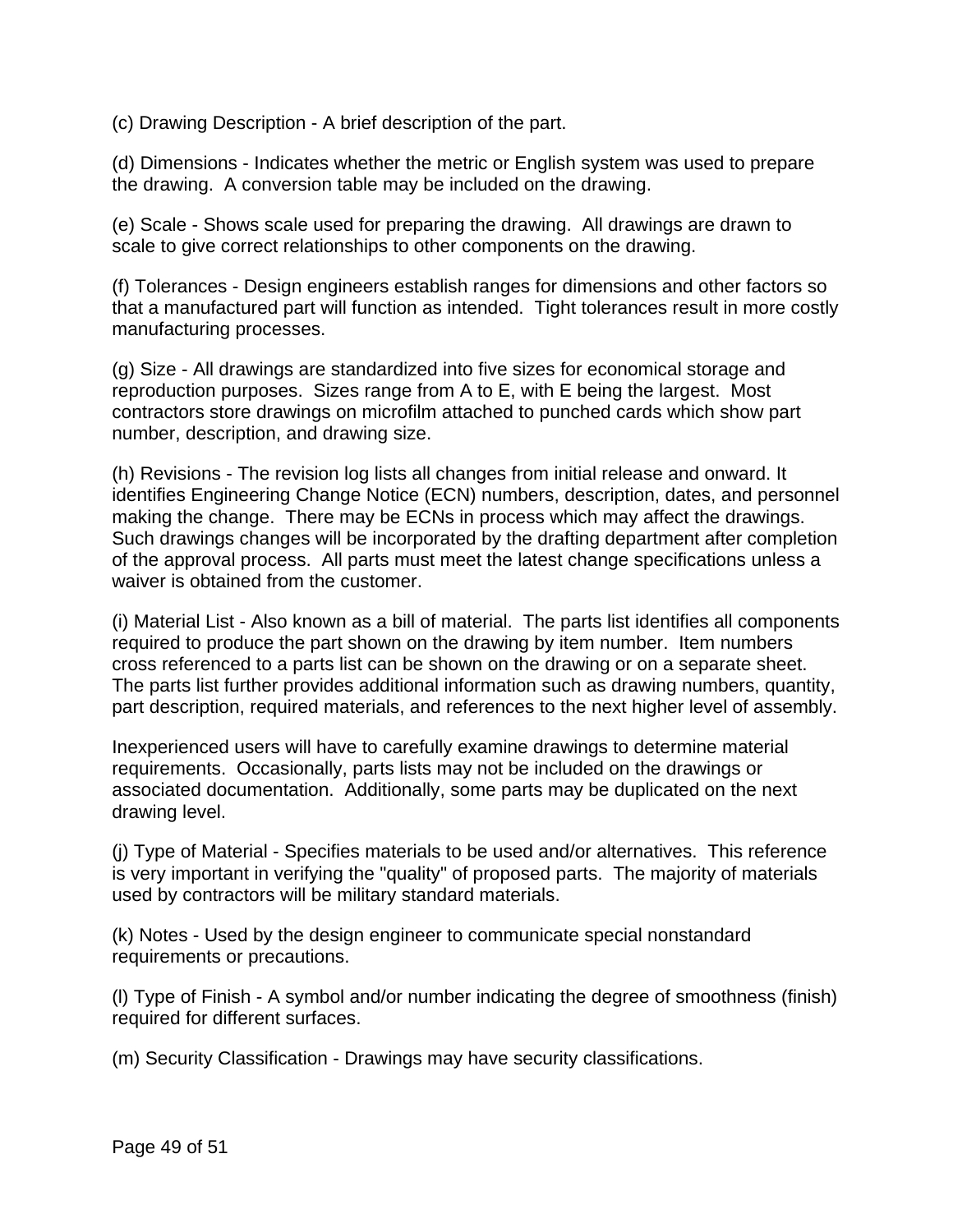

<span id="page-49-0"></span>**Figure B-4-6 Example of a Raw Material Drawing** [\\*\\*](#page-1-25)

## **Explanatory notes to Figure B-4-6:**

(a) Process machining allowances are added to the designer's finished dimensions on the drawing. In this example, the largest part dimensions are 11.96" X 19.02" X .197" which equals 44.81 cubic inches. The manufacturing engineer knows that he will need to add at least 1/4" to two sides of the part. This allowance is based on the individual estimator's judgment and experience. Therefore, the amount of material specified is